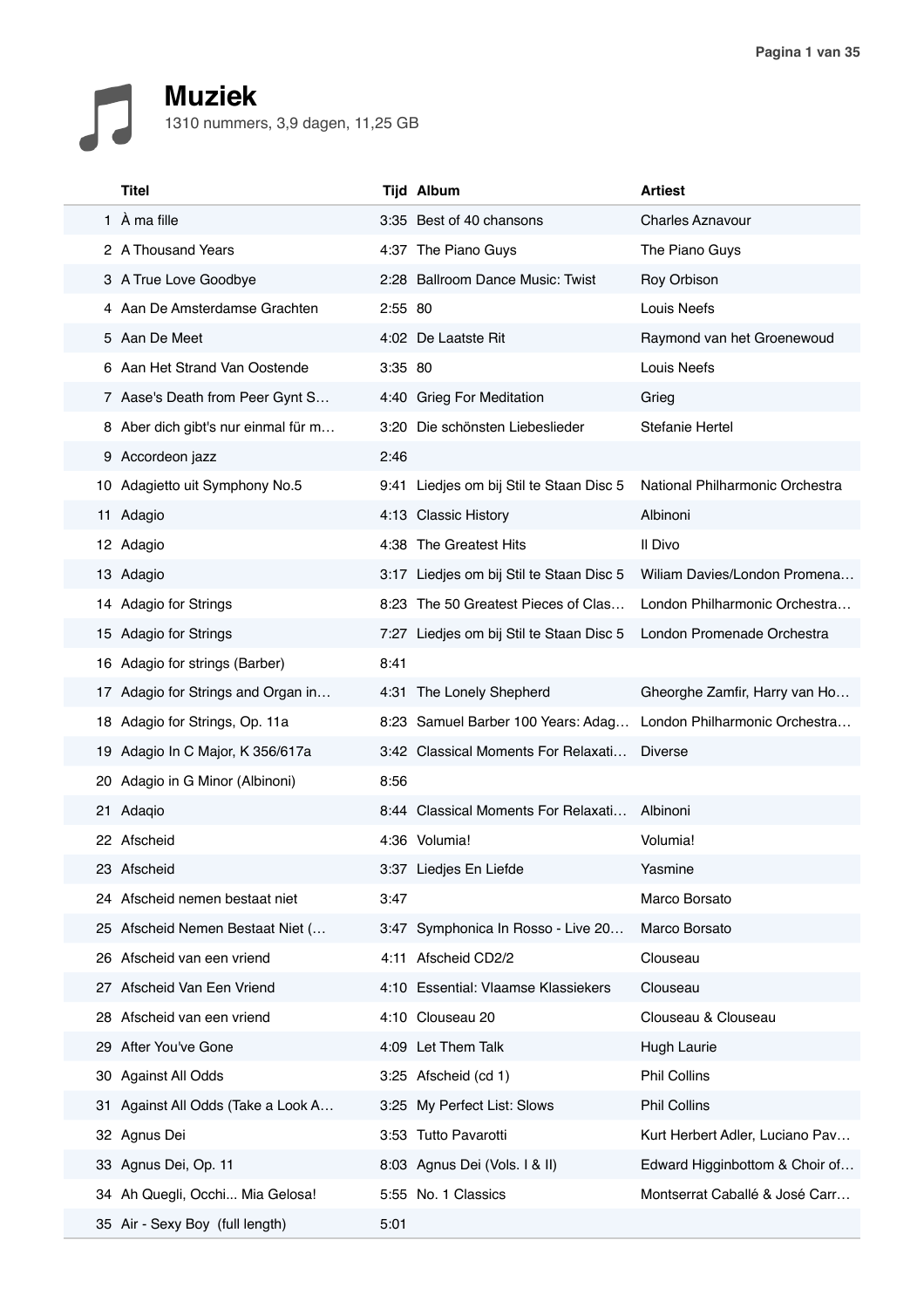Л

|    | <b>Titel</b>                       |      | <b>Tijd Album</b>                     | <b>Artiest</b>                 |
|----|------------------------------------|------|---------------------------------------|--------------------------------|
|    | 36 Air:Andante religioso from Holb |      | 5:46 Grieg For Meditation             | Grieg                          |
|    | 37 Albatros                        |      | 3:44 Perform Classic Fleetwood Mac    | Royal Philharmonic Orchestra   |
|    | 38 Albatross                       |      | 3:10 The Blue Horizon Story, Vol. 1 ( | Fleetwood Mac                  |
|    | 39 Albinoni: Adagio in G Minor     |      | 4:40 James Last: The Best of Classic  | James Last & James Last and    |
|    | 40 Alfonsina y el mar              |      | 4:41 30 Años                          | Mercedes Sosa                  |
|    | 41 Aline                           |      | 2:56 vive la france 3                 | Christophe                     |
|    | 42 All by myself                   |      | 4:55 Afscheid CD2/2                   | Eric Carmen                    |
|    | 43 All By Myself                   |      | 4:52 Love 100                         | Eric Carmen                    |
|    | 44 All by Myself [Solo Otra Vez]   |      | 3:55 The Greatest Hits                | Il Divo                        |
|    | 45 All good things                 |      | 4:22 Afscheid CD2/2                   | Nelly Furtado                  |
|    | 46 Alleen gaan                     |      | 4:32 Onvergetelijk (Unforgettable)    | Will Tura                      |
|    | 47 Alleluia                        |      | 3:28 Alléluia                         | Nana Mouskouri                 |
|    | 48 Alleluia                        |      | 3:28 Alléluia                         | Nana Mouskouri                 |
|    | 49 Alles kwijt                     |      | 5:41 Marco                            | Marco Borsato & Jody's Singers |
|    | 50 Alles Wat Ademt                 |      | 3:51 Vallen En Opstaan                | Rob de Nijs                    |
|    | 51 Alma's Farewell                 |      | 2:52 Guitarra Celtica                 | <b>Andrew White</b>            |
|    | 52 Alone [#][Solo]                 |      | 4:32 The Greatest Hits                | Il Divo                        |
|    | 53 Als De Dag Van Toen             |      | 3:59 Alle 40 Goed                     | Mama's Jasje                   |
|    | 54 Als De Dag Van Toen             |      | 5:15 llch kann                        | <b>Reinhard Mey</b>            |
|    | 55 Als De Liefde Niet Bestond      |      | 2:31 Als de Liefde                    | <b>Toon Hermans</b>            |
|    | 56 Als Je Weg Bent - TBMS Recor    | 4:33 |                                       |                                |
|    | 57 Als Jij Dat Wil                 |      | 3:43 Essential: Vlaamse Klassiekers   | Salim Seghers                  |
|    | 58 Als Marktkramer Ben Ik Geboren  |      | 3:27 Essential: Vlaamse Klassiekers   | <b>Eddy Wally</b>              |
|    | 59 Always                          |      | 5:53 Greatest Hits: The Ultimate Coll | Bon Jovi                       |
|    | 60 Always On My Mind               |      | 3:37 The Essential: Elvis Presley     | <b>Elvis Presley</b>           |
| 61 | Always On My Mind                  |      | 3:32 Legend - The Best of Willie Nels | <b>Willie Nelson</b>           |
|    | 62 Always Remember Us This Way     |      | 3:30 A Star Is Born Soundtrack        | Lady Gaga                      |
|    | 63 Amazing Grace                   |      | 2:47 100 Greatest Moments             | André Rieu & His Johann Strau  |
|    | 64 Amazing Grace                   |      | 4:31 The Greatest Hits                | Il Divo                        |
|    | 65 Amazing Grace                   |      | 3:24 No. 1 Classics                   | Jessye Norman                  |
|    | 66 Amazing Grace                   |      | 3:33   Dreamed a Dream                | Susan Boyle                    |
|    | 67 AMAZONIA                        |      | 4:31 Rivers Of My Heart               | Janu                           |
|    | 68 Ameno                           |      | 3:50 No. 1 Classics                   | Era                            |
|    | 69 AMUR                            |      | 4:02 Rivers Of My Heart               | Janu                           |
|    | 70 Ancora                          |      | 12:10 Ludovico Einaudi: Una Mattina   | Ludovico Einaudi               |
| 71 | And I Love Her                     |      | 3:13 Lover-Dose                       | Jose Alberto                   |
|    | 72 And the Birds Were Singing (e   |      | 2:55 Sahnestücke Volksmusik           | <b>Sweet People</b>            |
|    | 73 Andante spianaton in G and Gra  |      | 4:54 Chopin For Meditation            | Chopin                         |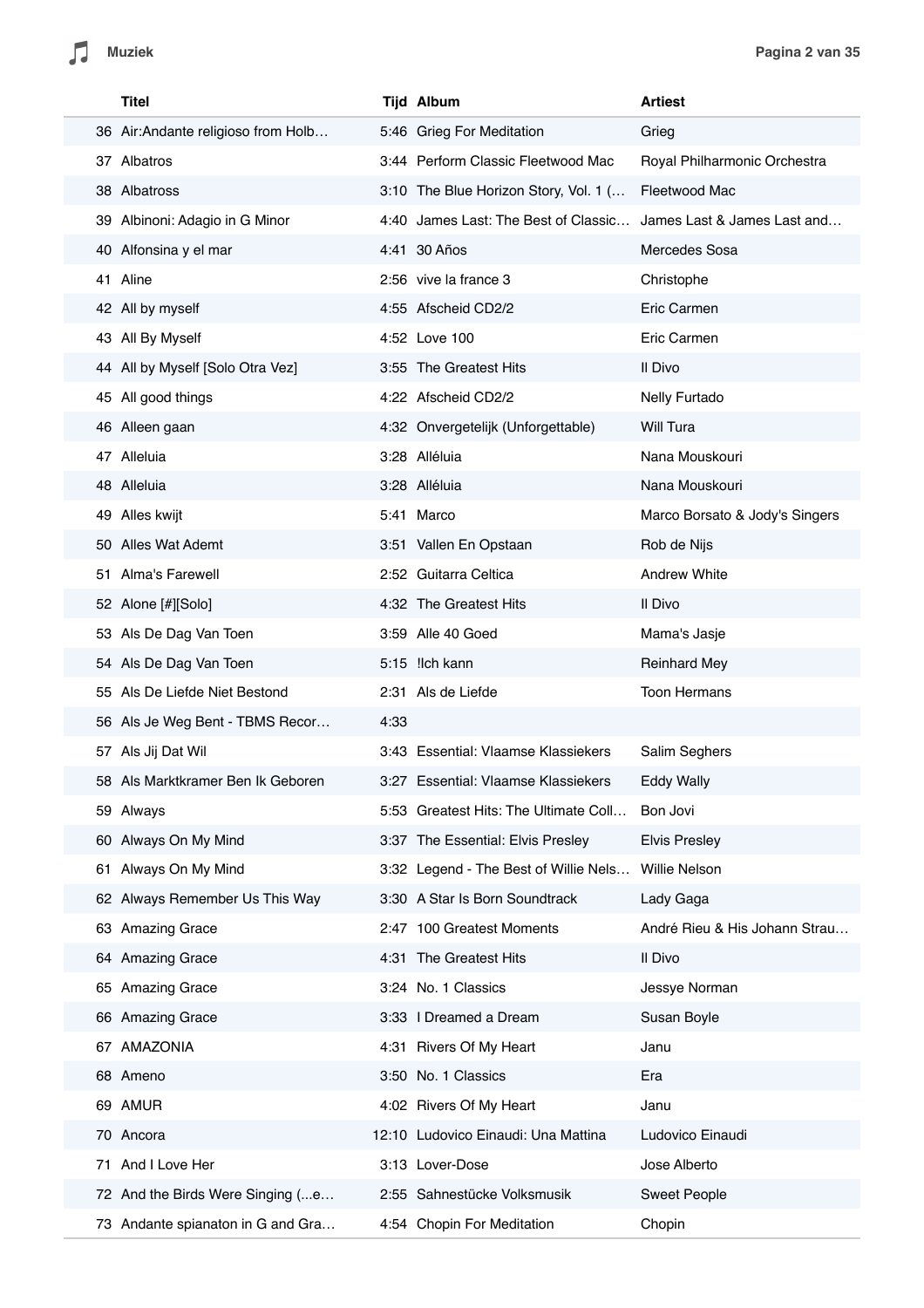|     | <b>Titel</b>                          |           | <b>Tijd Album</b>                        | <b>Artiest</b>                   |
|-----|---------------------------------------|-----------|------------------------------------------|----------------------------------|
|     | 74 Angel                              |           | 4:27 Afscheid (cd 1)                     | Sarah McLachlan                  |
|     | 75 Angel                              |           | 4:31 Closer - The Best of Sarah McL      | Sarah McLachlan                  |
|     | 76 Angels                             |           | 4:25 Angels                              | Robbie Williams                  |
|     | 77 Angie                              |           | 4:31 Made In the Shade (Remastered)      | The Rolling Stones               |
|     | 78 Angus & Julia Stone - (Sam Smi     | 2:58      |                                          |                                  |
|     | 79 Anna                               |           | 3:08 Flute de Pan et Orgue - Les plu     | Gheorghe Zamfir/Nicolaf Licaret  |
|     | 80 Annelies Uit Sas Van Gent          | 3:40 80   |                                          | Louis Neefs                      |
|     | 81 Annie's Song                       |           | 3:00 Playlist: The Very Best of John     | John Denver                      |
|     | 82 Anon: Perla mya cara               |           | 2:29 Early Music For Meditation          | VA                               |
|     | 83 Apocalypse                         |           | 3:12 Apocalypse Second World War         | Kenji Kawai                      |
|     | 84 Arad                               |           | 6:56 Flute de Pan et Orgue - Les plu     | Gheorghe Zamfir/Nicolaf Licaret  |
|     | 85 Arcadelt: La pastorella mia        |           | 2:58 Early Music For Meditation          | VA.                              |
|     | 86 Arietta from Lyric Pieces Op12     |           | 1:16 Grieg For Meditation                | Grieg                            |
|     | 87 Arms                               |           | 4:21 Lovestrong. (Deluxe Version)        | Christina Perri                  |
|     | 88 As Far As Florence                 |           | 5:20 No. 1 Classics                      | Various                          |
|     | 89 Asturias From Spanish Suite, O     |           | 6:41 Classical Moments For Relaxati      | <b>Various Artists</b>           |
|     | 90 Atahualpa                          | $3:04$ 80 |                                          | Louis Neefs                      |
|     | 91 Au coeur de septembre              |           | 3:19 Album onbekend (14/05/2013 1        | Nana Mouskouri                   |
|     | 92 Ave Maria                          |           | 4:30 No. 1 Classics                      | Andrea Bocelli                   |
|     | 93 Ave Maria                          |           | 4:56 These Are Special Times             | Céline Dion                      |
|     | 94 Ave Maria                          |           | 4:43 Classical Moments For Relaxati      | <b>Diverse</b>                   |
|     | 95 Ave Maria                          |           | 5:41 Meditation                          | Elīna Garanča, Karel Mark Chic   |
|     | 96 Ave Maria                          |           | 5:19 Weihnachten (Neue Deluxe Ver        | Helene Fischer                   |
|     | 97 Ave Maria                          |           | 4:53 The Greatest Hits [Bonus Track      | Il Divo                          |
|     | 98 Ave Maria                          |           | 2:51 Oh Lieve Vrouwe Toren               | La Esterella                     |
|     | 99 Ave Maria                          | 4:56      | The Three Tenors At Christmas            | Luciano Pavarotti                |
|     | 100 Ave maria                         | 2:11      | 20 Chansons d'or                         | Luis Mariano                     |
|     | 101 Ave Maria                         |           | 5:15 Liedjes om bij Stil te Staan Disc 5 | Patricia Kern/RCA Symphony O     |
|     | 102 Ave Maria                         |           | 3:56 Vox Angeli                          | Vox Angeli                       |
|     | 103 Ave Maria (Arr. for Violin and Pi |           | 2:50 Bach/Gounod: Ave Maria (Arr. f      | Aladar Mozi & Danica Moziova     |
|     | 104 Ave Maria (Arr. for Violin and Pi |           | 2:50 Bach/Gounod: Ave Maria (Arr. f      | Aladar Mozi & Danica Moziova     |
|     | 105 Ave Maria (Bach-Gounod)           | 3:11      | <b>Bach For Meditation</b>               | Bach                             |
|     | 106 Ave Maria, "Ellens Gesang III",   |           | 4:48 Pavarotti Forever                   | Luciano Pavarotti, National Phil |
|     | 107 Ave Verum Corpus                  |           | 1:53 Liedjes om bij Stil te Staan Disc 5 | Capella Cantabile                |
|     | 108 Ave Verum Corpus, K. 618          |           | 3:53 Mozart 250 (iTunes Exclusive)       | Sir Colin Davis, London Symph    |
|     | 109 Ave Verum Corpus, K.618           |           | 2:55 Mozart For Relaxation               | Mozart                           |
|     | 110 Avon: Guardame las vacas          |           | 2:18 Early Music For Meditation          | VA                               |
| 111 | Avon: Lamento di Tristano: La R       |           | 4:32 Early Music For Meditation          | VA                               |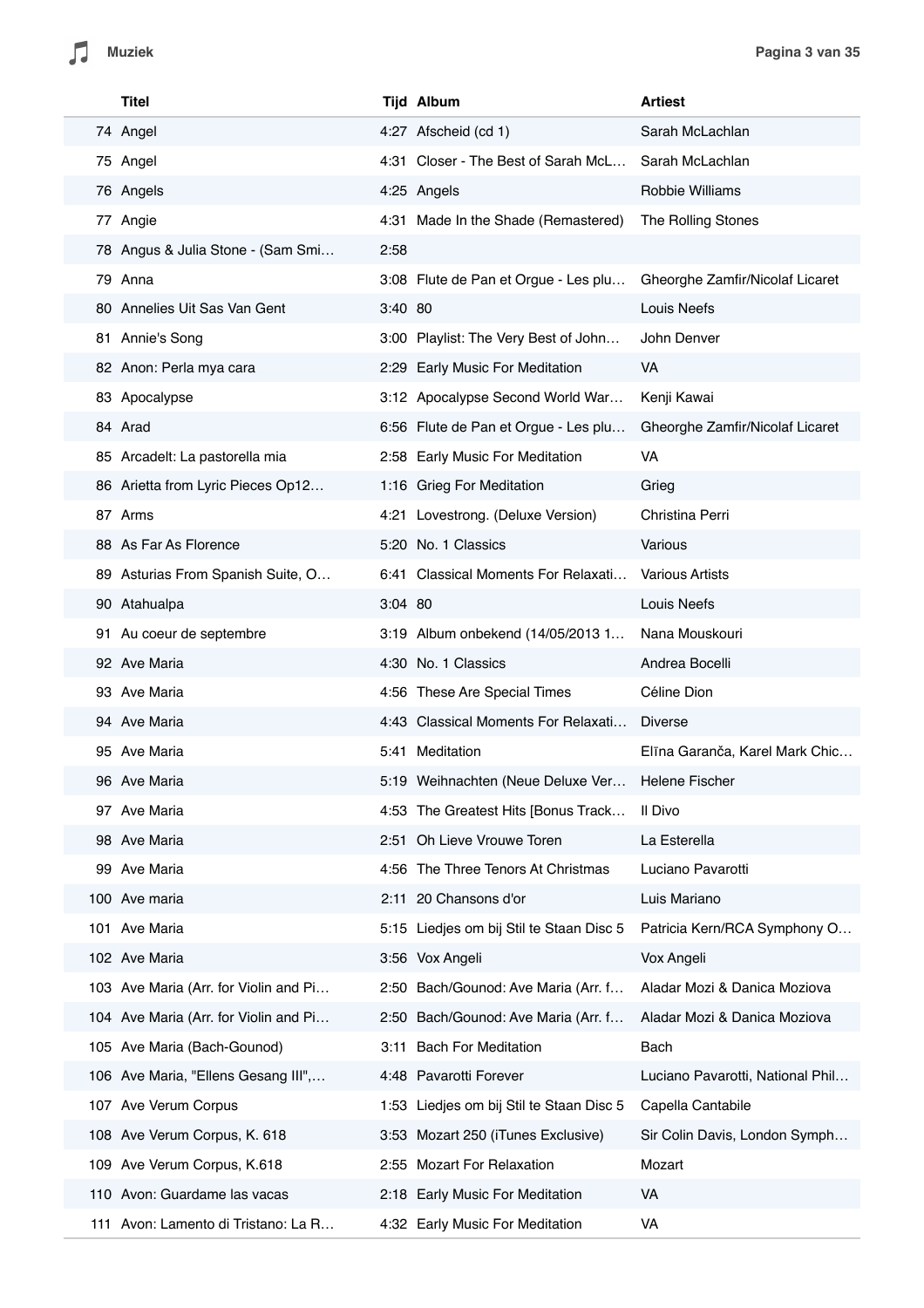| Titel                                |      | <b>Tijd Album</b>                                             | <b>Artiest</b>                 |
|--------------------------------------|------|---------------------------------------------------------------|--------------------------------|
| 112 Avon: Nevestinko oro             |      | 3:17 Early Music For Meditation                               | VA                             |
| 113 Avond                            |      | 4:34 Toen En Nu                                               | Boudewijn de Groot             |
| 114 Azzurro                          |      | 2:44 The Best of Paolo Conte                                  | Paolo Conte                    |
| 115 Baby Please Make a Change        |      | 4:58 Let Them Talk                                            | Hugh Laurie                    |
| 116 Bach: Goldberg Variations, BW    |      | 2:19 Bach: Goldberg Variations                                | Pi-Hsien Chen                  |
| 117 bakerman                         |      | 3:13 Eskimo vol 2                                             | laidback                       |
| 118 Ballade no3 A flat major         |      | 7:22 chopin                                                   | Fryderyk Chopin                |
| 119 Ballade Pour Adeline             |      | 2:30 Essential Love Songs                                     | Richard Clayderman             |
| 120 Barcarolle F sharp major         |      | 7:46 chopin                                                   | Fryderyk Chopin                |
| 121 Barcarolle From Akvareller 10 Kl |      | 2:01 Classical Moments For Relaxati                           | Gade                           |
| 122 Bart Peeters - Wat nog komen zou | 3:01 |                                                               |                                |
| 123 Battle of Jericho                |      | 3:48 Let Them Talk                                            | Hugh Laurie                    |
| 124 Be (Introduction of Jonathan)    |      | 6:34 Jonathan Livingston Seagull (Or                          | Neil Diamond                   |
| 125 Be. Hardi-Hood Blues             |      | 6:02 Away for a While                                         | Triosence                      |
| 126 Bedankt Lieve Ouders             |      | 4:10 Hollands Glorie                                          | Vader Abraham                  |
| 127 Bedankt Mijn Vriend              |      | 3:16 Alle 40 Goed                                             | André Hazes & André Hazes Jr.  |
| 128 Beethoven: Für Elise (Letter for |      | 4:15 The World's Most Popular Piani                           | Richard Clayderman             |
| 129 Being With You                   |      | 4:02 35th Anniversary                                         | Smokey Robinson and The Mira   |
| 130 Belgium (La Brabaconne)          |      | 3:40 World Masters: European Anthe National Anthems Of Europe |                                |
| 131 beloftelied                      | 2:51 |                                                               |                                |
| 132 Berceuse D flat major            |      | 5:09 chopin                                                   | Fryderyk Chopin                |
| 133 Berceuse in D flat major, Op. 57 |      | 5:30 Chopin For Meditation                                    | Chopin                         |
| 134 Berceuse, for violin & piano (or | 4:29 |                                                               |                                |
| 135 Besame Mucho                     |      | 2:49 We Play Music                                            | The Ray-O-Vacs                 |
| 136 Better Together                  |      | 3:28 In Between Dreams                                        | Jack Johnson                   |
| 137 BETWEEN SCHELDT AND LYS          |      | 3:31 Rivers Of My Heart                                       | Janu                           |
| 138 Blackbird                        |      | 2:18 The Beatles (White Album)                                | The Beatles                    |
| 139 Blame It on My Youth             |      | 3:01 Close to You and More                                    | Frank Sinatra                  |
| 140 Blue Spanish Eyes                |      | 3:33 Romantic Paradise                                        | André Rieu                     |
| <b>Blue Suede Shoes</b><br>141       |      | 1:59 The 50 Greatest Hits                                     | <b>Elvis Presley</b>           |
| 142 Bohemian Rhapsody                |      | 5:55 Greatest Hits                                            | Queen                          |
| 143 Bomb Diggy                       |      | 3:36 From the Heart: The Very Best                            | Another Level                  |
| 144 Both Sides Now                   |      | 4:34 Clouds                                                   | Joni Mitchell                  |
| 145 Brahms: Violin Concerto In D, O  |      | 9:26 In Classical Mood - Reflections                          | Igor Oistrach; Raphael Frühbec |
| 146 Bran Van 3000 - Drinking in LA   | 3:56 |                                                               |                                |
| 147 Brandenburg Concerto N° 2 in F   |      | 3:20 Classic History                                          | J.S. Bach                      |
| 148 Brandenburg Concerto No. 2 in    |      | 3:20 Bach For Meditation                                      | Bach                           |
| 149 Breng Me Naar Het Water          |      | 4:07 Evenwicht                                                | Marco Borsato                  |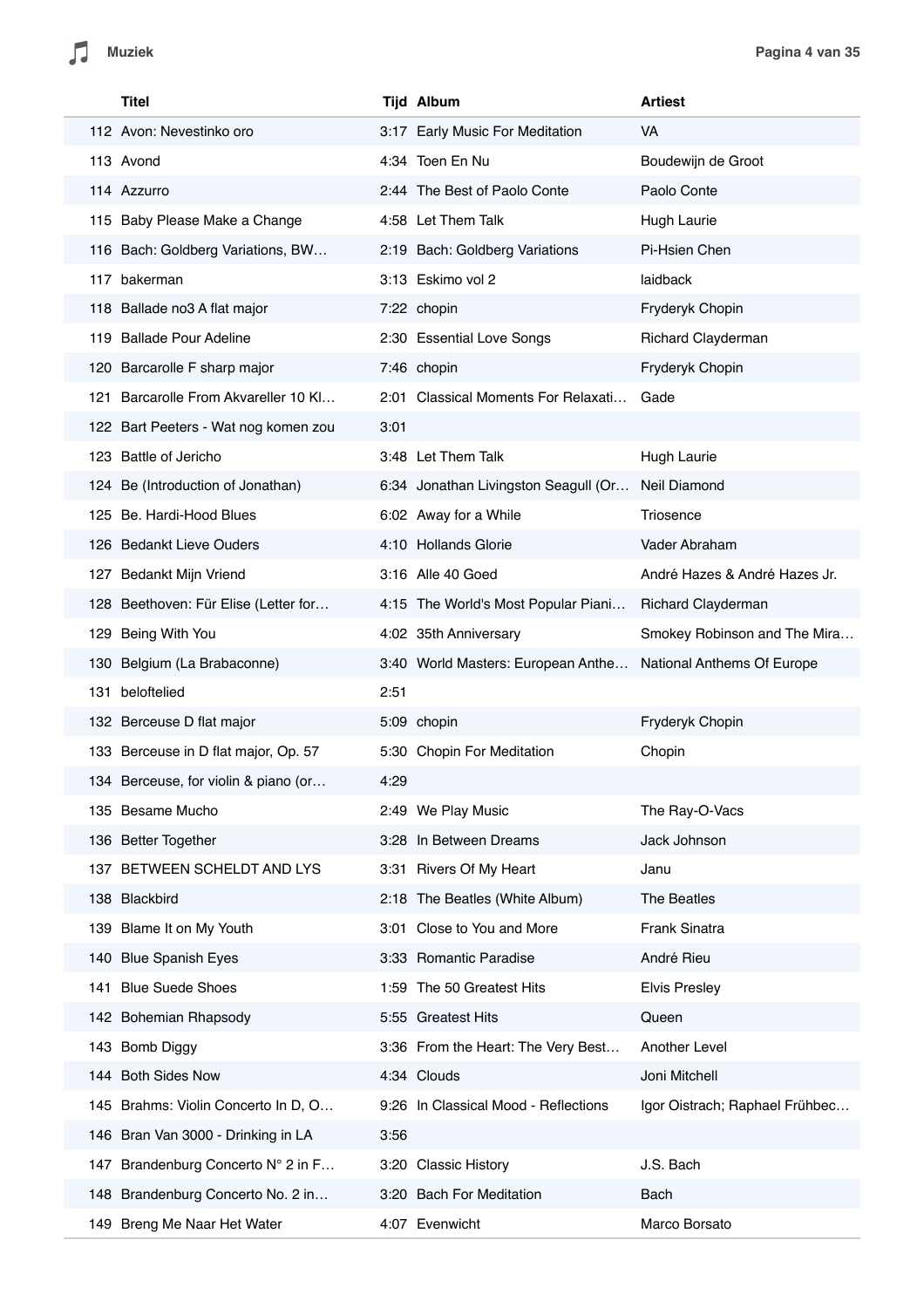| Titel                                 |          | <b>Tijd Album</b>                      | <b>Artiest</b>                    |
|---------------------------------------|----------|----------------------------------------|-----------------------------------|
| 150 Bridge Over Troubled Water        |          | 4:53 The Best of Simon & Garfunkel     | Simon & Garfunkel                 |
| 151 Buddy Bolden's Blues              |          | 3:13 Let Them Talk                     | Hugh Laurie                       |
| 152 Butterfly                         |          | 3:25 Butterfly                         | Danyel Gérard                     |
| 153 Butterfly                         |          | 4:34 Mariah Carey: Greatest Hits       | <b>Mariah Carey</b>               |
| 154 Buxtehude: Nun komm der Heid      |          | 2:27 Early Music For Meditation        | VA                                |
| 155 Byrd: Pavan                       |          | 3:04 Early Music For Meditation        | VA                                |
| 156 California Dreamin' (Single Versi |          | 2:39 Gold                              | The Mamas & The Papas             |
| 157 Can't Help Falling in Love [#]    |          | 4:15 The Greatest Hits                 | Il Divo                           |
| 158 Cancion Mixteca                   |          | 4:16 Paris, Texas (Original Motion Pi  | <b>Ry Cooder</b>                  |
| 159 Candle In The Wind                |          | 3:49 Afscheid (cd 1)                   | Elton John                        |
| 160 Candle In the Wind 1997           |          | 4:10 Something About the Way You L     | Elton John                        |
| 161 Canon in d Major - Johann Pach    |          | 6:12 Canon in d major by Johan Pac     | Johan Pachelbel                   |
| 162 Canova da Milano: Ricercar        |          | 1:34 Early Music For Meditation        | VA                                |
| 163 Cantiléne                         |          | 3:14 Classical Moments For Relaxati    | <b>Various Artists</b>            |
| 164 Cantique de Jean Racine, Op. 11   |          | 5:21 Agnus Dei (Vols. I & II)          | Capricorn, Edward Higginbotto     |
| 165 Carmina Burana: Axe Phebus a      |          | 5:50 Early Music For Meditation        | VA                                |
| 166 Carmina Burana: Katerine colla    |          | 3:30 Early Music For Meditation        | VA                                |
| 167 Caruso                            |          | 3:55 The Greatest Hits                 | Il Divo                           |
| 168 Caruso                            |          | 5:21 Luciano Pavarotti: The Best + B   | Luciano Pavarotti                 |
| 169 Caruso (Remastered Version)       | $5:50$ 1 |                                        | Julio Iglesias                    |
| 170 Catch & Release (Deepend remix)   |          | 3:15 Catch & Release (Deepend Re       | <b>Matt Simons</b>                |
| 171 Cavatina (From "The Deer Hunt     |          | 3:19 100 Greatest Film Themes          | Raine & The City of Prague Phil   |
| 172 Cello Concerto E-Minor (Third     |          | 3:53 Barry Lyndon [Original Soundtra   | Festival Strings Lucerne; Pierre  |
| 173 Cello Concerto in C minor: Adagio |          | 2:49 Vivaldi For Relaxation            | Vivaldi                           |
| 174 Cello Concerto in D minor: Largo  |          | 2:56 Vivaldi For Relaxation            | Vivaldi                           |
| 175 Cello Suite No. 1 in G major, B   |          | 2:40 Bach For Meditation               | Bach                              |
| 176 Cello Suite Nr In G Major         |          | 3:07 Classical Moments For Relaxati    | <b>Diverse</b>                    |
| 177 Celtic Gypsy                      |          | 4:41 Guitarra Celtica                  | Andrew White                      |
| 178 Ces petits riens                  |          | 3:21 Breakfast On the Morning Tram     | <b>Stacey Kent</b>                |
| 179 Chasing Pavements                 |          | 3:31 Chasing Pavements - Single        | Adele                             |
| 180 Cheek to Cheek                    |          | 5:55 Ella & Louis                      | Ella Fitzgerald & Louis Armstrong |
| 181 Chega de Saudade                  |          | 2:02 The Greatest Hits Collection      | João Gilberto                     |
| 182 Circle of Life                    |          | 4:52 The Lion King (Special Edition) [ | Elton John                        |
| 183 Circles                           |          | 3:35 Hollywood's Bleeding              | Post Malone                       |
| 184 City Lights                       |          | 2:55 City Lights - Single              | Blanche                           |
| 185 Clair de Lune (From "Suite Berg   |          | 4:27 Classic History                   | Debussy                           |
| 186 Clarinet Concerto In A Major, K   |          | 7:46 Classical Moments For Relaxati    | <b>Various Artists</b>            |
| 187 Clarinet Concerto in A major, K   |          | 7:22 The Very Best of Mozart           | Ernst Ottensamer, Johannes Wil    |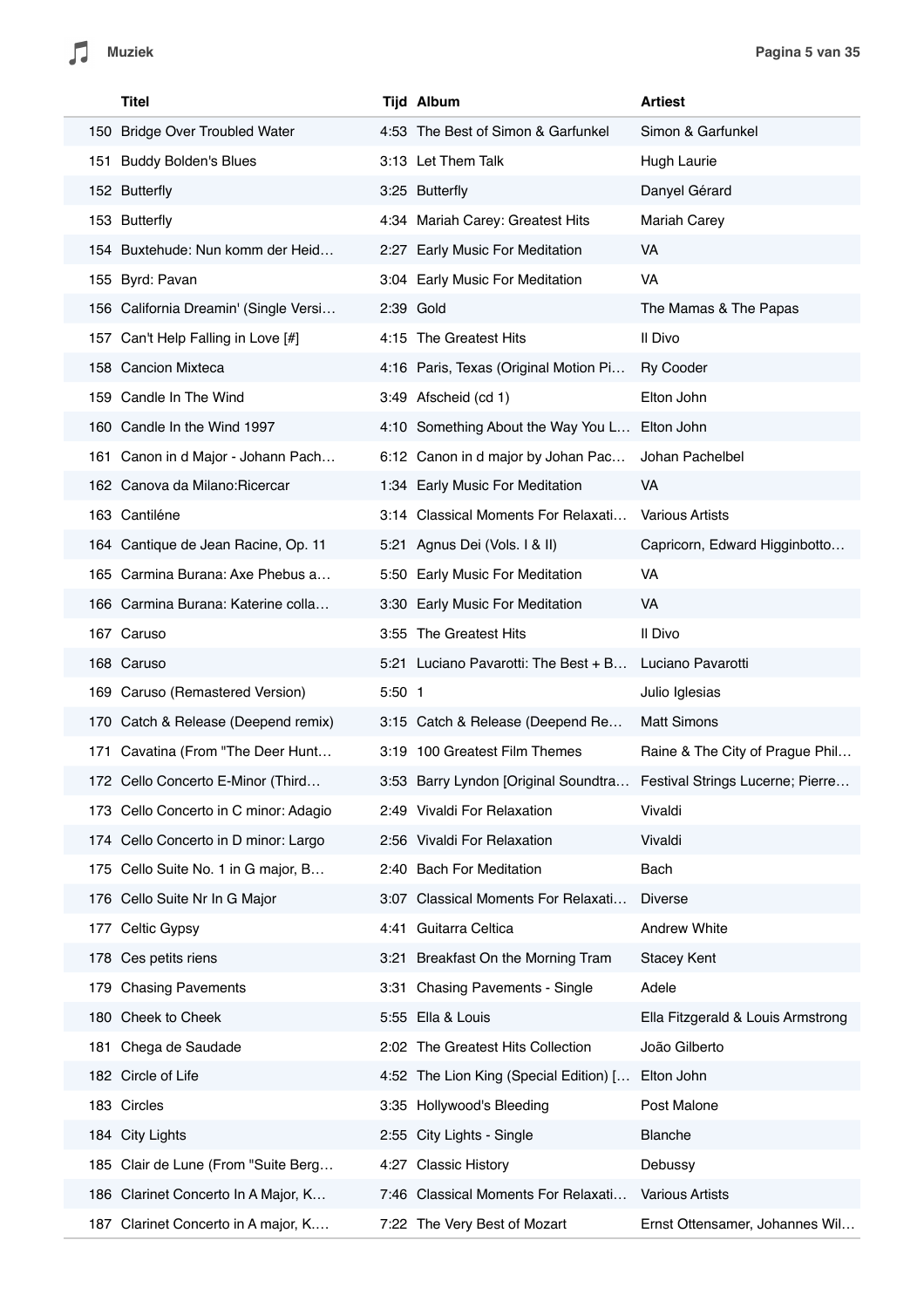$\sqrt{2}$ 

I

|     | <b>Titel</b>                           |      | <b>Tijd Album</b>                     | <b>Artiest</b>                   |
|-----|----------------------------------------|------|---------------------------------------|----------------------------------|
|     | 188 Close to You                       |      | 3:58 The Capitol Years                | Frank Sinatra                    |
|     | 189 Close to You                       |      | 3:40 Close to You and More            | <b>Frank Sinatra</b>             |
|     | 190 Closing Time                       |      | 4:21 Closing Time                     | <b>Tom Waits</b>                 |
| 191 | <b>Coastal Horizons</b>                |      | 6:25 Songbirds at Sunrise             | Dan Gibson's Solitudes           |
|     | 192 Coldplay - Fix You (HD)            | 4:54 |                                       |                                  |
|     | 193 Colours-Donovan                    | 2:45 |                                       |                                  |
|     | 194 Come away with me                  |      | 3:18 Come Away With Me                | Norah Jones                      |
|     | 195 Come un Fiore                      |      | 4:30 Ludovico Einaudi: Una Mattina    | Ludovico Einaudi                 |
|     | 196 Communiones- Circuibo              |      | 2:09 Gregorian Chant For Meditation   | VA                               |
| 197 | Communiones- Dicit Dominus: I          |      | 3:56 Gregorian Chant For Meditation   | VA                               |
|     | 198 Communiones-Dominus Firma          |      | 2:28 Gregorian Chant For Meditation   | VA.                              |
| 199 | Communiones- Gustate Et Videt          | 3:29 | <b>Gregorian Chant For Meditation</b> | VA                               |
|     | 200 Communiones- Qui Manducat          |      | 2:20 Gregorian Chant For Meditation   | VA                               |
| 201 | Comptine D'un Autre Été: L'aprè        |      | 2:21 Le Fabuleux Destin d'Amélie Po   | Yann Tiersen                     |
|     | 202 Con te partiro                     |      | 4:10 The Best of Andrea Bocelli - Viv | Andrea Bocelli                   |
|     | 203 Concert Op. 8                      |      | 2:18 Classical Moments For Relaxati   | <b>Diverse</b>                   |
|     | 204 Concerto for 2 violins in A minor: |      | 4:12 Vivaldi For Relaxation           | Vivaldi                          |
|     | 205 Concerto for 2 violins in D minor  |      | 6:52 Bach For Meditation              | Bach                             |
|     | 206 Concerto for Clarinet and Orche    |      | 2:50 Out of Africa (Music from the Mo | Jack Brymer, Academy of St. M    |
|     | 207 Concerto for Flute and Orchestr    |      | 8:18 Haydn: Flute Concerto No. 1 -    | Mozart Festival Orchestra, Alber |
|     | 208 Concerto for Flute and Orchestr    |      | 6:51 Haydn: Flute Concerto No. 1 -    | Mozart Festival Orchestra, Alber |
|     | 209 Concerto Grosso in G, op.6 N°      |      | 2:02 Classic History                  | Haendel                          |
|     | 210 Concerto Grosso Nr 2, Op.1- La     |      | 1:50 Classical Moments For Relaxati   | <b>Diverse</b>                   |
|     | 211 Concerto in C for Flute and Har    |      | 7:37 Mozart For Relaxation            | Mozart                           |
|     | 212 Concerto in D for Guitar: Largo    |      | 5:24 Vivaldi For Relaxation           | Vivaldi                          |
|     | 213 Concerto in G for 2 Mandolines     |      | 3:56 Vivaldi For Relaxation           | Vivaldi                          |
|     | 214 CONGO RIVERDANCE                   |      | 4:26 Rivers Of My Heart               | Janu                             |
| 215 | <b>Conquest Of Paradise</b>            |      | 5:32 No. 1 Classics                   | Vangelis                         |
|     | 216 Conquest of Paradise               |      | 4:48 1492 - Conquest of Paradise (S   | Vangelis                         |
| 217 | Copland: Appalachian Spring -          |      | 3:01 In Classical Mood - Reflections  | Roger Best; William Boughton:    |
|     | 218 Cosi fan tutte, Soave sia il vento |      | 3:13 Mozart For Relaxation            | Mozart                           |
|     | 219 Country Roads                      |      | 3:13 Greatest Hits (No. 1 Gold Select | Hermes House Band                |
|     | 220 Cradle Song from Lyric Pieces      |      | 4:36 Grieg For Meditation             | Grieg                            |
| 221 | Crazy Love                             |      | 2:26 My Way: Classic Songs [Disc 2]   | Paul Anka                        |
|     | 222 Creep                              |      | 3:59 Pablo Honey                      | Radiohead                        |
|     | 223 Cry To Me                          |      | 2:41 Smos #10                         | Rocco&Claudia                    |
|     | 224 Crying [Llorando]                  |      | 3:26 The Greatest Hits [Bonus Track   | Czech National Symphony Orch     |
|     | 225 Cuando Caliente El Sol             |      | 2:29 Trini Lopez, The Very Best Of    | <b>Trini Lopez</b>               |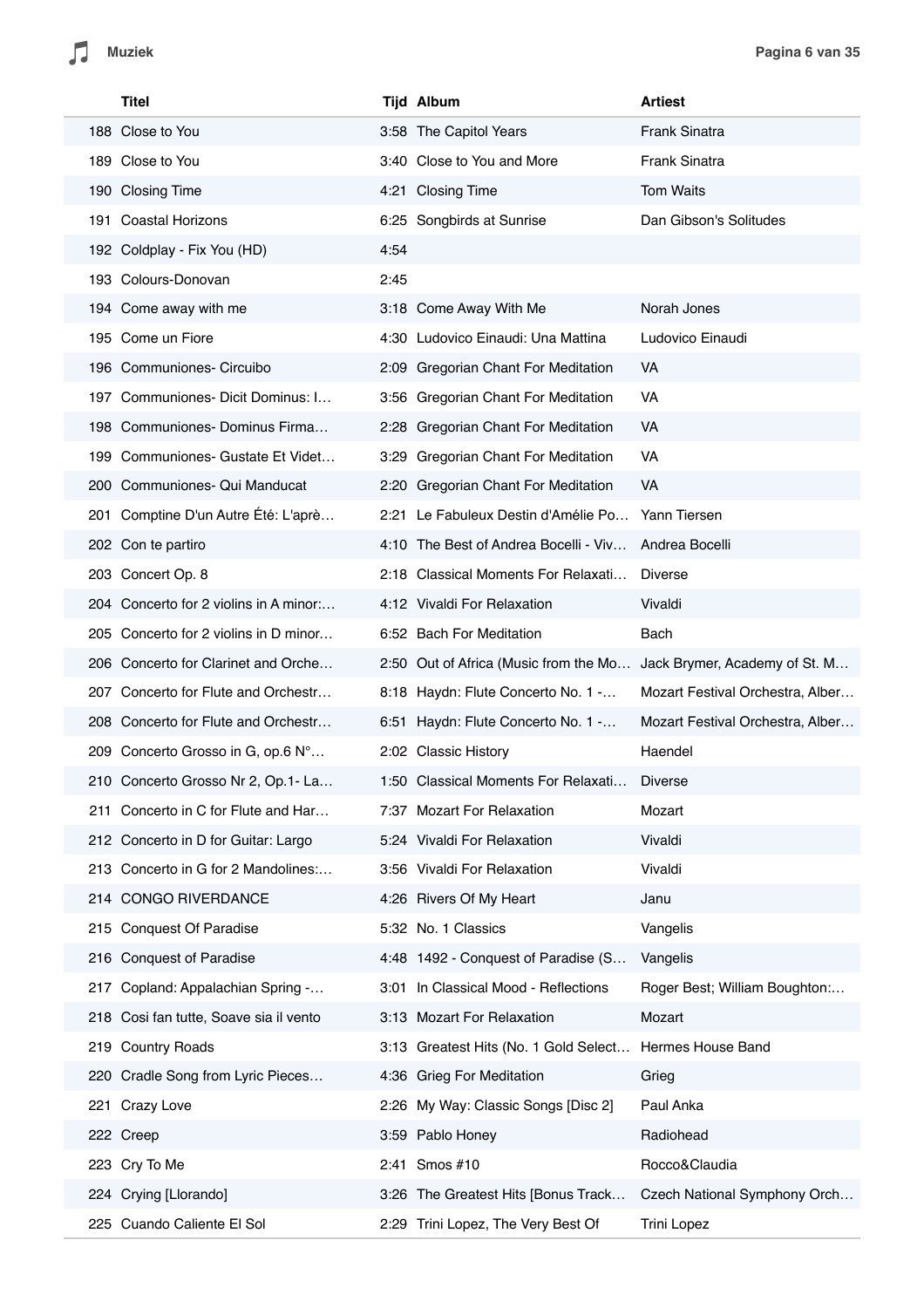|      | Titel                              |           | <b>Tijd Album</b>                        | <b>Artiest</b>                |
|------|------------------------------------|-----------|------------------------------------------|-------------------------------|
|      | 226 Dall'aquila: La traditora      |           | 2:25 Early Music For Meditation          | VA.                           |
| 227  | Dana Winner - Ik Hou van Jou       | 3:34      |                                          |                               |
|      | 228 Dana Winner' STAY WITH ME T    | 3:55      |                                          |                               |
| 229. | Dance Me to the End of Love (B     |           | 3:05 Barton Hollow (Deluxe Version)      | The Civil Wars                |
|      | 230 Dance With My Father           |           | 4:36 The Essential: Céline Dion          | Céline Dion                   |
|      | 231 Dancing Queen                  |           | 3:52 Gold: Greatest Hits                 | <b>ABBA</b>                   |
|      | 232 Danny Boy                      |           | 3:46 Sounds of the Cinema                | <b>Presidio Brass</b>         |
|      | 233 Darlin' Forever                |           | 2:44 Oceans Of Time                      | Kenny Vance & The Planotones  |
|      | 234 Dat Ik Je Mis                  |           | 4:18 Dat Ik Je Mis - Single              | Maaike Ouboter                |
|      | 235 Dawn in the Valley             |           | 5:57 Songbirds at Sunrise                | Dan Gibson's Solitudes        |
|      | 236 de doden die nog levend zijn   |           | 3:57 anatomie van de melancholie         | jan swerts                    |
|      | 237 De Duivels Van Loudun          | 4:04 80   |                                          | Louis Neefs                   |
|      | 238 De Ebbenhout Blues             |           | 3:07 Essential: Vlaamse Klassiekers      | Wigbert                       |
| 239  | De Fanfare Van Honger En Dorst     |           | 5:22 Essential: Vlaamse Klassiekers      | Jan De Wilde                  |
|      | 240 De Glimlach Van Een Kind       |           | 3:18 Alle 40 Goed                        | André Hazes                   |
| 241  | De kringloop van het leven / Na    |           | 4:02 The Lion King (Originele Vlaam      | Sarah Devos & Lebo M          |
|      | 242 De Leeuwenkoning I Liedje: De  | 3:49      |                                          | Disney Belgi                  |
|      | 243 De Lichtjes Van de Schelde     |           | 2:58 The World of Bobbejaan - Song       | Bobbejaan Schoepen            |
|      | 244 De Lichtjes Van De Schelde     | $3:00$ 80 |                                          | Louis Neefs                   |
|      | 245 De Lichtjes Van de Schelde     |           | 3:08 Vlaamse Klassiekers                 | The Sunsets                   |
|      | 246 De Oude Man en de Zee          |           | 3:43 10 Jaar: Het Allerbeste Van Dan     | Dana Winner                   |
| 247  | De Poppenstoet                     | 2:21 80   |                                          | Louis Neefs                   |
|      | 248 De Préhistorie II              |           | 2:32 Essential: Vlaamse Klassiekers      | De Nieuwe Snaar               |
|      | 249 De Roos                        |           | 3:55 Afscheid (cd 1)                     | Ann Christy                   |
|      | 250 De Roos                        |           | 4:51 Het Beste                           | Ann Christy                   |
| 251  | De soldaat                         |           | 3:50 Miel Cools - Verzameld              | Miel Cools                    |
|      | 252 De steen                       |           | 4:13 Afscheid CD2/2                      | <b>Bram Vermeulen</b>         |
|      | 253 De Steen                       |           | 4:23 De Beste Van: Bram Vermeulen        | <b>Bram Vermeulen</b>         |
|      | 254 De Steen                       |           | 3:22 Rode Wijn                           | <b>Bram Vermeulen</b>         |
|      | 255 De Steen                       |           | 4:23 Voltooid Verleden Tijd              | <b>Bram Vermeulen</b>         |
|      | 256 De Steen                       |           | 3:22 Metropaul (EU Version)              | Paul de Leeuw & Metropole Ork |
|      | 257 De Vlieger                     |           | 3:39 Alle 40 Goed                        | <b>Andre Hazes</b>            |
|      | 258 De waarheid                    |           | 5:13 Onderweg                            | Marco Borsato                 |
| 259  | De Weg                             |           | 4:27 Het Beste Van Guus Meeuwis          | <b>Guus Meeuwis</b>           |
|      | 260 De Werkmens                    |           | 2:35 30 Kleinkunst Klassiekers Deel      | Ivan Heylen                   |
|      | 261 De Zwemmer                     |           | 3:46 Van Een Afstand                     | Boudewijn de Groot            |
|      | 262 Dear Mary                      |           | 2:42 Rose Marie                          | Slim Whitman                  |
|      | 263 The Death of Ase uit Peer Gynt |           | 4:22 Liedjes om bij Stil te Staan Disc 5 | London Promenade Orchestra    |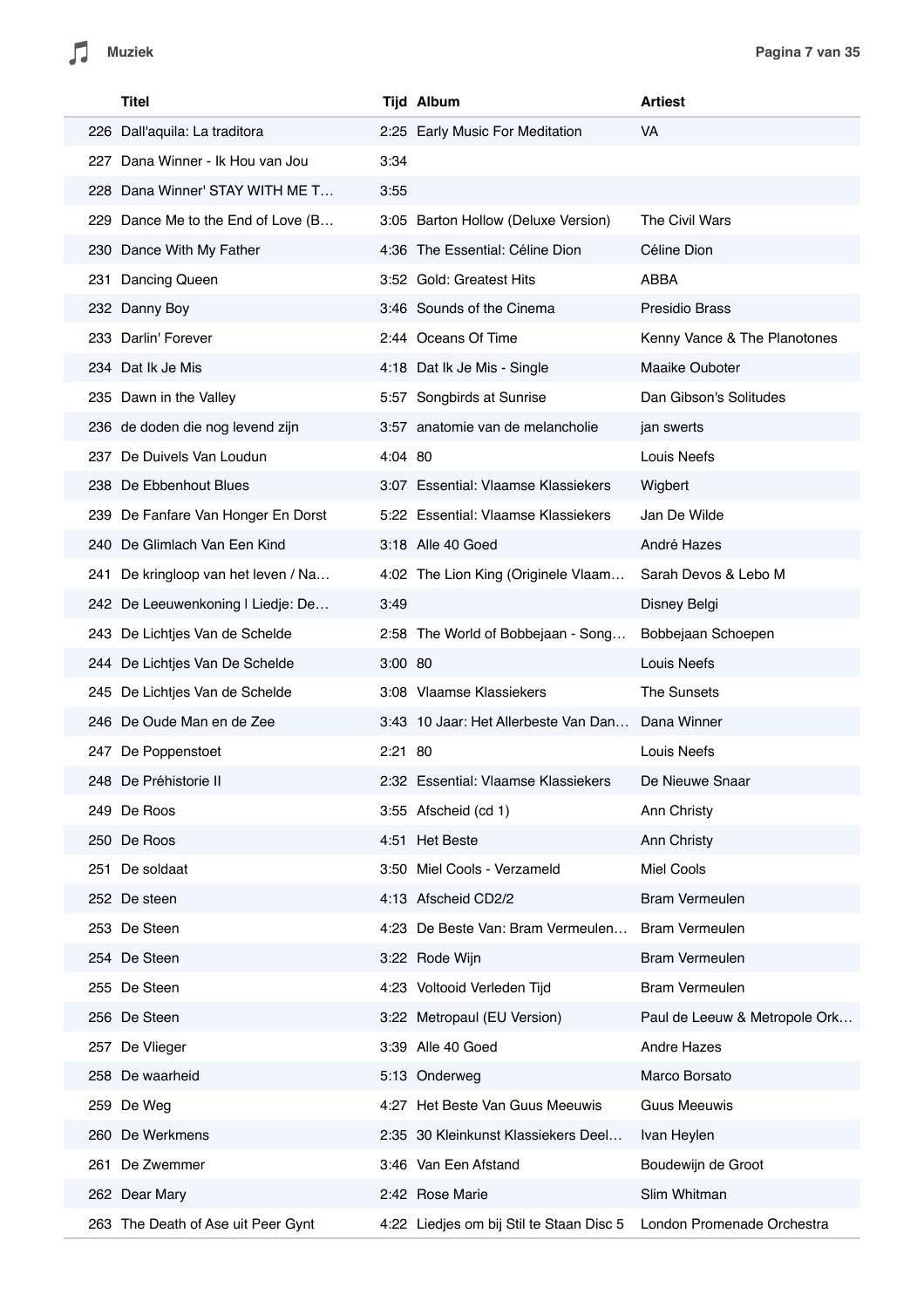| Titel                                |       | <b>Tijd Album</b>                                     | <b>Artiest</b>                  |
|--------------------------------------|-------|-------------------------------------------------------|---------------------------------|
| 264 Deborah's Theme (From "Once      |       | 3:42 50 Years of Music (92 Original S Ennio Morricone |                                 |
| 265 Dein ist mein ganzes Herz        |       | 3:37 Fernsehwunschkonzert mit Rud                     | <b>Rudolf Schock</b>            |
| 266 Dennie Christian, Guust Flater   | 3:40  |                                                       | bofbit                          |
| 267 An der schönen blauen Donau (    |       | 7:52 André Rieu: 100 Greatest Mom                     | André Rieu                      |
| 268 Desert Sunrise                   |       | 7:07 Songbirds at Sunrise                             | Dan Gibson's Solitudes          |
| 269 Devi Prayer                      | 21:24 |                                                       |                                 |
| 270 Diep In Mij                      |       | 3:39 Afscheid (cd 1)                                  | Yasmine                         |
| Dietro Casa<br>271                   |       | 3:55 Ludovico Einaudi: Una Mattina                    | Ludovico Einaudi                |
| 272 Dire Straits - Why Worry HQ      | 8:32  |                                                       |                                 |
| 273 Disturbed - The Sound Of Silen   | 4:19  |                                                       | Disturbed                       |
| 274 Divertimiento, Op.62             |       | 6:32 Classical Moments For Relaxati                   | Sor                             |
| 275 Djivan Gasparyan - Dle Yaman     | 4:02  |                                                       |                                 |
| 276 DNA                              |       | 3:45 Ludovico Einaudi: Una Mattina                    | Ludovico Einaudi                |
| 277 Doe wat je altijd deed           |       | 3:45 Wit licht (Bonus Track Version)                  | Marco Borsato                   |
| 278 Doina de jale                    |       | 7:22 Flute de Pan et Orgue - Les plu                  | Gheorghe Zamfir/Nicolaf Licaret |
| 279 Doina de la visina               |       | 5:21 Flute de Pan et Orgue - Les plu                  | Gheorghe Zamfir/Nicolaf Licaret |
| 280 Dolanes Melodie                  |       | 3:34 Musik Für Millionen (3)                          | <b>Various Artists</b>          |
| 281 Dolce Droga                      |       | 3:40 Ludovico Einaudi: Una Mattina                    | Ludovico Einaudi                |
| 282 Domasnea                         |       | 5:15 Flute de Pan et Orgue - Les plu                  | Gheorghe Zamfir/Nicolaf Licaret |
| 283 Domino                           |       | 4:08 Of Zo                                            | Clouseau                        |
| 284 Don't Cry For Me Argentina       |       | 5:51 Evita                                            | Andrew Lloyd Webber & Origina   |
| 285 Don't Cry for Me Argentina       |       | 5:17 The Greatest Hits                                | Il Divo                         |
| 286 Don't Cry for Me Argentina (Evit |       | 5:44 In Concert (Live) [with Andrea B                 | Sarah Brightman                 |
| 287 Don't Cry for Me, Argentina      |       | 3:33 The World's Most Popular Piani                   | <b>Richard Clayderman</b>       |
| 288 Don't Know Why                   |       | 3:06 Come Away With Me                                | Norah Jones                     |
| 289 Don't Like Goodbyes              |       | 4:54 Close to You and More                            | Frank Sinatra                   |
| 290 Dream of Dancing                 |       | 5:27 Away for a While                                 | Triosence                       |
| Dream On<br>291                      |       | 4:28 Aerosmith                                        | Aerosmith                       |
| 292 Dresden Concerto in A major: L   |       | 3:10 Vivaldi For Relaxation                           | Vivaldi                         |
| 293 Dresden Concerto in G major: A   |       | 3:31 Vivaldi For Relaxation                           | Vivaldi                         |
| 294 Dunstanburgh Dreams              |       | 3:31 Guitarra Celtica                                 | <b>Andrew White</b>             |
| 295 Dust In The Wind                 |       | 3:22 Afscheid (cd 1)                                  | Kansas                          |
| 296 E chiove (And It Rains), song    |       | 4:26 Bocelli                                          | Andrea Bocelli                  |
| 297 Early Morning Wake Up Call       |       | 4:09 Collection                                       | Flash and the Pan               |
| 298 Eddy Wally Jou herken ik met     | 3:24  |                                                       |                                 |
| 299 Edelweiss                        |       | 2:16 The Sound of Music (40th Anniv                   | Bill Lee & Charmian Carr        |
| 300 Edelweiß                         |       | 4:00 Ich sag auf Wiedersehen                          | Heino                           |
| 301 Edith Piaf - Non, Je Ne Regrette |       | 2:23 Afscheid (cd 1)                                  | VA                              |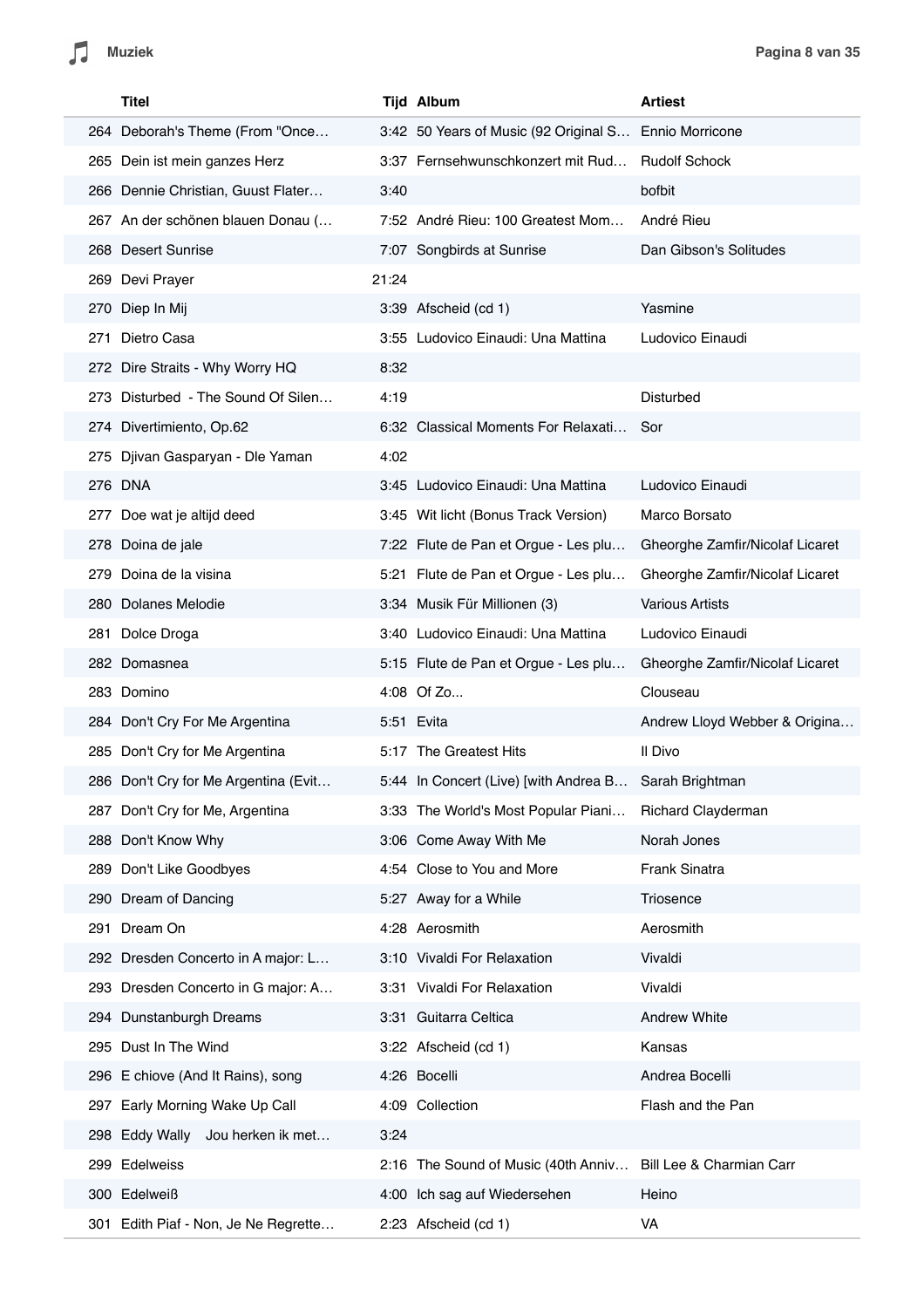Л

| Titel                                 |             | <b>Tijd Album</b>                    | <b>Artiest</b>               |
|---------------------------------------|-------------|--------------------------------------|------------------------------|
| 302 Een jongen uit Schaarbeek         |             | 3:11 Een jongen uit Schaarbeek       | Raymond van het groenewoud   |
| 303 Een Ster                          |             | 3:48 Liefde Voor Publiek             | Stan van Samang              |
| 304 Ein bisschen Frieden              |             | 3:03 Goldschlager, Folge 4           | <b>Nicole</b>                |
| 305 Ein Kleines Kompliment            | 2:42 80     |                                      | Louis Neefs                  |
| 306 Elégie For Cello & Piano In C Mi  |             | 7:00 Classical Moments For Relaxati  | <b>Various Artists</b>       |
| 307 Elk Einde Is Een Nieuw Begin      |             | 3:02 Elk Einde Is Een Nieuw Begin -  | Buurman                      |
| 308 Elvis Presley - Always On My Mi   |             | 3:38 Afscheid (cd 1)                 | <b>VA</b>                    |
| 309 Elvis Presley - My Boy            | 3:07        |                                      |                              |
| 310 En Aranjuez Con Tu Amor           |             | 4:49 No. 1 Classics                  | Siegfried Jerusalem          |
| 311 The End of a Love Affair          |             | 4:15 Close to You and More           | Frank Sinatra                |
| 312 Enya - Aniron (Extended) HD       | 7:10        |                                      |                              |
| 313 Erbarme Dich from 'ST Matthew     | 7:31        |                                      | Thijs Van Leer               |
| 314 Erotik from Lyric Piees Op43 No5  |             | 3:47 Grieg For Meditation            | Grieg                        |
| 315 Estrellas de Paris                | 3:21        |                                      |                              |
| 316 Et Maintenant                     |             | 3:39 De Pre Historie 1962 - Vol 1    | Gilbert Bécaud               |
| 317 Et maintenant                     |             | 2:41 L'essentiel : Gilbert Bécaud    | <b>Gilbert Becaud</b>        |
| 318 Etein Eta Joan/Je Seme et Je M    |             | 4:45 Umani                           | I Muvrini                    |
| 319 Etiuda rewolucyjna                |             | 2:46 chopin                          | Fryderyk Chopin              |
| 320 Etude E major                     |             | 4:03 chopin                          | Fryderyk Chopin              |
| 321 Etude, Op. 10 Nr 3 In E Major     |             | 3:47 Classical Moments For Relaxati  | Frédéric Chopin              |
| 322 Evening of Roses (Arr. Cello, Cl  |             | 3:00 Inspiration                     | Sheku Kanneh-Mason, Oliver J |
| 323 Everglow                          |             | 4:43 A Head Full Of Dreams           | Coldplay                     |
| 324 Everloving                        | $3:26$ Play |                                      | Moby                         |
| 325 Every Time I Look at You          |             | 3:29 The Greatest Hits [Bonus Track  | Il Divo                      |
| 326 Everybody Hurts                   |             | 5:18 In Time - The Best of R.E.M. 19 | R.E.M.                       |
| 327 Everybody Hurts                   | 5:20        |                                      | <b>REM</b>                   |
| 328 Everybody Loves Somebody          |             | 2:46 The Very Best of Dean Martin    | Dean Martin                  |
| 329 Everything Happens to Me          |             | 3:24 Close to You and More           | Frank Sinatra                |
| 330 (Everything I Do) I Do It for You |             | 6:34 Anthology                       | <b>Bryan Adams</b>           |
| 331 Evidemment                        |             | 3:09 Afscheid (cd 1)                 | Kate Ryan                    |
| 332 Exodus                            |             | 2:57 The World's Most Popular Piani  | Richard Clayderman           |
| 333 Fairytale                         |             | 3:59 Islands - Essential Einaudi     | Ludovico Einaudi             |
| 334 Fais-Moi Une Place                |             | 3:34 100 Chansons                    | Julien Clerc                 |
| 335 Faith                             |             | 6:44 Faith                           | The Cure                     |
| 336 Falling Grace                     |             | 6:43 Away for a While                | Triosence                    |
| 337 Families Can Be Together Forever  |             | 3:54 A Gift of Love                  | Marvin Goldstein             |
| 338 Fantasie #3                       |             | 5:02 Klara Top 75 (Deel 3)           | Jozef De Beenhouwer          |
| 339 Fantasie-Impromtou C sharp mi     |             | 5:10 chopin                          | Fryderyk Chopin              |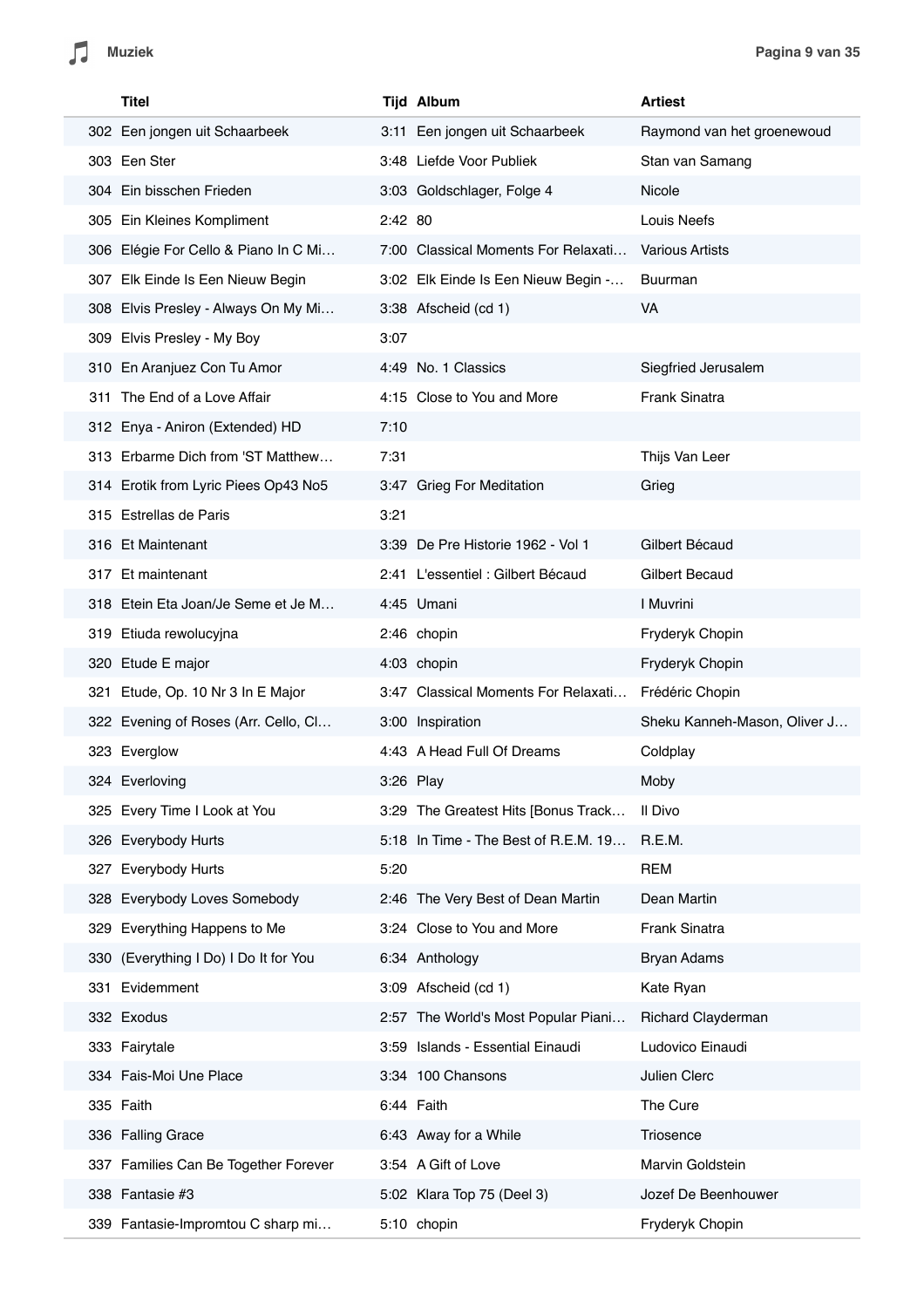L.

|         | <b>Titel</b>                           |      | <b>Tijd Album</b>                                    | <b>Artiest</b>                   |
|---------|----------------------------------------|------|------------------------------------------------------|----------------------------------|
|         | 340 Fascination                        |      | 2:32 In the Mood                                     | Nat "King" Cole                  |
|         | 341 Father and Son                     |      | 3:39 Remember Cat Stevens - The U                    | <b>Cat Stevens</b>               |
|         | 342 Fauré: Fauré, Requiem, Op. 48      |      | 3:03 In Classical Mood - Reflections                 | Edward Higginbottom: The Choi    |
|         | 343 Feest                              |      | 4:19 Avenue de la Scene                              | The Scene                        |
|         | 344 Figaro-Parodie                     |      | 4:50 De Grote Successen Van Dorus                    | Dorus                            |
|         | 345 Figures                            |      | 3:05 Worry - EP                                      | <b>Little Comets</b>             |
|         | 346 Finito, Finito, Finita             |      | 3:03 PAISELLU MIU                                    | Rocco Granata                    |
|         | 347 The First Meeting from Two Mel     |      | 3:57 Grieg For Meditation                            | Grieg                            |
|         | 348 First of May                       |      | 2:57 Very Best of Sarah Brightman: 1 Sarah Brightman |                                  |
|         | 349 Flora                              |      | 4:25 Flute de Pan et Orgue - Les plu                 | Gheorghe Zamfir/Nicolaf Licaret  |
|         | 350 Flute Concerto in D major: Il gar  |      | 3:20 Vivaldi For Relaxation                          | Vivaldi                          |
|         | 351 Flute Concerto in D minor: Largo   |      | 3:18 Vivaldi For Relaxation                          | Vivaldi                          |
|         | 352 Flute Quartet in A, K.298 Andante  |      | 5:47 Mozart For Relaxation                           | Mozart                           |
| 353 Fly |                                        |      | 2:58 Falling Into You                                | Céline Dion                      |
| 354 Fly |                                        |      | 4:39 Islands - Essential Einaudi                     | Ludovico Einaudi                 |
|         | 355 Fly Away                           |      | 4:09 Playlist: The Very Best of John                 | John Denver                      |
|         | 356 The Flying Dutchman (Der Flieg     |      | 2:31 Classic History                                 | Wagner                           |
|         | 357 A Forest                           |      | 5:55 Seventeen Seconds                               | The Cure                         |
|         | 358 Fra tanta gente                    |      | 3:10 Volare                                          | Adalberto Tonini, Luciano Pavar  |
|         | 359 Fragile                            |      | 3:54 The Very Best of Sting and the                  | Sting                            |
|         | 360 France (La Marseillaise)           |      | 3:49 World Masters: European Anthe                   | National Anthems Of Europe       |
|         | 361 France Gall - Il jouait du piano d | 5:22 |                                                      |                                  |
|         | 362 Francesco da Milano: Fantasia      |      | 1:58 Early Music For Meditation                      | VA                               |
|         | 363 Frans Bauer - Ga niet weg          | 3:13 |                                                      |                                  |
|         | 364 Frans bauwer - Trein naar niem     | 3:35 |                                                      |                                  |
|         | 365 From Bamburgh's High Walls         |      | 3:23 Guitarra Celtica                                | <b>Andrew White</b>              |
|         | 366 From Here to the Moon and Back     |      | 4:24 Joyful Noise (Original Motion Pi                | Dolly Parton, Kris Kristofferson |
|         | 367 Fugees - Killing Me Softly (Radi   | 4:00 |                                                      |                                  |
|         | 368 A Fuoco                            |      | 4:34 Ludovico Einaudi: Una Mattina                   | Ludovico Einaudi                 |
|         | 369 Ga Met Me Mee                      |      | 3:11 Alle 40 Goed                                    | Bart Van Den Bossche             |
|         | 370 Gabriel                            |      | 3:47 Afscheid (cd 1)                                 | Lamb                             |
|         | 371 Gabriel                            |      | 2:54 Afscheid CD2/2                                  | Lamb                             |
|         | 372 Gabriel Iglesias                   | 4:10 |                                                      | Gabriel Iglesias                 |
|         | 373 Gebed voor het vaderland 1'29      |      | 1:29 Lied van mijn land 1                            | Scheldekoor Antwerpen            |
|         | 374 Geef Mij Je Angst                  |      | 4:19 Alle 40 Goed                                    | André Hazes                      |
|         | 375 Geen Wonder dat ik ween            |      | 2:10 Essential: Vlaamse Klassiekers                  | <b>Paul Severs</b>               |
|         | 376 Geordies Return                    |      | 6:48 Guitarra Celtica                                | <b>Andrew White</b>              |
|         | 377 German Military Marches - Wah      | 2:47 |                                                      |                                  |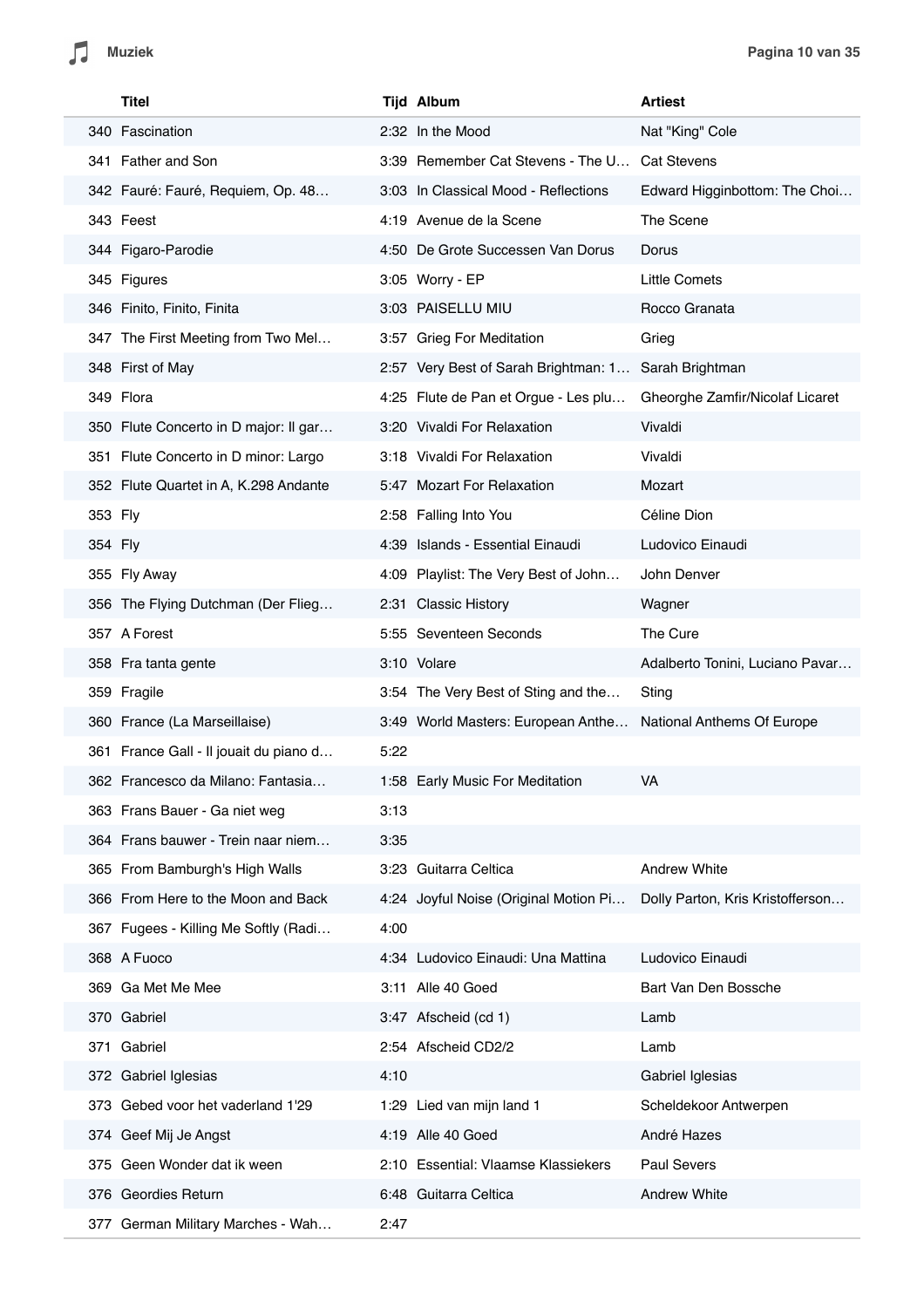|        | Titel                                |         | <b>Tijd Album</b>                     | <b>Artiest</b>                  |
|--------|--------------------------------------|---------|---------------------------------------|---------------------------------|
|        | 378 German Military Marches - Wah    | 2:47    |                                       |                                 |
| 379.   | German Military Marches - Wah        | 2:47    |                                       |                                 |
|        | 380 Ghost (Spirit Healer) - World of | 1:05:45 |                                       | The Forge Network HQ            |
|        | 381 Gladiator - Now We Are Free Su   | 8:08    |                                       |                                 |
|        | 382 The Gloaming - The Sailor's Bo   | 4:15    |                                       |                                 |
|        | 383 Gloria in D: Et in terra pax     |         | 5:24 Vivaldi For Relaxation           | Vivaldi                         |
|        | 384 Gluck: Orphée Et Eurydice: J'ai  |         | 4:24 Maria Callas: Great Moments of   | Maria Callas; Georges Prêtre: O |
| 385 Go |                                      |         | 3:27 Go - The Very Best of Moby (De   | Moby                            |
|        | 386 Go Your Own Way                  |         | 3:38 Greatest Hits                    | Fleetwood Mac                   |
|        | 387 God Be with You Till We Meet A   |         | 3:13 Hymns                            | The Church of Jesus Christ of L |
|        | 388 Goeiemorgend, Goeiendag (Live)   |         | 3:44 Goeiemorgend, Goeiendag (Liv     | Stan van Samang                 |
| 389    | Goldberg Variations, BWV 988 -       |         | 3:24 Bach For Meditation              | Bach                            |
|        | 390 Goldberg Variations, BWV 988 -   |         | 1:55 Bach For Meditation              | Bach                            |
| 391    | Goodbye My Love Goodbye              |         | 3:53 The Best of Demis Roussos        | Demis Roussos                   |
|        | 392 Goodbye my lover                 |         | 3:56 Afscheid CD2/2                   | James Blunt                     |
|        | 393 Goodbye My Lover                 |         | 3:54 Back to Bedlam                   | James Blunt                     |
|        | 394 Goodbye's (The Saddest Word)     |         | 5:21 The Essential: Céline Dion       | Céline Dion                     |
|        | 395 Gradualia- Dirigatur             |         | 3:13 Gregorian Chant For Meditation   | VA                              |
|        | 396 Gradualia-Dominae. Dominus       |         | 3:26 Gregorian Chant For Meditation   | VA                              |
| 397    | Gradualia- Introitus- Laetatus Sum   |         | 3:18 Gregorian Chant For Meditation   | VA                              |
|        | 398 Gradualia- Lacta Cogitatum       |         | 3:57 Gregorian Chant For Meditation   | VA                              |
|        | 399 Grande Valse briliante in A mino |         | 5:36 Chopin For Meditation            | Chopin                          |
|        | 400 Green, Green Grass Of Home       |         | 3:03 Tom Jones: The 50 Greatest So.   | Tom Jones                       |
|        | 401 GUADALQUIVIR                     |         | 3:28 Rivers Of My Heart               | Janu                            |
|        | 402 Guiding Light                    |         | 3:38 Delta                            | Mumford & Sons                  |
| 403    | Guitar Concerto in A: Larghetto      |         | 7:08 Vivaldi For Relaxation           | Vivaldi                         |
|        | 404 Guten Abend, gute Nacht (Berc    |         | 2:22 André Rieu: 100 Greatest Mom     | André Rieu                      |
|        | 405 Gymnopédie No. 1                 |         | 3:41 The 50 Greatest Pieces of Clas   | <b>Finghin Collins</b>          |
|        | 406 Gymnopédie Nr.1                  |         | 3:50 Classical Moments For Relaxati   | <b>Various Artists</b>          |
|        | 407 Gymnopédies (3), for piano: No   |         | 3:03 Satie: Oeuvres pour piano Disc 1 | Aldo Ciccolini                  |
|        | 408 Gymnopedies2                     | 15:45   |                                       |                                 |
|        | 409 Hallelujah                       |         | 3:25 Falling In Love                  | André Rieu & Johann Strauss O   |
|        | 410 Hallelujah                       |         | 3:25 Falling In Love                  | André Rieu & Johann Strauss O   |
|        | 411 Hallelujah                       |         | 4:18 Two Compilations                 | Gabriel Rios & Natalia          |
|        | 412 Hallelujah                       |         | 4:55 Cover Sessions 01                | Hannah Trigwell                 |
|        | 413 Hallelujah                       |         | 3:58 The Comeback Album               | Helmut Lotti                    |
|        | 414 Hallelujah                       |         | 6:48 Afscheid (cd 1)                  | Jeff Buckley                    |
|        | 415 Hallelujah                       |         | 4:39 The Essential Leonard Cohen      | Leonard Cohen                   |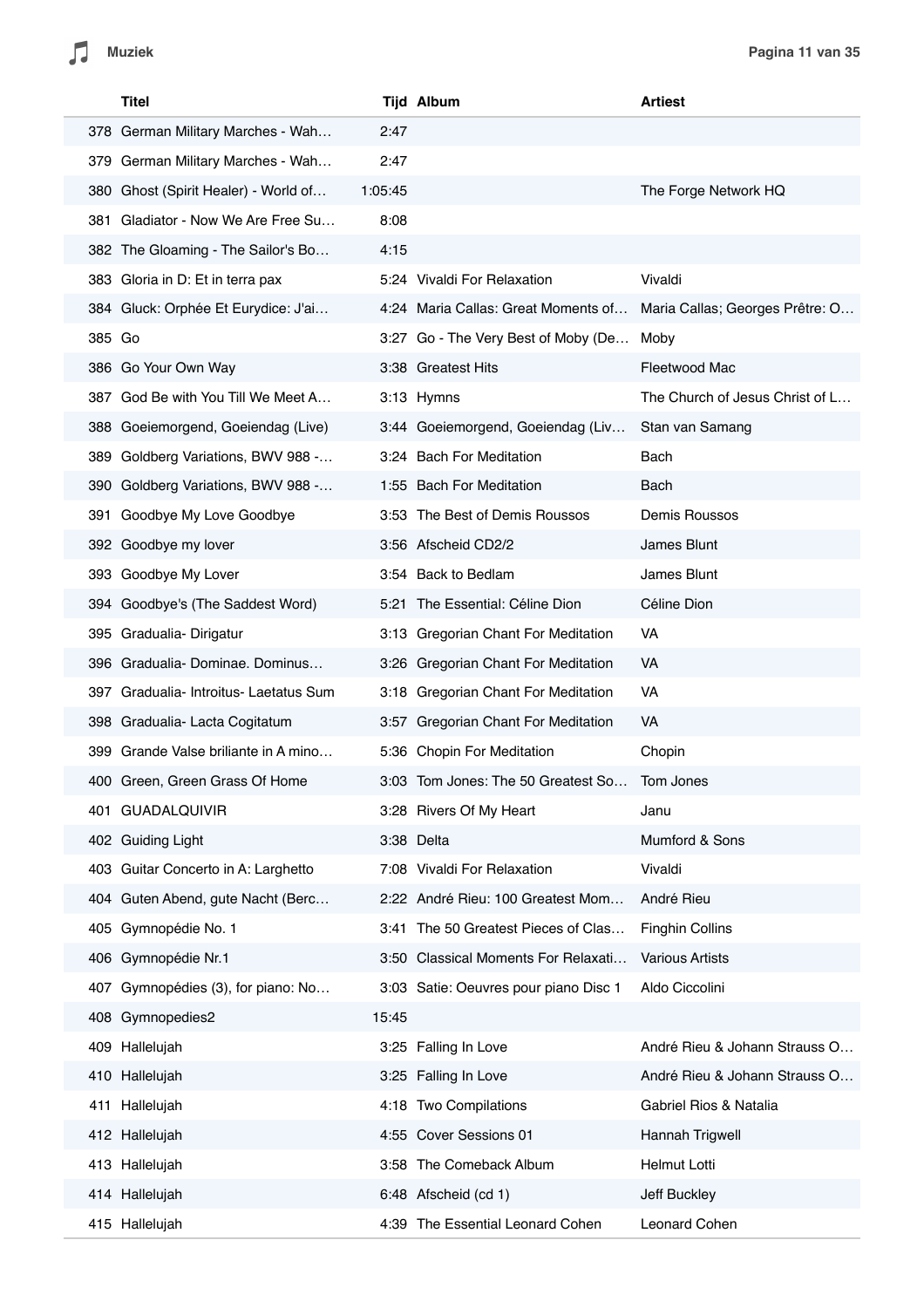| Titel                                 |         | <b>Tijd Album</b>                     | <b>Artiest</b>                  |
|---------------------------------------|---------|---------------------------------------|---------------------------------|
| 416 Hallelujah                        |         | 4:29 A Pentatonix Christmas           | Pentatonix                      |
| 417 Hallelujah (Aleluya)              |         | 3:20 The Greatest Hits (Deluxe Versi  | Il Divo                         |
| 418 Hallelujah (Live from Live Earth) |         | 6:01 Lost Highway - Single            | Bon Jovi                        |
| 419 Hallelujah (Radio Edit)           |         | 4:15 Hallelujah (Radio Edit) - Single | Jeff Buckley                    |
| 420 Hallelujah [Aleluya]              |         | 3:20 The Greatest Hits [Bonus Track   | Il Divo                         |
| 421 Handel: Serse - Largo             |         | 3:07 In Classical Mood - Reflections  | <b>Lucerne Festival Strings</b> |
| 422 Harpsichord Concerto, BWV 97      |         | 4:20 Bach For Meditation              | Bach                            |
| 423 Have I Told You Lately?           |         | 4:22 At the Movies - Soundtrack Hits  | Van Morrison                    |
| 424 Haydn / Agnus Dei                 |         | 4:38 Choral Works                     | <b>Scaldis Cantat</b>           |
| 425 Haydn / Anima Nostra              |         | 5:58 Choral Works                     | <b>Scaldis Cantat</b>           |
| 426 Haydn / Benedictus                |         | 4:17 Choral Works                     | <b>Scaldis Cantat</b>           |
| 427 Haydn / Credo                     |         | 8:03 Choral Works                     | Scaldis Cantat                  |
| 428 Haydn / Gloria                    |         | 5:07 Choral Works                     | Scaldis Cantat                  |
| 429 Haydn / Kyrie                     |         | 2:27 Choral Works                     | <b>Scaldis Cantat</b>           |
| 430 Haydn / Sanctus                   |         | 1:35 Choral Works                     | Scaldis Cantat                  |
| 431 Haydn: Trumpet Concerto In E      |         | 3:24 In Classical Mood - Reflections  | Maurice Murphy; Robert Haydo    |
| 432 Heaven                            |         | 4:04 Anthology                        | Bryan Adams                     |
| 433 Heaven And Hell - Part II         |         | 3:02 Heaven And Hell                  | Vangelis                        |
| 434 Heist Aan Zee                     |         | 3:43 Essential: Vlaamse Klassiekers   | <b>Bart Peeters</b>             |
| 435 Hell Is Living Without You        |         | 4:11 Trash                            | Alice Cooper                    |
| 436 Hello                             | 4:56 25 |                                       | Adele                           |
| 437 Hello                             |         | 4:09 Afscheid CD2/2                   | Lionel Richie                   |
| 438 Hello Josephine                   |         | 2:02 New Orleans Jazz                 | <b>Fats Domino</b>              |
| 439 Hemelsblauw                       |         | 3:40 Het Beste Van Will Tura, Vol. 3  | Will Tura                       |
| 440 Here Comes the Sun (2019 Mix)     |         | 3:06 Abbey Road (2019 Mix)            | The Beatles                     |
| 441 Here Without You                  |         | 3:56 Afscheid (cd 1)                  | 3 Doors Down                    |
| 442 Here's to Love                    |         | 3:44 Here's to Love - Single          | Jasper Steverlinck              |
| 443 Herinneringen                     |         | 4:06 Het allerbeste van Marva         | Marva                           |
| 444 Hero                              |         | 4:24 Greatest Hits                    | Enrique Iglesias                |
| 445 Hero                              |         | 4:18 The Greatest Hits                | Il Divo                         |
| 446 Heroes                            |         | 3:37 Afscheid CD2/2                   | David Bowie                     |
| 447 'Heroes' (Single Version)         |         | 3:37 Best of Bowie                    | David Bowie                     |
| 448 Het Bankje Tussen 't Groen        |         | 3:37 D'er Was Toch Nog lets           | Miel Cools                      |
| 449 Het Dorp                          |         | 3:15 Afscheid (cd 1)                  | Wim Sonneveld                   |
| 450 Het Schrijverke                   |         | 3:18 Liedjes Uit Liefde               | Will Ferdy                      |
| 451 Hey Pa                            |         | 3:08 Hey Pa - Single                  | Niels Destadsbader              |
| 452 Hoeveel Ik Van Je Hou (Live Br    |         | 4:00 Bart Peeters Live! 2015-2016     | <b>Bart Peeters</b>             |
| 453 Holes (Radio Edit)                |         | 3:39 Holes (Radio Edit) - Single      | Passenger                       |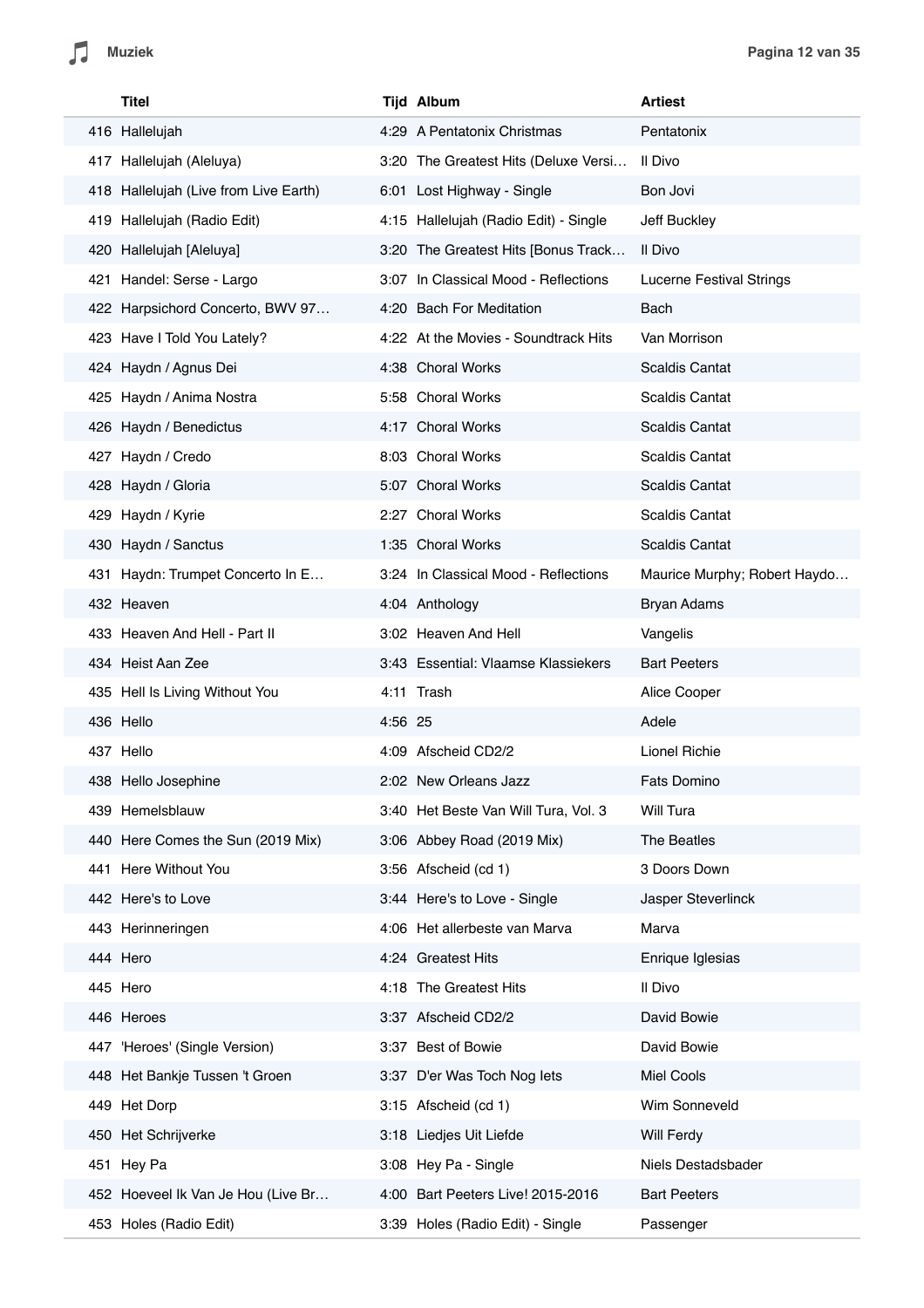| Titel                                  |      | <b>Tijd Album</b>                                                    | <b>Artiest</b>                 |
|----------------------------------------|------|----------------------------------------------------------------------|--------------------------------|
| 454 Homeward Bound (Arr. McKay         |      | 4:11 Homeward Bound - Single                                         | <b>BYU Vocal Point</b>         |
| 455 Hoop Doet Leven                    |      | 4:05 Het Beste Van Will Tura                                         | Will Tura                      |
| 456 Hoop Doet Leven                    |      | 4:06 Het Beste Van Will Tura, Vol. 3                                 | Will Tura                      |
| 457 HOT PARANA                         |      | 3:42 Rivers Of My Heart                                              | Janu                           |
| 458 Hou me vast                        |      | 3:45 Volumia!                                                        | Volumia!                       |
| 459 How Blue Can You Get? (feat. J     |      | 5:24 Memphis Blues                                                   | Cyndi Lauper                   |
| 460 How Can You Mend a Broken H        |      | 3:58 The Ultimate Bee Gees                                           | <b>Bee Gees</b>                |
| 461 How Deep Is Your Love              |      | 3:44 You Light Up My Life                                            | Johnny Mathis                  |
| 462 How I Love You                     | 4:19 |                                                                      | Engelbert Humperdinck          |
| 463 How Long Will I Love You           | 2:46 |                                                                      | Jon Boden                      |
| 464 How Sweet It Is (To Be Loved B     |      | 3:00 Jr. Walker & the All Stars: The D Junior Walker & The All Stars |                                |
| 465 Hungarian Dance N° 5               |      | 2:17 Classic History                                                 | <b>Brahms</b>                  |
| 466 Hurt                               |      | 2:30 The Very Best of Timi Yuro                                      | Timi Yuro                      |
| 467   Am Stretched On Your Grave       |      | 5:33 I Do Not Want What I Haven't Got                                | Sinéad O'Connor                |
| 468 I Couldn't Sleep a Wink Last Night |      | 3:27 Close to You and More                                           | <b>Frank Sinatra</b>           |
| 469   Dreamed a Dream                  |      | 3:11 I Dreamed a Dream                                               | Susan Boyle                    |
| 470 I Follow Rivers (Live @ Giel! - V  |      | 3:35   Follow Rivers - Single                                        | Triggerfinger                  |
| 471 I giorni                           |      | 5:59   Giorni                                                        | Ludovico Einaudi               |
| 472 I love and I must, Z. 382          |      | 2:46 Purcell: Love Songs                                             | Dorothee Mields, Wolfgang Kats |
| 473 I Love only You Op5 No3            |      | 1:38 Grieg For Meditation                                            | Grieg                          |
| 474 I MUVRINI A TE CORSICA             | 5:24 |                                                                      |                                |
| 475 I Say a Little Prayer              |      | 3:32 Soul Queen                                                      | Aretha Franklin                |
| 476 I Should Live in Salt              |      | 4:08 Trouble Will Find Me                                            | The National                   |
| 477 I Will Always Love You             |      | 3:04 Afscheid (cd 1)                                                 | Dolly Parton                   |
| 478   Will Always Love You             |      | 4:24 Whitney - The Greatest Hits                                     | <b>Whitney Houston</b>         |
| 479   Will Always Love You             | 4:31 |                                                                      | Whitney Houston                |
| 480   Will Always Love You [#][Siem    |      | 4:16 The Greatest Hits                                               | Il Divo                        |
| 481   Will Survive                     |      | 4:50 The Universal Masters Collectio                                 | Gloria Gaynor                  |
| 482   Will Survive                     |      | 4:53 The 20th Century Disco vol. 1                                   | Gloria Gaynor                  |
| 483   Wish I Knew How It Would Fee     |      | 3:07 Nina Simone: The Greatest Hits                                  | Nina Simone                    |
| 484 I Wish I Knew How It Would Fee     |      | 3:09 Silk & Soul                                                     | Nina Simone                    |
| 485 I'll Be Missing You (feat. Faith E |      | 5:44 No Way Out                                                      | Puff Daddy & The Family        |
| 486 I'll Be Seeing You                 |      | 2:53 Golden Voices - Mario Lanza (R                                  | Mario Lanza                    |
| 487 I'll be there                      |      | 3:57 Afscheid CD2/2                                                  | Michael Jackson                |
| 488 I'll See You Again                 |      | 5:18 Where We Are                                                    | Westlife                       |
| 489 I'm So Excited                     |      | 3:48 The Best of Disco                                               | The Pointer Sisters            |
| 490 I'm Your Sacrifice (Radio Edit)    |      | 3:33 I'm Your Sacrifice - Single                                     | Ozark Henry                    |
| 491 I've Had My Moments                |      | 3:52 Close to You and More                                           | Frank Sinatra                  |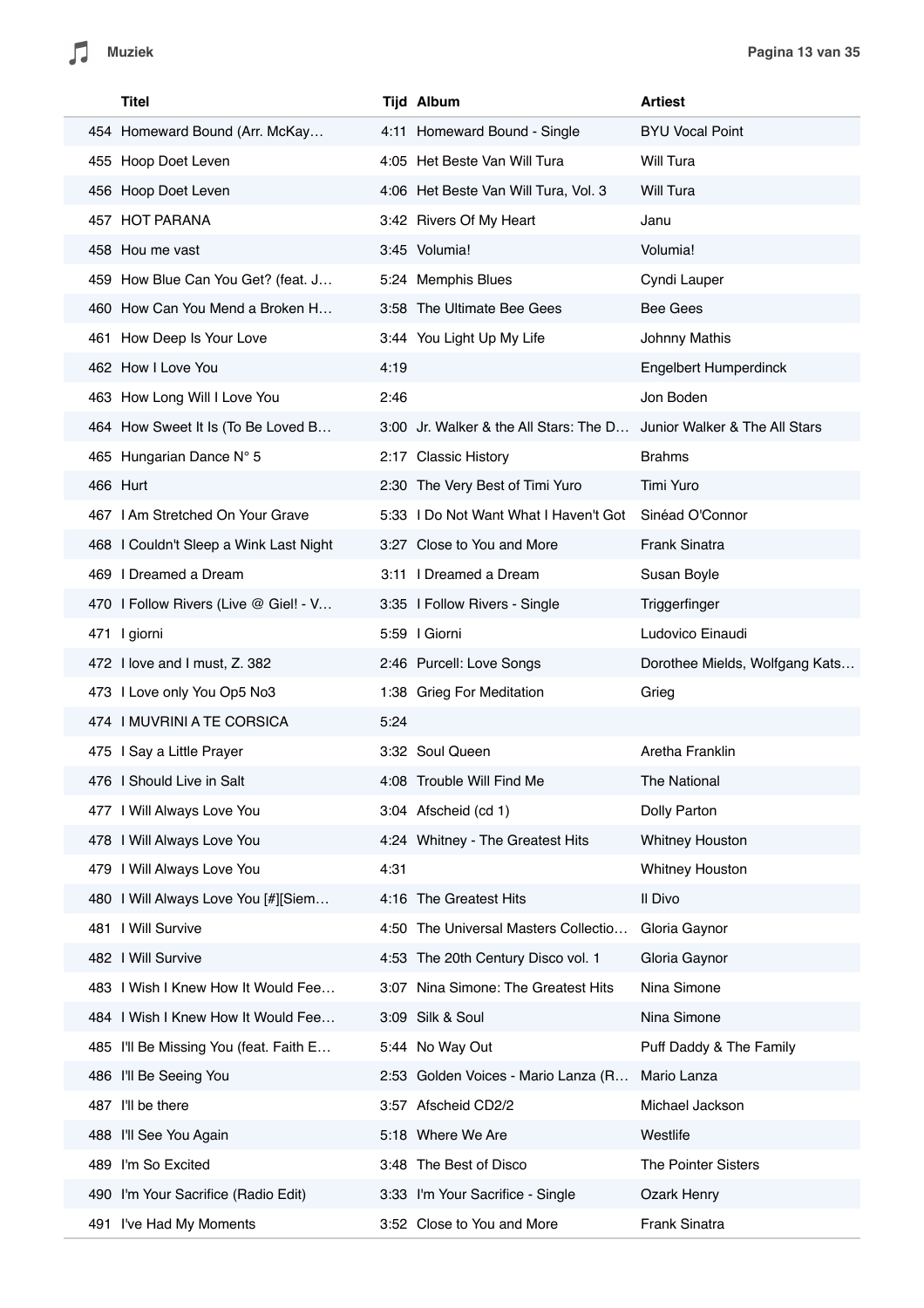| Titel                                    |         | <b>Tijd Album</b>                                      | <b>Artiest</b>                  |
|------------------------------------------|---------|--------------------------------------------------------|---------------------------------|
| 492 lemand als jij                       | 3:02    |                                                        | Barbara Dex                     |
| 493 If I Could Turn Back the Hands       | 6:17 R. |                                                        | R. Kelly                        |
| 494 If I Could Turn Back The Hands       |         | 4:59 If I Could Turn Back The Hands                    | R. Kelly                        |
| 495 If I Needed You                      |         | 3:05 The Broken Circle Breakdown                       | The Broken Circle Breakdown B   |
| 496 If It's the Last Thing I Do [*]      |         | 4:03 Close to You and More                             | Frank Sinatra                   |
| 497 Ik denk aan jou                      |         | 3:57 Clouseau 20                                       | Clouseau                        |
| 498 Ik Hou Van U                         |         | 3:25 Avanti!                                           | Noordkaap                       |
| 499 Ik Kan Je Niet Vergeten              | 3:09 80 |                                                        | Louis Neefs                     |
| 500 Ik Kan Nooit Zonder Jou              | 4:13 80 |                                                        | Louis Neefs                     |
| 501 Ik Mis je Zo                         |         | 3:05 Turalura                                          | Triggerfinger                   |
| 502 Ik Mis Je Zo                         |         | 4:29 Afscheid (cd 1)                                   | Will Tura                       |
| 503 Ik Mis Je Zo                         |         | 4:31 Essential: Vlaamse Klassiekers                    | Will Tura                       |
| 504 Ik Mis Je Zo                         |         | 4:30 Het Beste Van Will Tura, Vol. 2                   | Will Tura                       |
| 505 Ik Mis Je Zo (kerk versie)           |         | 1:14 Hoop Doet Leven                                   | Will Tura                       |
| 506 Ik Mis Je Zo Papa                    |         | 3:23 Verliefd                                          | Laura Omloop                    |
| 507 Ik Wil Je                            |         | 3:25 Essential: Vlaamse Klassiekers                    | De Kreuners                     |
| 508 Ik Zing Dit Lied Voor Jou Alleen     |         | 4:13 Ik Zing Dit Lied Voor Jou Alleen                  | Jan Smit                        |
| 509 Ik Zing Dit Lied Voor Jou Alleen     |         | 4:13 Ik Zing Dit Lied Voor Jou Alleen                  | Jan Smit                        |
| 510 Ik Zou Het Zo Weer Overdoen          |         | 4:09 Duizend Spiegels                                  | Marco Borsato & Trijntje Ooster |
| 511 Il cantico delle creature            |         | 3:36 The Platinum Collection                           | Angelo Branduardi               |
| 512 Il est cinq heures, paris s'éveille  |         | 2:54 Tous les goûts sont dans ma nat Jacques Dutronc   |                                 |
| 513 Il silenzio                          |         | 3:07 Il Silenzio                                       | Nini Rosso                      |
| 514 IL SILENZIO - Trumpet Solo           | 3:20    |                                                        |                                 |
| 515 Im Volkston from Two Norwegia        |         | 4:27 Grieg For Meditation                              | Grieg                           |
| 516 Imagine                              |         | 3:08 Imagine (Remastered)                              | John Lennon                     |
| The Impossible Dream [Live]<br>517       |         | 4:06 The Greatest Hits [Bonus Track                    | Il Divo                         |
| 518 Impromptu in F sharp major, Op       |         | 5:52 Chopin For Meditation                             | Chopin                          |
| 519 In De Rue Des Bouchers               |         | 3:31 Essential: Vlaamse Klassiekers                    | Johan Verminnen                 |
| 520 In Dreams                            |         | 2:50 The Ultimate Collection                           | Roy Orbison                     |
| In Dreams (1987 Version)<br>521          |         | 2:50 The Very Best of Roy Orbison                      | Roy Orbison                     |
| 522 In the Waiting Line (feat. Sophie    |         | 4:32 Simple Things                                     | Zero 7                          |
| In This Heart<br>523                     |         | 3:11 Universal Mother                                  | Sinead O'Connor                 |
| 524 Intermezzo From Cavalleria Rus       |         | 3:17 Reel Chill                                        | Paul Bateman, Pietro Mascagni   |
| 525 Intermezzo From Manon Lescaut        |         | 5:56 Classical Moments For Relaxati                    | <b>Various Artists</b>          |
| 526 Intouchables (Una Mattina)           |         | 6:43 Intouchables (Una Mattina) - Sin Jonas Kvarnström |                                 |
| Introitus- Adorate Deum<br>527           |         | 4:06 Gregorian Chant For Meditation                    | VA                              |
| 528 Introitus- Da Pacem                  |         | 4:37 Gregorian Chant For Meditation                    | VA                              |
| Introitus- Dominus Iluminatio Mea<br>529 |         | 5:49 Gregorian Chant For Meditation                    | VA                              |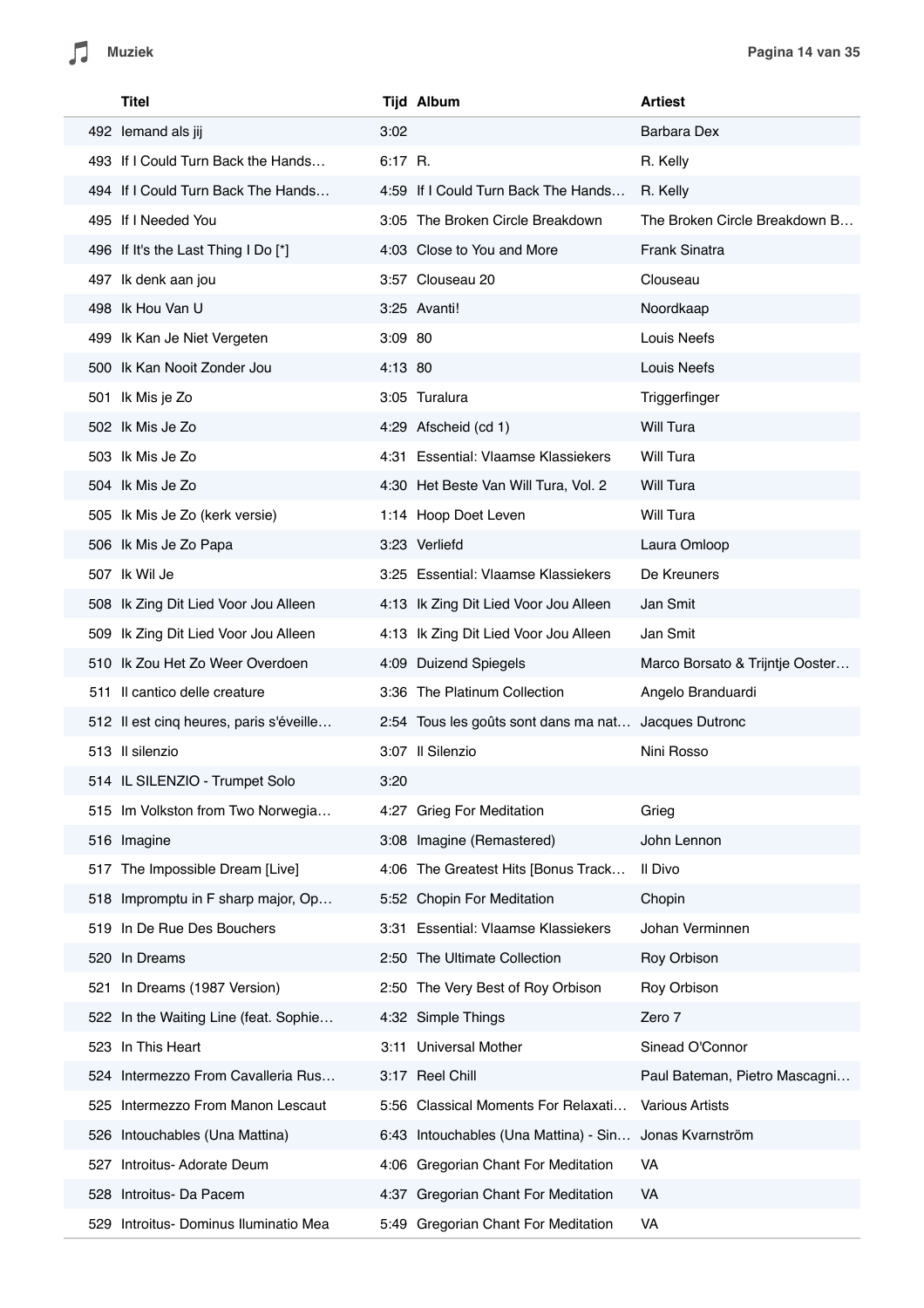| Titel                                    |         | <b>Tijd Album</b>                    | <b>Artiest</b>                  |
|------------------------------------------|---------|--------------------------------------|---------------------------------|
| 530 Introitus- Laetetur Cor              |         | 4:08 Gregorian Chant For Meditation  | VA                              |
| 531 Israel Kamakawiwo'ole - Somew        | 4:50    |                                      |                                 |
| 532 It Could Happen to You               |         | 3:16 Close to You and More           | <b>Frank Sinatra</b>            |
| 533 It's Easy to Remember                |         | 3:38 Close to You and More           | Frank Sinatra                   |
| 534 IV. Adagietto. Sehr Langsam          |         | 11:53 Mahler: Symphony No.5          | Herbert Von Karajan: Berliner P |
| 535 J'ai besoin de vous                  |         | 3:48 Débranche ! (Remasterisé)       | <b>France Gall</b>              |
| 536 J'ai besoin de vous (Live 88)        |         | 5:43 Le Tour de France (Remasterisé  | <b>France Gall</b>              |
| 537 J'entends siffler le train           |         | 3:27 Les plus grandes chansons       | <b>Richard Anthony</b>          |
| 538 J'me tire                            |         | 4:10 Subliminal la face cachée       | <b>Maître Gims</b>              |
| 539 James Vincent McMorrow - Cav         | 3:43    |                                      |                                 |
| 540 Janö Jandó / Piano Sonata No         |         | 4:49 Beethoven For Meditation        | Beethoven                       |
| 541 Janö Jandó, Dong-Suk Kang, M         |         | 5:03 Beethoven For Meditation        | Beethoven                       |
| 542 Jardin d'hiver                       |         | 2:48 Chambre avec vue                | Henri Salvador                  |
| 543 Jasmijn                              |         | 2:35 Album onbekend (14/05/2013 1    |                                 |
| 544 Je bent een vriend van mij           |         | 2:07 Toy Story                       | Arno Hintjes                    |
| 545 Je Hebt Een Vriend                   |         | 3:25 Tele Romeo                      | K <sub>3</sub>                  |
| 546 Je t'aimais, je t'aime, je t'aimerai |         | 4:38 Samedi soir sur la terre (Remas | <b>Francis Cabrel</b>           |
| 547 Je voudrais la connaître             |         | 4:19 Rien ne s'arrête (1987-2001)    | Patricia Kaas                   |
| 548 Jealous                              |         | 4:48 Jealous - Single                | Labrinth                        |
| 549 Jebel                                |         | 4:44 Flute de Pan et Orgue - Les plu | Gheorghe Zamfir/Nicolaf Licaret |
| 550 Jennifer Jennings                    | 2:47 80 |                                      | Louis Neefs                     |
| 551 Jenö Jandó / Bagatelle 'Für Elise'   |         | 3:29 Beethoven For Meditation        | Beethoven                       |
| 552 Jenö Jandó / Piano Sonata No         |         | 5:17 Beethoven For Meditation        | Beethoven                       |
| 553 Jeroen Brouwers (Schrijft Een B      |         | 3:11 Essential: Vlaamse Klassiekers  | De Mens & Paul Despiegelaere    |
| 554 Jerry Vale - Always in my heart      | 2:25    |                                      |                                 |
| 555 Jerry Vale - This Is My Song         | 2:22    |                                      |                                 |
| 556 Jesu, Joy of Man's Desiring, BW      |         | 3:53 Bach For Meditation             | Bach                            |
| 557 John Henry                           |         | 3:34 Let Them Talk                   | Hugh Laurie                     |
| 558 Josephine (2001 Edit)                |         | 3:36 The Very Best of Chris Rea      | Chris Rea                       |
| 559 Josquin Desprez: Mille regretz       |         | 1:55 Early Music For Meditation      | VA                              |
| 560 The Journey to the Grey Haven        |         | 7:35 The Lord of the Rings - The Ret | <b>Howard Shore</b>             |
| 561 Junge, komm bald wieder              |         | 3:17 75 Jahre Freddy Quinn - Herzlic | <b>Freddy Quinn</b>             |
| 562 Just Breathe                         |         | 3:36 Backspacer                      | Pearl Jam                       |
| 563 K Zag Twee Beren                     | 2:33 80 |                                      | Louis Neefs                     |
| 564 Keep Holding On                      |         | 2:46 Acoustic Sessions, Vol. 2       | Boyce Avenue                    |
| 565 Kinderen                             | 3:28 80 |                                      | Louis Neefs                     |
| 566 Kiss me goodbye                      |         | 3:52 Best of Petula Clark            | Petula Clark                    |
| 567 Kiss me goodbye                      |         | 3:52 Best of Petula Clark            | Petula Clark                    |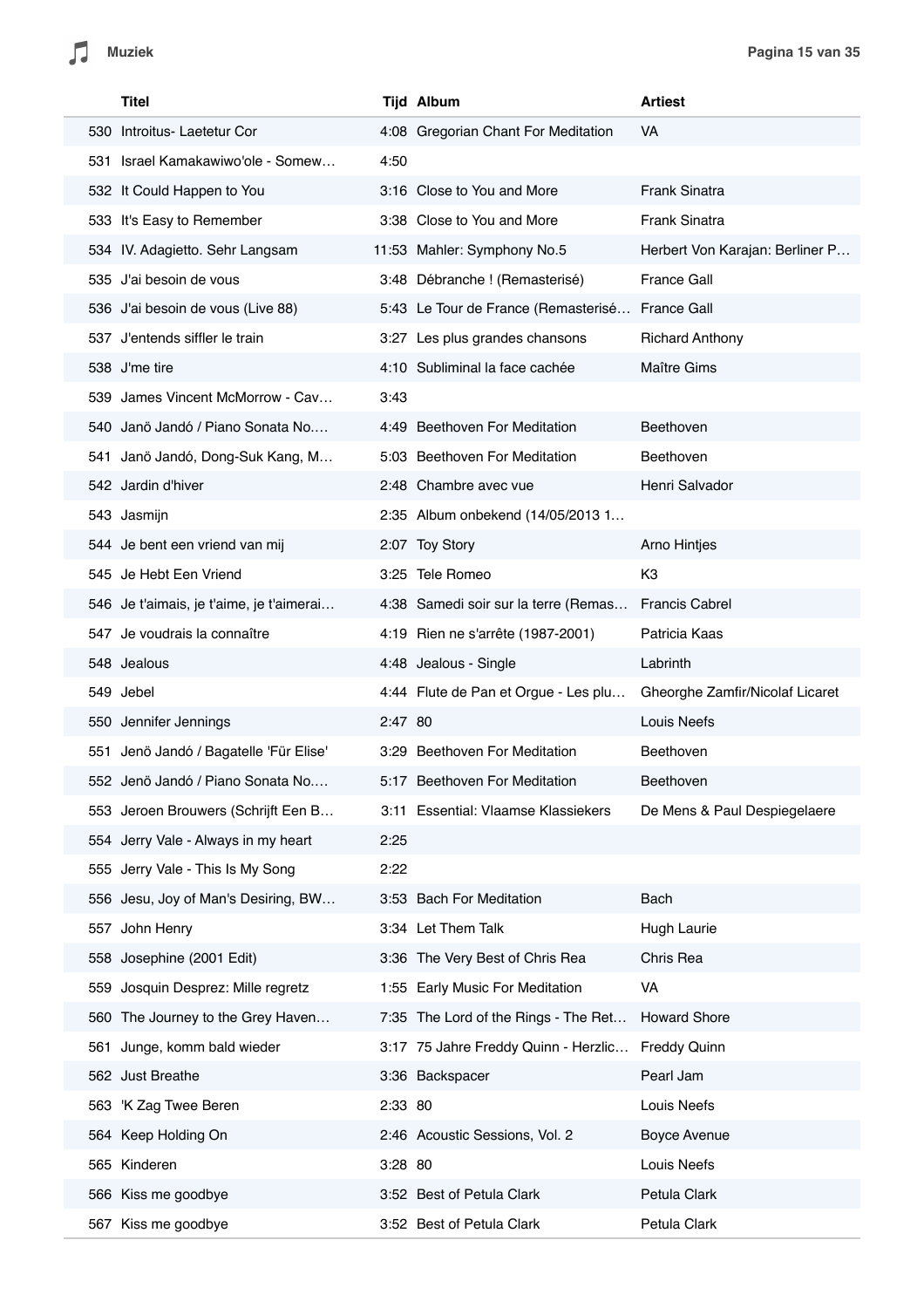| Titel                                  |         | <b>Tijd Album</b>                     | <b>Artiest</b>                   |
|----------------------------------------|---------|---------------------------------------|----------------------------------|
| 568 Klaproos - Miek en Roel.           | 2:37    |                                       |                                  |
| 569 Klarinetconcert - Adagio           |         | 4:01 Lustrumeditie 5 jaar MKO         | Mozart                           |
| 570 Klarinetconcert KV 622: Adiago     |         | 8:40 Romantic Classics Vol. 1         | Wolfgang Amadeus Mozart          |
| Knockin' On Heaven's Door<br>571       |         | 2:32 Dylan (Deluxe Version)           | Bob Dylan                        |
| 572 Knockin' on Heaven's Door          | 2:31    |                                       | Bob Dylan                        |
| 573 Knockin' On Heaven's Door          |         | 5:36 Greatest Hits                    | Guns N' Roses                    |
| 574 Kol Nidrei, Op.47                  |         | 10:33 Classical Moments For Relaxati  | <b>Bruch</b>                     |
| 575 Kon Ik Maar Even Bij Je Zijn       |         | 4:42 Zoveel - Het Beste Van Gordon    | Gordon                           |
| 576 Kon Ik Maar Even Bij Je Zijn       |         | 4:43 #LikeMe (Original Soundtrack)    | #LikeMe Cast                     |
| 577 Kryptonite                         |         | 3:54 The Better Life                  | 3 Doors Down                     |
| 578 L'Elisier d'Amore: "Una furtiva la |         | 4:50 Klara's Aria Top 20              | Orchestra Sinfonica della RAI di |
| 579 L'oiseau                           |         | 4:01 Passionnément                    | André Rieu & Orchestre Johann    |
| 580 La Chanson Des Vieux Amants        |         | 4:28 Infiniment (Double album) [Rem   | Jacques Brel                     |
| 581 La dernière valse (The Last Waltz) |         | 3:08 Bonjour Mireille                 | Mireille Mathieu                 |
| 582 La Donna E Mobile                  |         | 2:49 No. 1 Classics                   | Luciano Pavarotti                |
| 583 La mamma                           |         | 3:46 Best of 40 chansons              | <b>Charles Aznavour</b>          |
| 584 La mer                             |         | 3:21 Chansons françaises (100 tubes   | <b>Charles Trenet</b>            |
| 585 La Traviata "Gypsy Chorus: Noi     |         | 2:52 Classic History                  | Verdi                            |
| 586 La Vida sin Amor                   |         | 3:40 The Greatest Hits [Bonus Track   | Il Divo                          |
| 587 La vie en rose                     |         | 4:26 Dalida chante les grands auteurs | Dalida                           |
| 588 La vie en rose                     |         | 2:32 Les diamants sont éternels - Int | Dalida                           |
| 589 La vie en rose                     |         | 3:06 De Pre Historie - '40 - '45      | <b>Edith Piaf</b>                |
| 590 La vie en rose                     |         | 3:08 Edith Piaf: 30e Anniversaire (do | Edith Piaf                       |
| 591 Laat De Zon In Je Hart             |         | 3:35 Ik Denk Aan Jou                  | <b>Willy Sommers</b>             |
| 592 Laat me nu toch niet alleen        |         | 4:10 Afscheid CD2/2                   | Johan Verminnen                  |
| 593 Laat Ons Een Bloem                 | 2:38 80 |                                       | Louis Neefs                      |
| 594 Land of Hope & Glory               |         | 2:57 Land of Hope & Glory             | Vera Lynn                        |
| 595 Last Post                          |         | 1:10 Lest We Forget for Anzac Day     | Band Of The Royal Regiment O     |
| 596 Last Spring from Elegiac Melodi    |         | 5:27 Grieg For Meditation             | Grieg                            |
| 597 Le Carnaval Des Animaux- The       |         | 3:10 Classical Moments For Relaxati   | Camille Saint-Saëns              |
| 598 Le cygne                           |         | 3:12 Eine kleine Salonmusik           | André Rieu                       |
| 599 Le plat pays                       |         | 2:43 Le meilleur de la chanson franç  | Jacques Brel                     |
| 600 Le Quattro Stagioni: Adagio        |         | 2:39 Vivaldi For Relaxation           | Vivaldi                          |
| 601 Le Quattro Stagioni: Adagio molto  |         | 2:51 Vivaldi For Relaxation           | Vivaldi                          |
| 602 Le Quattro Stagioni: Largo         |         | 2:26 Vivaldi For Relaxation           | Vivaldi                          |
| 603 Le Quattro Stagioni: Largo e se    |         | 2:43 Vivaldi For Relaxation           | Vivaldi                          |
| 604 Le Renard Et La Belette            |         | 3:17 Dorothea                         | Laïs                             |
| 605 Le tue parole (Your Words), song   |         | 4:00 Bocelli                          | Andrea Bocelli                   |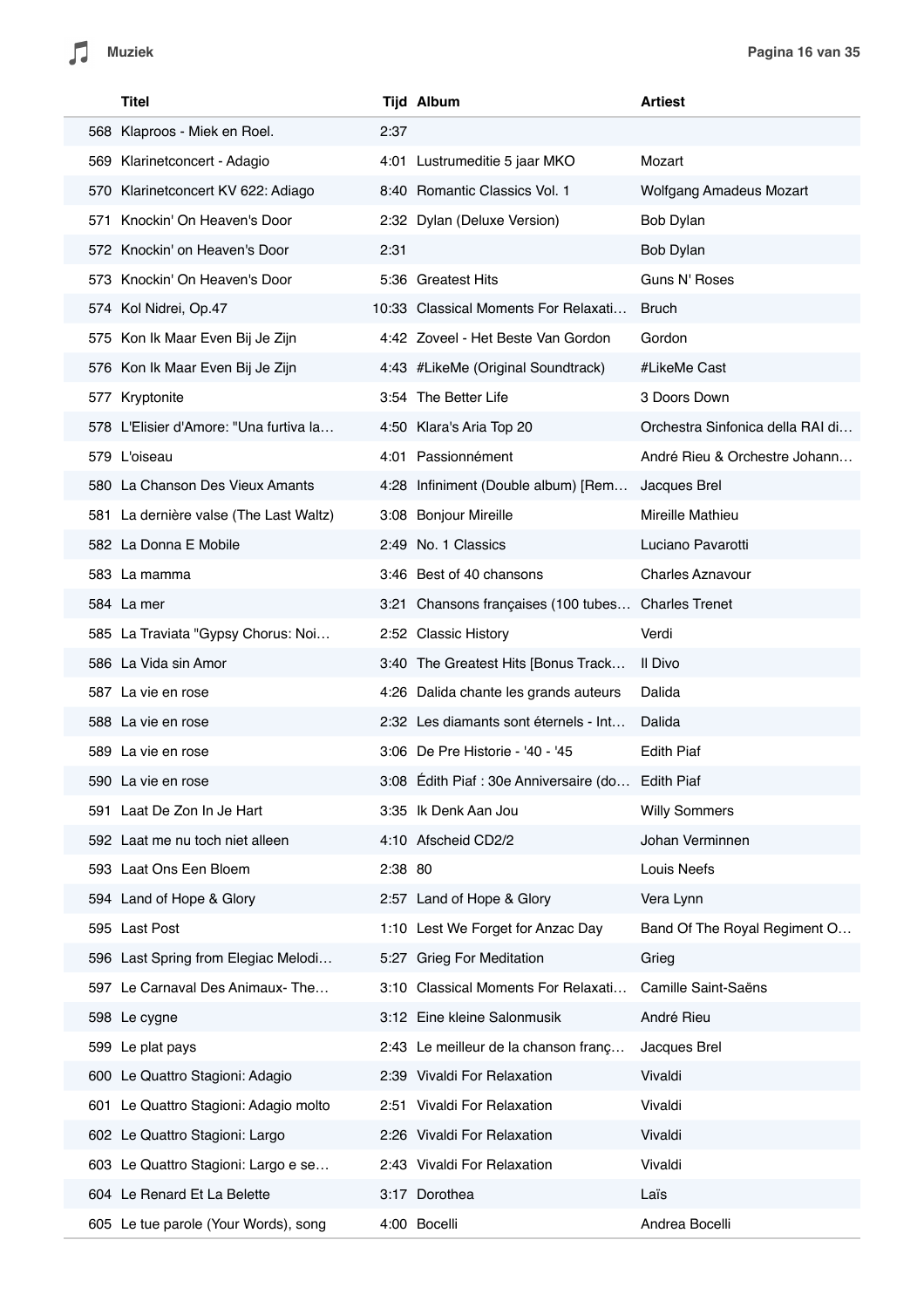| Titel                                  |         | <b>Tijd Album</b>                        | <b>Artiest</b>               |
|----------------------------------------|---------|------------------------------------------|------------------------------|
| 606 Le vent nous portera               |         | 4:49 Des visages des figures             | Noir Désir                   |
| 607 Leave a Light On                   |         | 2:22 Dear Me, Look Up                    | Marble Sounds                |
| 608 Leer mij te zien                   |         | 3:47 Verloren en Gewonnen                | Liesbeth List                |
| 609 Leo                                |         | 5:12 Ludovico Einaudi: Una Mattina       | Ludovico Einaudi             |
| 610 Les yeux de la mama                |         | 3:22 Ensemble                            | Kendji Girac                 |
| 611 Let It Be                          |         | 4:03 Let It Be                           | The Beatles                  |
| 612 Let Them Talk                      |         | 4:10 Let Them Talk                       | Hugh Laurie                  |
| 613 Lichtjes Van de Schelde            |         | 3:17 101 Hits: 20 Jaar Jo Vally (Deel 1) | Jo Vally                     |
| 614 Liebestraum                        |         | 6:07 Concerto                            | Richard Clayderman           |
| 615 Liebestraum N° 3                   |         | 3:44 Classic History                     | Liszt                        |
| 616 Liebestraum Nr 3 For Piano In A    |         | 4:48 Classical Moments For Relaxati      | <b>Various Artists</b>       |
| 617 Lied van mijn land                 | 3:38    |                                          |                              |
| 618 Lili Marlene                       |         | 3:10 Best Of                             | <b>Marlene Dietrich</b>      |
| 619 Lindisfarne Lullaby                |         | 3:18 Guitarra Celtica                    | <b>Andrew White</b>          |
| 620 Little "B"                         |         | 5:01 Platinum Collection (Remastered)    | The Shadows                  |
| 621 A Little Step                      |         | 0:58 Guitarra Celtica                    | <b>Andrew White</b>          |
| 622 London Grammar - Strong [Offic     | 4:02    |                                          | London Grammar               |
| 623 Lonely Looking Sky                 |         | 3:19 Jonathan Livingston Seagull         | Neil Diamond                 |
| 624 The Lonely Shepherd                |         | 4:25 The Lonely Shepherd                 | Gheorghe Zamfir & James Last |
| 625 Loop Niet Voorbij                  |         | 3:30 Het Beste Van Paul Severs Nr. 1     | <b>Paul Severs</b>           |
| 626 Lost Without You                   | 3:53    |                                          | Freya Ridings                |
| 627 Lou Reed Vanishing Act (HQ)        | 5:23    |                                          |                              |
| 628 Louis Neefs - Toch ben je oma      | 3:31    |                                          |                              |
| 629 Love Is All                        |         | 3:47 The Very Best of Malcolm Roberts    | <b>Malcolm Roberts</b>       |
| 630 Love Is Spoken Here - Jenny O      |         | 4:06 Mormon Channel Music Videos         | Mormon Channel               |
| 631 Love Letters in the Sand           |         | 2:17 De Pre Historie: 1957, Vol. 1       | Pat Boone                    |
| 632 Love Locked Out                    |         | 2:47 Close to You and More               | Frank Sinatra                |
| 633 Love Me Tender                     |         | 2:43 The Essential: Elvis Presley        | <b>Elvis Presley</b>         |
| 634 Love of My Life (2011 Remaster)    |         | 3:33 Queen Forever (Deluxe Edition)      | Queen                        |
| 635 Lovely Rita                        |         | 2:42 Sgt. Pepper's Lonely Hearts Clu     | The Beatles                  |
| 636 M'n Dorp In De Kempen              | 4:31 80 |                                          | Louis Neefs                  |
| 637 Macchine da guerra (War Machi      |         | 4:11 Bocelli                             | Andrea Bocelli               |
| 638 Mad World (feat. Gary Jules)       |         | 3:10 Trading Snakeoil for Wolftickets    | <b>Michael Andrews</b>       |
| 639 Madame                             |         | 3:51 Vive La France Vol. 2               | Claude Barzotti              |
| Madoka Inui, Peter Schmidl, Te<br>640  |         | 4:55 Beethoven For Meditation            | Beethoven                    |
| Magnificat in D, BWV 243 - Et e<br>641 |         | 2:35 Bach For Meditation                 | Bach                         |
| 642 Mahler: Symphony #5 In C Shar      |         | 11:18 In Classical Mood - Reflections    | Jacek Kasprzyk: London Symph |
| 643 Maintenant je sais (Version Orig   |         | 3:14 15 titres de Jean Gabin : Mainte    | Jean Gabin                   |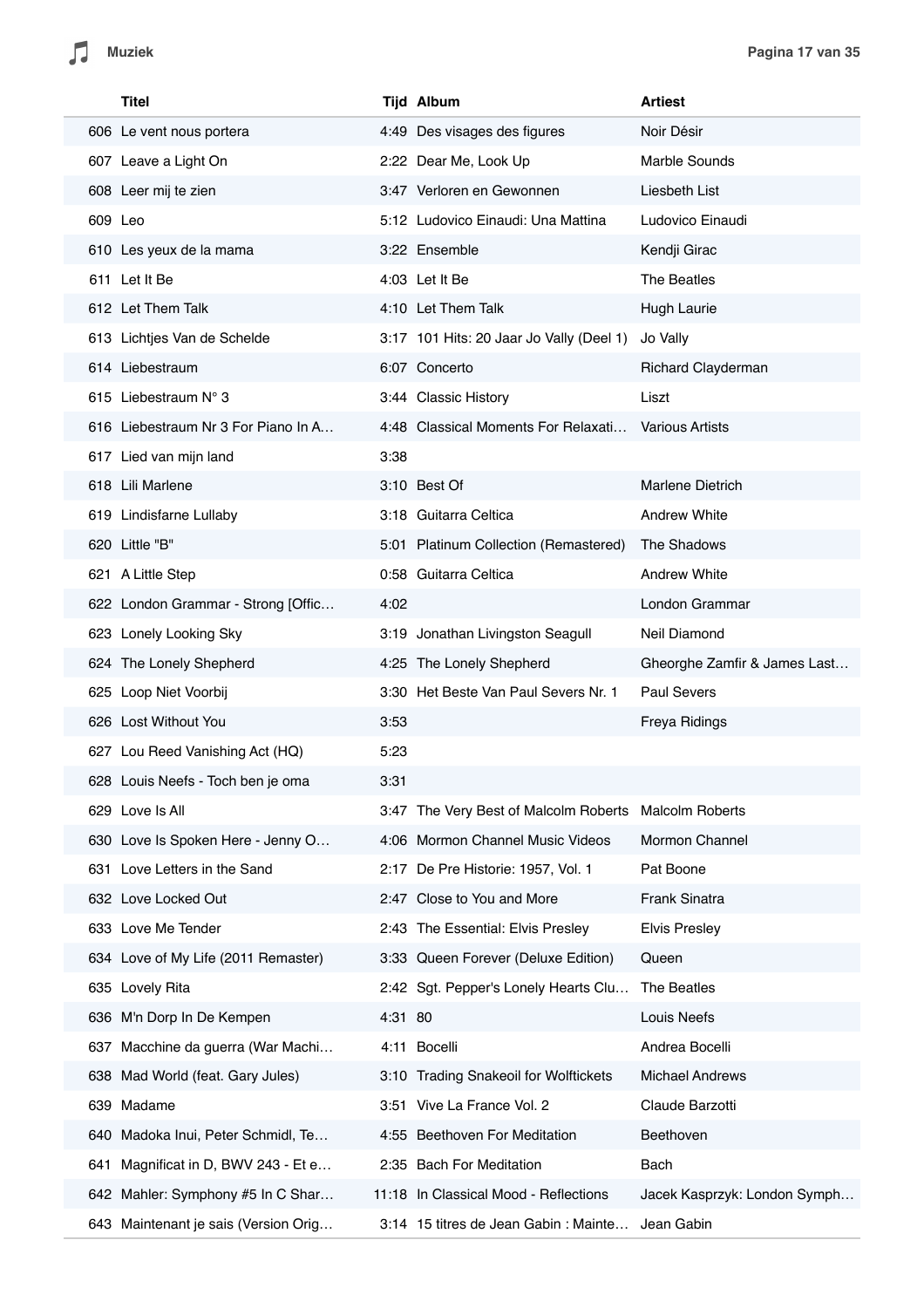|             | <b>Titel</b>                         |         | <b>Tijd Album</b>                                                   | <b>Artiest</b>                |
|-------------|--------------------------------------|---------|---------------------------------------------------------------------|-------------------------------|
|             | 644 Make You Feel My Love            |         | 3:32 Make You Feel My Love - Single                                 | Adele                         |
|             | 645 Mallorca, Barcarola, Op.202      |         | 7:08 Classical Moments For Relaxati                                 | <b>Diverse</b>                |
| 646 Mama    |                                      |         | 3:20 The Greatest Hits                                              | Il Divo                       |
|             | 647 Mama Liked the Roses             |         | 2:47 From Nashville to Memphis - Th Elvis Presley                   |                               |
|             | 648 MANTRA Deva Premal Moola M       | 38:40   |                                                                     |                               |
|             | 649 Marble Halls                     |         | 3:55 Shepherd Moons (Remastered)                                    | Enya                          |
|             | 650 March of the Belgian Paratroop   | 4:59    |                                                                     |                               |
|             | 651 Marco Borsato - Rood             | 5:04    |                                                                     | Marco Borsato Apr 21          |
|             | 652 Margrietje                       |         | 4:01 Louis Neefs                                                    | Louis Neefs                   |
|             | 653 Margrietje (De Rozen Zullen Blo  | 4:00 80 |                                                                     | Louis Neefs                   |
|             | 654 Maria Elena                      |         | 2:41 Fleur De Lavande                                               | <b>Fapy Lafertin Quartet</b>  |
|             | 655 Mariage d'amour "Spring Waltz"   |         | 4:36 Mariage d'amour (Piano) - Single                               | Marco Velocci                 |
| 656 Martine |                                      | 2:29 80 |                                                                     | Louis Neefs                   |
|             | 657 Massive Attack - Teardrop. [HQ]  | 5:33    |                                                                     |                               |
|             | 658 May Each Day2                    | 4:36    |                                                                     |                               |
|             | 659 May It Be                        |         | 3:31 May It Be - Single                                             | Enya                          |
|             | 660 Maybe There's a Princess Waiting |         | 4:40 Away for a While                                               | Triosence                     |
|             | 661 Mazurka No. 13 in A minor, Op    |         | 4:41 Chopin For Meditation                                          | Chopin                        |
|             | 662 Méditation From Thaïs            |         | 5:04 Classical Moments For Relaxati                                 | Massenet                      |
|             | 663 Melodie Op38 No3                 |         | 2:33 Grieg For Meditation                                           | Grieg                         |
|             | 664 Melodies of Norway EG 108 Icel   |         | 1:10 Grieg For Meditation                                           | Grieg                         |
|             | 665 Melvin (Single Version)          |         | 4:15 Melvin - Single                                                | Arsenal                       |
|             | 666 Memories                         |         | 3:51 The Silent Force                                               | <b>Within Temptation</b>      |
|             | 667 Memory                           |         | 3:53 The Essential Barbra Streisand                                 | <b>Barbra Streisand</b>       |
|             | 668 Memory                           |         | 4:17 Highlights from Cats (1981 Origi Elaine Paige & Andrew Lloyd W |                               |
| 669         | Mendelssohn / Midsummer Nigh         |         | 4:07 Choral Works                                                   | <b>Scaldis Cantat</b>         |
|             | 670 Mendelssohn: Violin Concerto I   |         | 7:57 Bruch; Mendelssohn: Violin Con                                 | Maxim Vengerov; Kurt Masur: L |
| 671         | Message                              |         | 7:10 Direct                                                         | Vangelis                      |
|             | 672 Met de Vlam In de Pijp           |         | 3:09 Het Beste Van Henk Wijngaard,                                  | Henk Wijngaard                |
|             | 673 Metamorphosis: I'm Going to M    |         | 3:41 Glass: Metamorphosis, The Hours                                | Lavinia Meijer                |
|             | 674 Metamorphosis: Metamorphosis     |         | 7:39 Glass: Metamorphosis, The Hours                                | Lavinia Meijer                |
| 675         | Meu Fado Meu                         |         | 3:26 Transparente                                                   | Mariza                        |
|             | 676 Mevlana                          |         | 12:08 Early Music For Meditation                                    | VA                            |
|             | 677 A Midsummer Night's Dream "W     |         | 3:21 Classic History                                                | Mendelssohn                   |
|             | 678 Mijn Dorpje In De Kempen         | 2:50 80 |                                                                     | Louis Neefs                   |
| 679         | Mijn vlakke land (Le plat pays)      |         | 2:55 Jacques Brel, vol. 6 : J'arrive                                | Jacques Brel                  |
| 680         | Mijn Vriend Benjamin                 | 4:12 80 |                                                                     | Louis Neefs                   |
| 681         | Mijn Winterroosje                    |         | 3:16 No. 5!                                                         | Will Tura                     |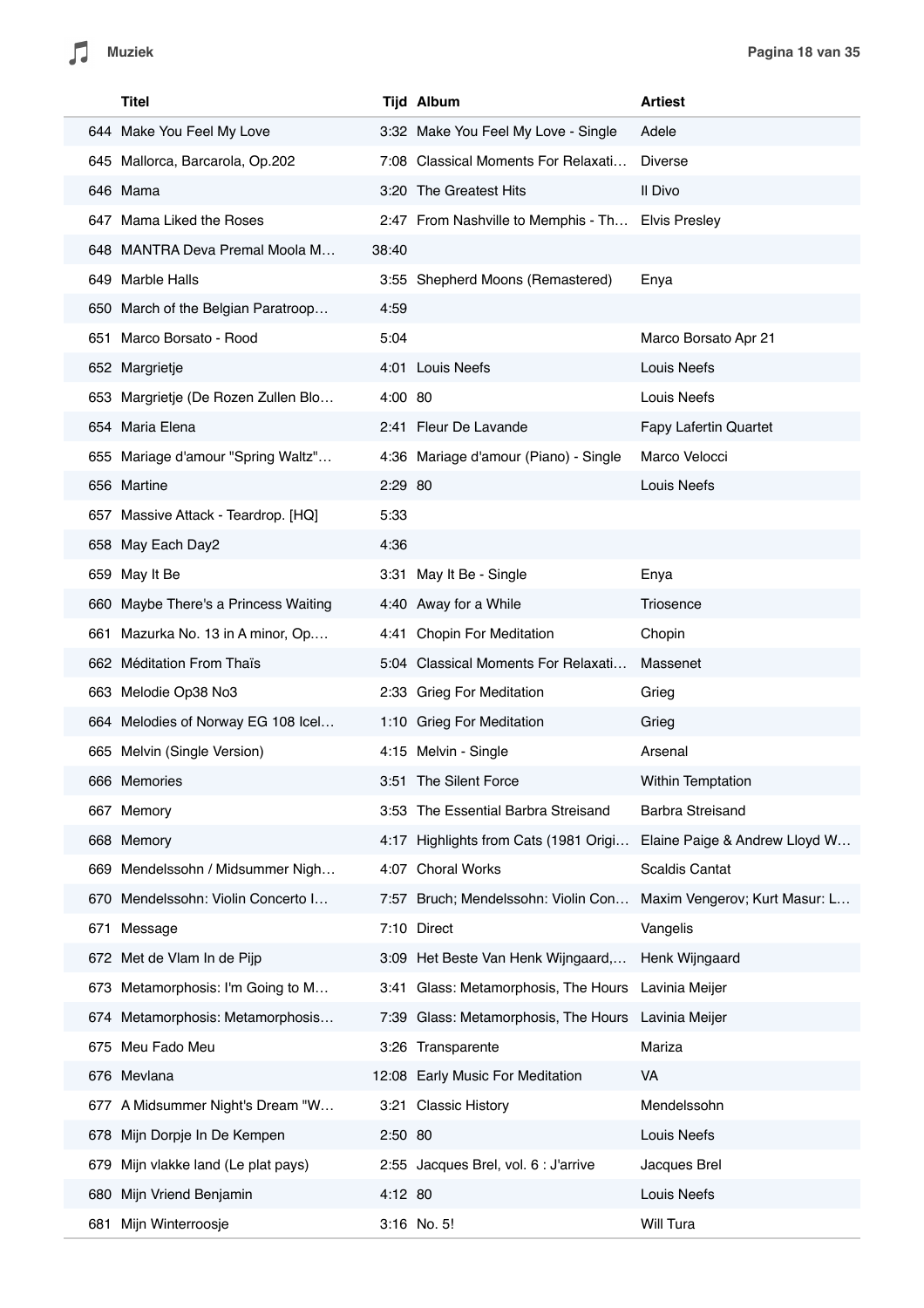|     | Titel                                    |      | <b>Tijd Album</b>                               | <b>Artiest</b>                  |
|-----|------------------------------------------|------|-------------------------------------------------|---------------------------------|
|     | 682 Mission (from Mission / The Mis      |      | 2:59 Ennio Morricone: Platinum Colle            | <b>Ennio Morricone</b>          |
|     | 683 Misty                                |      | 2:59 Women - The Best Jazz Vocals               | Sarah Vaughan                   |
|     | 684 Moeder                               |      | 3:18 Al Ons Liekes (Deel 10)                    | De Strangers                    |
|     | 685 The Moldau                           |      | 12:12 Smetana: The Moldau - EP                  | New Symphony Orchestra of Lo    |
|     | 686 Monteverdi: Arianna - Lament(e       |      | 2:25 Early Music For Meditation                 | VA                              |
|     | 687 Monteverdi: Possente spirto (ex      | 3:01 | Early Music For Meditation                      | VA                              |
|     | 688 Mooi                                 |      | 5:15 Evenwicht                                  | Marco Borsato                   |
|     | 689 Moon River                           |      | 2:54 Love Around the World                      | André Rieu                      |
|     | 690 Moonlight                            |      | 3:49 YOU                                        | Ali Gatie                       |
| 691 | Moonlight serenade                       |      | 3:27 De Pre Historie 40-45                      | Glenn Miller                    |
|     | 692 Moonlight Sonata                     |      | 3:02 Liedjes om bij Stil te Staan Disc 5        | Henry Mancini en orkest         |
| 693 | "Moonlight" Sonata Sonata No             |      | 4:38 Concerto                                   | Richard Clayderman              |
|     | 694 Morning from Peer Gynt Suite N       |      | 3:52 Grieg For Meditation                       | Grieg                           |
|     | 695 Morning From Peer Gynt Suite         |      | 4:09 Classical Moments For Relaxati             | <b>Diverse</b>                  |
|     | 696 Mother (Eurosong 2014)               |      | 3:00 Eurosong 2014                              | <b>Axel Hirsoux</b>             |
|     | 697 Mother of Muses                      |      | 4:29 Rough and Rowdy Ways                       | Bob Dylan                       |
|     | 698 Mozart / Ave Vermu K 618             |      | 2:18 Choral Works                               | <b>Scaldis Cantat</b>           |
|     | 699 Mozart / Notturno K 346              |      | 1:38 Choral Works                               | Scaldis Cantat                  |
|     | 700 Mozart / Notturno K 549              |      | 2:32 Choral Works                               | <b>Scaldis Cantat</b>           |
|     | 701 Mozart: Le Nozze Di Figaro, K 4      | 3:59 | In Classical Mood - Reflections                 | Sona Ghazarian; Roberto Pater   |
|     | 702 Mr. Hollands Opus                    |      | 4:00 No. 1 Classics                             | London Philharmonic Orchestra,  |
|     | 703 Much Too Late                        |      | 9:32 King Size!                                 | André Previn                    |
|     | 704 Mult ma-ntreaba inima                |      | 2:51 Flute de Pan et Orque - Les plu            | Gheorghe Zamfir/Nicolaf Licaret |
|     | 705 Muntilor cu brazi inalti si ferice c |      | 6:53 Flute de Pan et Orgue - Les plu            | Gheorghe Zamfir/Nicolaf Licaret |
|     | 706 Music                                |      | 5:52 True Rock                                  | John Miles                      |
|     | 707 My Best Friend                       |      | 5:31 Away for a While                           | Triosence                       |
|     | 708 My Friend (Radio Edit)               |      | 4:00 Essential - Chill Out                      | Groove Armada                   |
|     | 709 My Heart Will Go On (Love The        |      | 4:40 Céline Dion - My Love - Ultimat            | Céline Dion                     |
|     | 710 My Heart Will Go On [#][II Mio C     |      | 4:20 The Greatest Hits                          | Il Divo                         |
| 711 | My Immortal                              |      | 4:23 Fallen                                     | Evanescence                     |
|     | 712 My One and Only Love                 |      | 3:05 Away for a While                           | Triosence                       |
|     | 713 My Special Prayer                    |      | 3:05 The Complete Percy Sledge Col Percy Sledge |                                 |
|     | 714 My Way                               |      | 5:09 André Rieu: 100 Greatest Mom               | André Rieu                      |
|     | 715 My Way                               |      | 3:51 The Essential Elvis Presley                | <b>Elvis Presley</b>            |
|     | 716 My Way                               |      | 4:36 Nothing But the Best (The Frank            | <b>Frank Sinatra</b>            |
|     | 717 My Way                               |      | 4:36 Nothing But the Best (The Frank            | <b>Frank Sinatra</b>            |
|     | 718 My Way                               |      | 4:08 Love Is                                    | José Carreras & Robert Farnon   |
|     | 719 My way                               |      | 4:32 Afscheid CD2/2                             | Will Tura                       |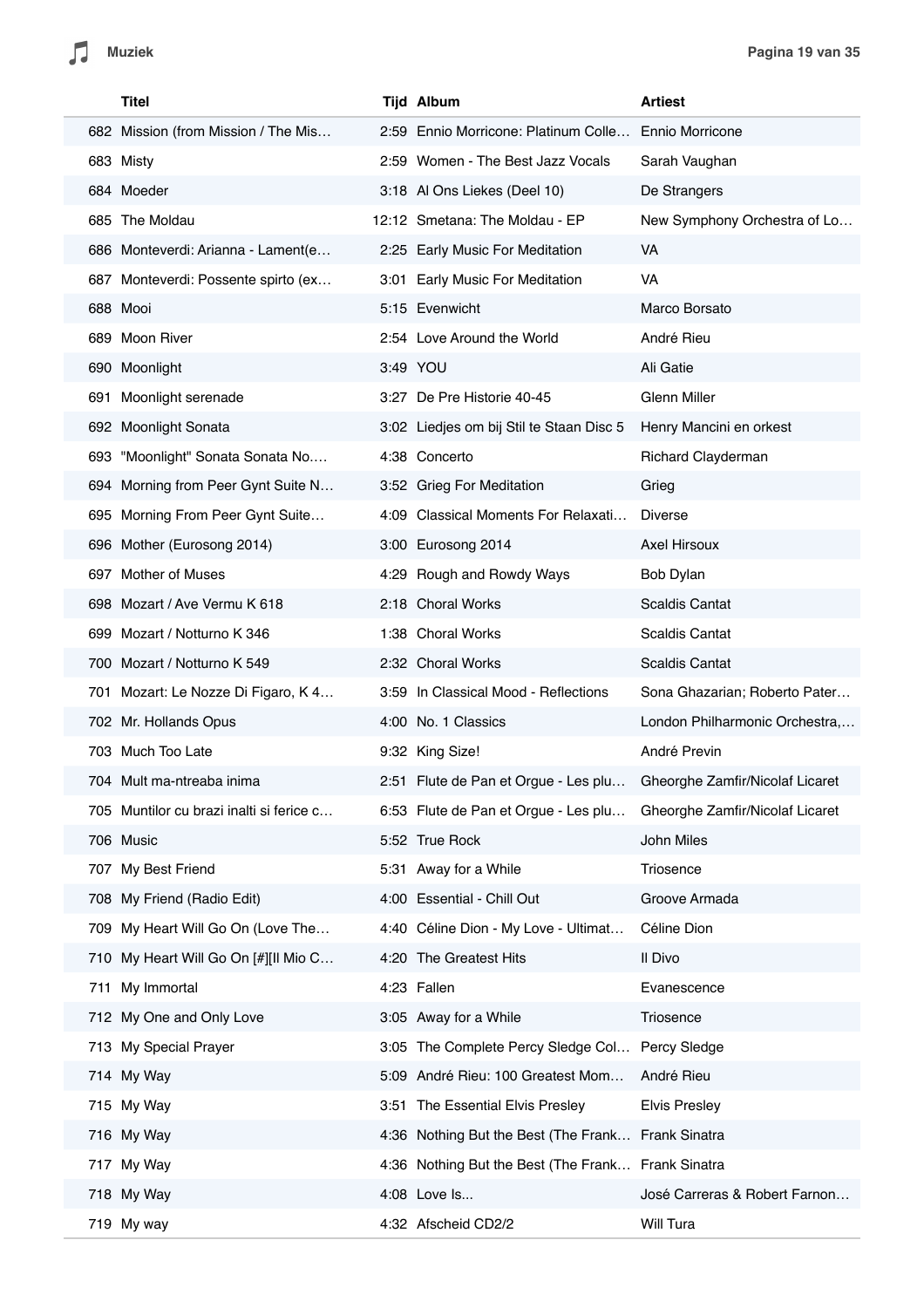| Titel                                   |      | <b>Tijd Album</b>                        | <b>Artiest</b>             |
|-----------------------------------------|------|------------------------------------------|----------------------------|
| 720 My Way [A Mi Manera]                |      | 4:29 The Greatest Hits                   | Il Divo                    |
| 721 Myroslav Skoryk - A Melody          | 3:12 |                                          |                            |
| 722 Naar wat de dennen fluisteren       | 3:44 |                                          |                            |
| 723 Natalia & Gabriel Rios - Hallelujah | 4:30 |                                          |                            |
| 724 Natalia & amp_ Gabriel Rios - H     | 4:30 |                                          |                            |
| 725 Natsukashii                         |      | 3:54 Natsukashii                         | Helge Lien Trio            |
| 726 Ne Me Quitte Pas                    |      | 4:11 Afscheid (cd 1)                     | Jacques Brel               |
| 727 Ne Me Quitte Pas                    |      | 4:11 Afscheid CD 1                       | Jacques Brel               |
| 728 Ne me quitte pas                    |      | 4:10 Infiniment (Double album) [Rem      | Jacques Brel               |
| 729 Need You Now                        |      | 4:38 Need You Now (2010)                 | Lady Antebellum            |
| 730 Nella Fantasia                      |      | 4:28 The Greatest Hits [Bonus Track      | Il Divo                    |
| 731 Nessum Dorma                        |      | 3:03 Mantovani Orchestra-Hits            | Mantovani                  |
| 732 Nessun Dorma                        |      | 3:28 No. 1 Classics                      | Placido Domingo            |
| 733 Nessun Dorma!                       |      | 2:53 Campioni del Mondo!                 | Luciano Pavarotti          |
| 734 New England Spring                  |      | 6:08 Songbirds at Sunrise                | Dan Gibson's Solitudes     |
| 735 The News from Madrid                |      | 5:23 Guitarra Celtica                    | <b>Andrew White</b>        |
| 736 Nicolaus Esterházy Sinfonia, Bé     |      | 9:58 Beethoven For Meditation            | Beethoven                  |
| 737 Nicolaus Esterházy Sinfonia, Bé     |      | 8:16 Beethoven For Meditation            | Beethoven                  |
| 738 Night Comes On                      |      | 4:39 The Essential Leonard Cohen         | Leonard Cohen              |
| 739 Nights in White Satin [Notte di L   |      | 4:19 The Greatest Hits [Bonus Track      | Il Divo                    |
| 740 Nimrod, uit Enigma Variations       |      | 4:15 Liedjes om bij Stil te Staan Disc 5 | English Symphony Orchestra |
| 741 Nine Million Bicycles               |      | 3:17 Piece By Piece                      | Katie Melua                |
| 742 Nirvana - The Man Who Sold Th       | 3:32 |                                          |                            |
| 743 No Cars Go                          |      | 5:38 Neon Bible                          | <b>Arcade Fire</b>         |
| 744 No Llores Por Mi Argentina (Do      |      | 5:32 Love Changes Everything - The       | Sarah Brightman            |
| Nocturne B flat minor<br>745            |      | 5:13 chopin                              | Fryderyk Chopin            |
| 746 Nocturne E flat major               |      | 4:10 chopin                              | Fryderyk Chopin            |
| 747 Nocturne in B flat minor, Op.9 N    |      | 5:41 Chopin For Meditation               | Chopin                     |
| 748 Nocturne in C shapr minor, BI 49    |      | 3:51 Chopin For Meditation               | Chopin                     |
| 749 Nocturne in D flat major, Op. 27    |      | 6:20 Chopin For Meditation               | Chopin                     |
| 750 Nocturne in E minor, Op 72 No.1     |      | 4:42 Chopin For Meditation               | Chopin                     |
| 751 Nocturne No. 1 in B-Flat Minor,     | 5:37 | Chopin: Nocturnes - A selection          | Maria João Pires           |
| 752 Nocturne No. 2 in E-Flat, Op. 9,    | 4:29 | Chopin: Nocturnes - A selection          | Maria João Pires           |
| 753 Non, je ne regrette rien            |      | 2:24 The Best of Edith Piaf              | <b>Edith Piaf</b>          |
| 754 Nooit meer een morgen               |      | 3:25 Onderweg                            | Marco Borsato              |
| Northern Mist<br>755                    | 6:17 | Songbirds at Sunrise                     | Dan Gibson's Solitudes     |
| 756 Northumbria Road                    |      | 4:51 Guitarra Celtica                    | <b>Andrew White</b>        |
| 757 Northumbria Road Farewell           |      | 0:39 Guitarra Celtica                    | Andrew White               |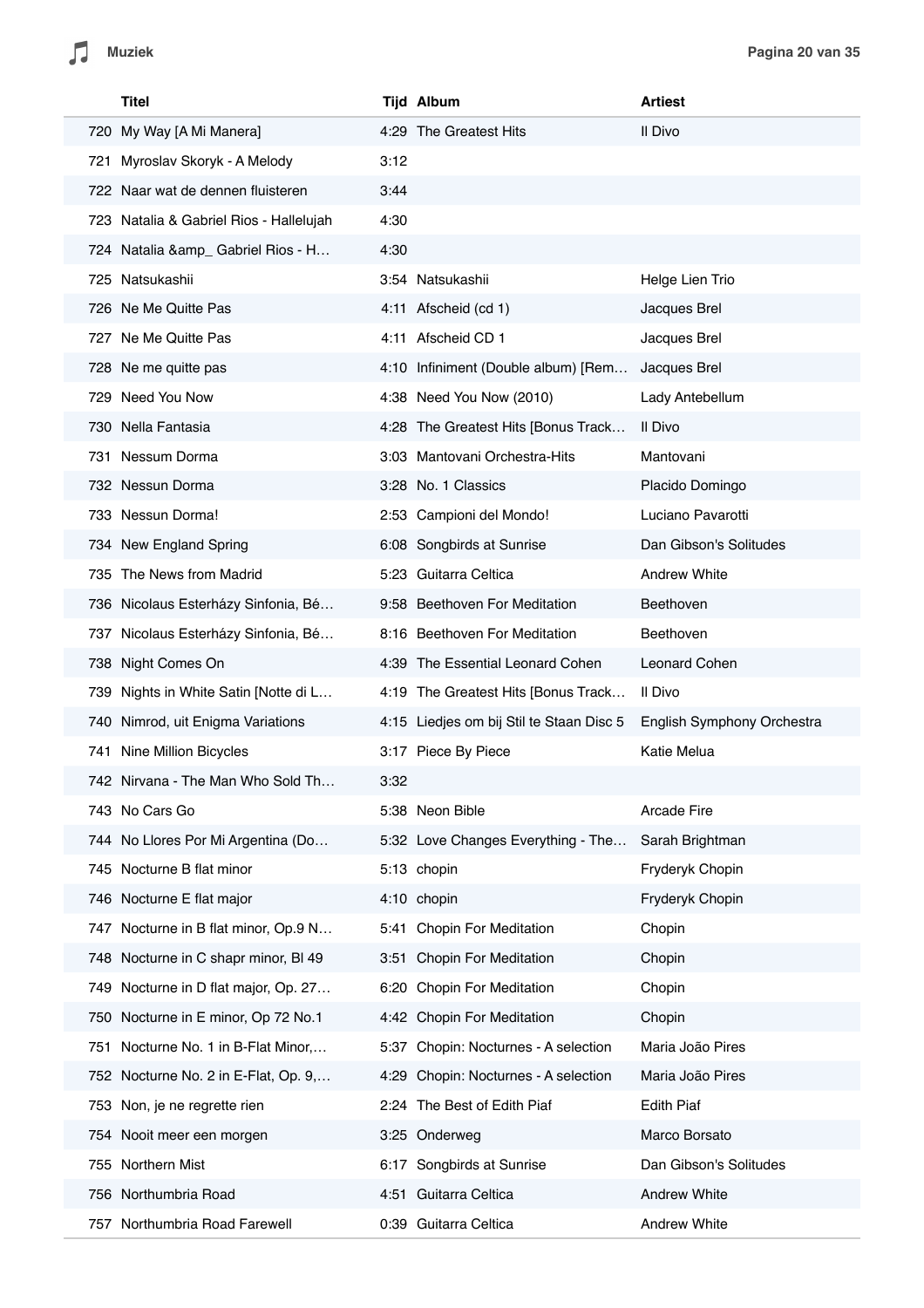

| <b>Titel</b>                         |         | <b>Tijd Album</b>                                  | <b>Artiest</b>                  |
|--------------------------------------|---------|----------------------------------------------------|---------------------------------|
| 758 Not to Be Forgotten (Our Final   |         | 2:22 Secret Story                                  | Pat Metheny Group               |
| 759 Nothing Else Matters             |         | 6:29 Metallica                                     | Metallica                       |
| 760 Noturno from Lyric Suite Op54    |         | 4:34 Grieg For Meditation                          | Grieg                           |
| 761 November Rain                    |         | 8:57 Guns N' Roses: Greatest Hits                  | Guns N' Roses                   |
| 762 Now We Are Free                  |         | 4:14 Gladiator [2000 Original Score]               | Hans Zimmer                     |
| 763 Nummer 6                         |         | 5:29 Album onbekend (27/06/2019 1                  | Artiest onbekend                |
| 764 Nummer 6                         |         | 2:52 Album onbekend (13/05/2012 2                  |                                 |
| 765 Nuvole Bianche                   |         | 5:59 Ludovico Einaudi: Una Mattina                 | Ludovico Einaudi                |
| 766 Nuvole Nere                      |         | 5:05 Ludovico Einaudi: Una Mattina                 | Ludovico Einaudi                |
| 767 Ó Gente da Minha Terra           |         | 4:03 Best of Mariza                                | Mariza                          |
| 768 O Holy Night                     |         | 4:00 The Greatest Hits [Bonus Track                | Il Divo                         |
| 769 Offertoria- De Profundis         |         | 3:32 Gregorian Chant For Meditation                | VA                              |
| 770 Offertoria- Dominae, Convertere  |         | 2:22 Gregorian Chant For Meditation                | VA                              |
| 771 Offertoria- Lubilate Deo Univers |         | 7:50 Gregorian Chant For Meditation                | VA                              |
| 772 Offertoria- Lustitiae Domini     |         | 4:19 Gregorian Chant For Meditation                | VA                              |
| 773 Ogne pena cchiù spietata         |         | 5:58 Il pergolese                                  | Maria Pia de Vito, François Cou |
| 774 Oh It Hurts                      |         | 3:35 From Their Hearts                             | The Kelly Family                |
| 775 Oh Lieve Vrouwe Toren            |         | 3:11 Oh Lieve Vrouwe Toren                         | La Esterella                    |
| 776 Oh Oh Ik Heb Zorgen              | 2:25 80 |                                                    | Louis Neefs                     |
| 777 Oh, Pretty Woman                 |         | 2:59 The All-Time Greatest Hits                    | Roy Orbison                     |
| 778 Old And Wise                     |         | 4:55 Afscheid (cd 1)                               | The Alan Parsons Project        |
| 779 Old and Wise                     |         | 4:55 Eye In the Sky                                | The Alan Parsons Project        |
| 780 Oltera                           |         | 6:48 Flute de Pan et Orgue - Les plu               | Gheorghe Zamfir/Nicolaf Licaret |
| 781 Oma's Aan De Top                 |         | 3:23 MaMaSé!                                       | K <sub>3</sub>                  |
| 782 Ombra Mai Fu                     |         | 3:04 No. 1 Classics                                | <b>Bryn Terfel</b>              |
| 783 Omdat Ik Van Je Hou              | 4:07 80 |                                                    | Louis Neefs                     |
| 784 On A Day Like This               |         | 6:34 The Seldom Seen Kid                           | Elbow                           |
| 785 On Ne Voit Pas Le Temps Passer   |         | 2:25 1965 - 1966 : Potemkine - Maria               | Jean Ferrat                     |
| 786 On the Nature of Daylight (Bonu  |         | 6:35 The Blue Notebooks                            | Max Richter Orchestra & Lorenz  |
| 787 On the Road Again                |         | 2:28 Forrest Gump (The Soundtrack)                 | Willie Nelson                   |
| 788 On the Road Again                |         | 2:33 Legend - The Best of Willie Nels              | <b>Willie Nelson</b>            |
| 789 Once Upon A Time In The West     |         | 6:06 Once Upon a Time (The Essenti                 | Ennio Morricone                 |
| 790 Once Upon A Time In The West     |         | 3:53 Once Upon a Time (The Essenti Ennio Morricone |                                 |
| 791 Once Upon A Time In The West     | 3:19    |                                                    |                                 |
| 792 Once Upon A Time In The West     | 3:42    |                                                    |                                 |
| 793 One                              |         | 4:36 Achtung Baby                                  | U <sub>2</sub>                  |
| 794 One day I'll fly away            |         | 4:21 Afscheid CD2/2                                | Randy Crawford                  |
| 795 One Day I'll Fly Away            |         | 4:57 Now We May Begin                              | Randy Crawford                  |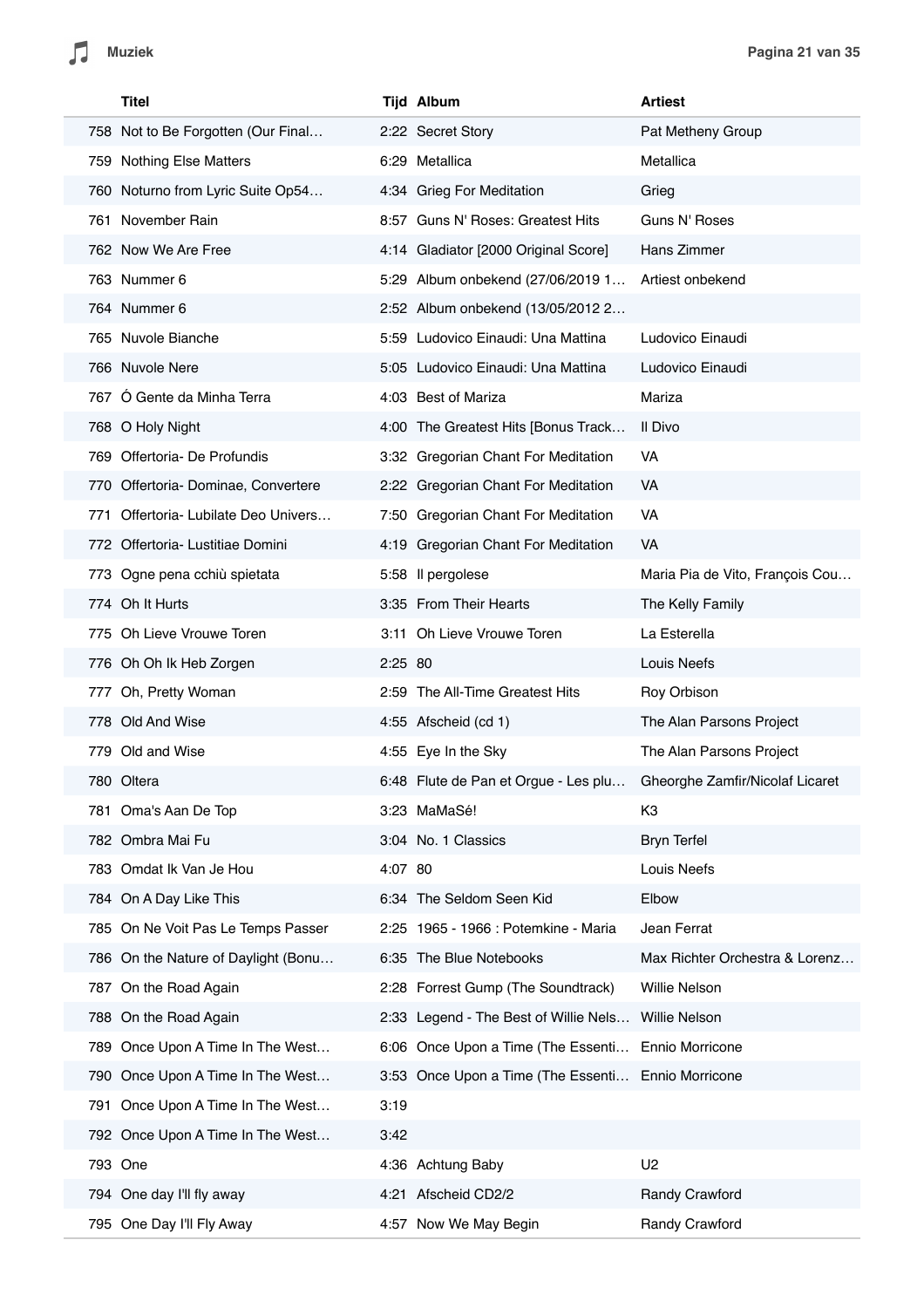| Titel                                |       | <b>Tijd Album</b>                                         | <b>Artiest</b>                 |
|--------------------------------------|-------|-----------------------------------------------------------|--------------------------------|
| 796 The One I Love                   |       | 3:17 Part Lies, Part Heart, Part Truth, R.E.M.            |                                |
| 797 Only Love                        |       | 4:23 Te Mooi Om Te Vergeten                               | Nana Mouskouri                 |
| 798 Only One Evening                 |       | 6:17 Away for a While                                     | Triosence                      |
| 799 Only the Lonley                  |       | 2:25 Evergreens of 1960                                   | Roy Orbison                    |
| 800 Only Time                        |       | 3:39 A Day Without Rain                                   | Enya                           |
| 801 Only You                         |       | 2:34 The Platters [Object Enterprises]                    | <b>The Platters</b>            |
| 802 Only You                         |       | 2:46 The 60's                                             | The Platters                   |
| 803 Only You                         |       | 2:46 The 60's                                             | The Platters                   |
| 804 Onze Lieve Vrouw Van Vlaande     |       | 2:38 Acquaintance                                         | Cosy Brass Quartet             |
| 805 Onze Vader                       |       | 2:53 Kerstmis Met Jou                                     | Christoff                      |
| 806 Onze Vader                       |       | 2:53 Kerstmis Met Jou                                     | Christoff                      |
| 807 Op De Purperen Hei               |       | 3:58 Een Leven Vol Muziek                                 | Will Ferdy                     |
| 808 Op Het Dak Van De Wereld         |       | 2:57 Rainbows of Love                                     | Dana Winner                    |
| 809 Op Het Zeildoek Van De Botsau    |       | 3:53 Essential: Vlaamse Klassiekers                       | Guido Belcanto                 |
| 810 Opa                              |       | 5:15 Onderweg                                             | Marco Borsato                  |
| 811 Open Arms                        |       | 4:54 Build A Rocket Boys!                                 | Elbow                          |
| 812 Open einde                       |       | 4:51 Afscheid CD2/2                                       | Rob De Nijs                    |
| 813 Ora                              |       | 7:58 Ludovico Einaudi: Una Mattina                        | Ludovico Einaudi               |
| 814 Our last summer                  | 4:20  |                                                           | ABBA                           |
| 815 Out Of AfricaSoundtrack Suite (  | 14:05 |                                                           |                                |
| 816 Over the Rainbow                 |       | 2:27 The Greatest Hits Of                                 | Glenn Miller and His Orchestra |
| 817 Over the Rainbow                 |       | 3:32 Somewhere Over The Rainbow:                          | Israel Kamakawiwo'ole          |
| 818 Over the Rainbow - fade out      | 3:21  |                                                           |                                |
| 819 Overture From Don Quixote Suite  |       | 3:54 Classical Moments For Relaxati                       | Georg Philipp Telemann         |
| 820 P.S. I Love You                  |       | 4:26 Close to You and More                                | Frank Sinatra                  |
| Pachelbel: Canon & Gigue In D<br>821 |       | 4:31 Classical Moments For Relaxati                       | Don Jackson: London Symphon    |
| 822 Pachelbel: Canon in D            |       | 4:42 100 Classical Hits                                   | I Musici                       |
| 823 Pacific Inlet                    |       | 6:18 Songbirds at Sunrise                                 | Dan Gibson's Solitudes         |
| 824 Paint It Black                   |       | 4:28 Shine a Light (Original Motion Pi The Rolling Stones |                                |
| 825 Panis angelicum                  |       | 4:46 Religious Aires & Songs                              | Giuseppe Giacomini & Orchestr  |
| 826 Papa                             |       | 3:14 Het Beste Van Stef Bos (Noord                        | Stef Bos                       |
| 827 Papillon                         |       | 5:24 In This Light And On This Evening                    | Editors                        |
| 828 Parachute                        |       | 4:31 Stuck Together With God's Glue                       | Something Happens              |
| 829 Paradise By the Dashboard Light  | 8:29  | Bat Out of Hell                                           | Meat Loaf                      |
| 830 Parce que c'est toi              |       | 4:00 Afscheid CD2/2                                       | Axelle Red                     |
| 831 Pascha Nostrum, alleluia in mod  |       | 6:23 Passie en Pasen: Gregoriaans                         |                                |
| 832 PASION                           |       | 3:22 Rivers Of My Heart                                   | Janu                           |
| 833 Passera                          |       | 4:42 The Greatest Hits                                    | Il Divo                        |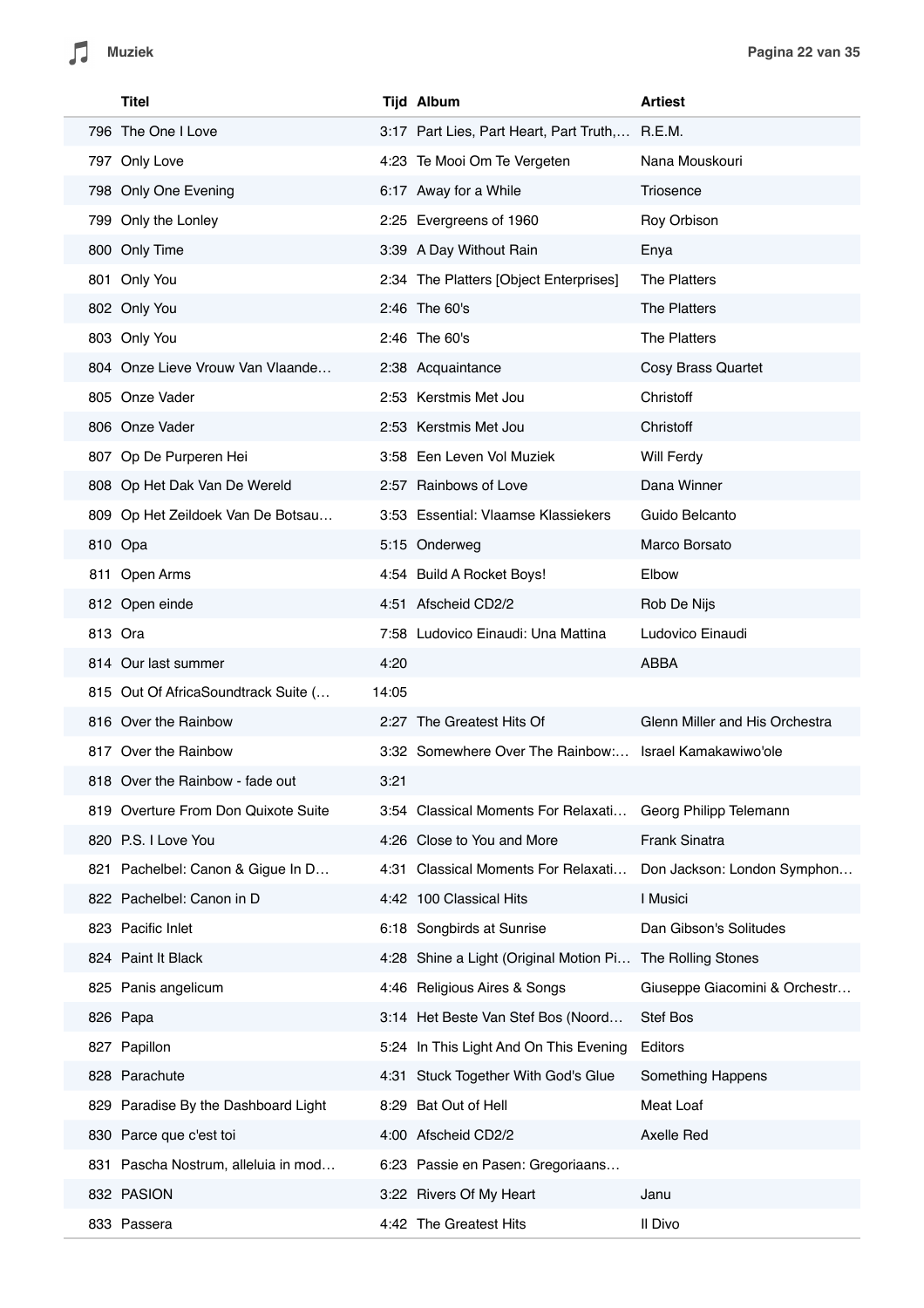| Titel                                  |      | Tijd Album                               | <b>Artiest</b>                   |
|----------------------------------------|------|------------------------------------------|----------------------------------|
| 834 Passion According to St Matthe     |      | 1:54 Ernst Pepping: Passionsbericht      |                                  |
| 835 Pater, si non potest, communion    |      | 3:45 Passie en Pasen: Gregoriaans        |                                  |
| 836 Pavane                             |      | 4:04 Liedjes om bij Stil te Staan Disc 5 | London Promenade Orchestra       |
| 837 Pavane for a Dead Princess         |      | 6:09 Liedjes om bij Stil te Staan Disc 5 | Royal Philharmonic Orchestra     |
| 838 Peer Gynt Suite N° 1 op.46 "Mo     |      | 3:41 Classic History                     | Grieg                            |
| 839 Peggy Gordons                      |      | 4:14 Guitarra Celtica                    | <b>Andrew White</b>              |
| 840 Per amore (For Love), song         |      | 4:45 Bocelli                             | Andrea Bocelli                   |
| Pergolesi: Salve Regina In F Mi<br>841 |      | 4:46 Pergolesi: Stabat Mater             | Nathalie Stutzmann, Elisabeth    |
| 842 Pergolesi: Salve Regina In F Mi    |      | 1:23 Pergolesi: Stabat Mater             | Nathalie Stutzmann, Elisabeth    |
| 843 Pergolesi: Salve Regina In F Mi    |      | 2:35 Pergolesi: Stabat Mater             | Nathalie Stutzmann, Elisabeth    |
| 844 Pergolesi: Salve Regina In F Mi    |      | 1:51 Pergolesi: Stabat Mater             | Nathalie Stutzmann, Elisabeth    |
| 845 Pergolesi: Salve Regina In F Mi    |      | 4:41 Pergolesi: Stabat Mater             | Nathalie Stutzmann, Elisabeth    |
| 846 Pergolesi: Stabat Mater - Cuius    |      | 2:15 Pergolesi: Stabat Mater             | Nathalie Stutzmann, Elisabeth    |
| Pergolesi: Stabat Mater - Eia M<br>847 |      | 2:26 Pergolesi: Stabat Mater             | Nathalie Stutzmann, Elisabeth    |
| 848 Pergolesi: Stabat Mater - Fac Ut   |      | 2:03 Pergolesi: Stabat Mater             | Nathalie Stutzmann, Elisabeth    |
| 849 Pergolesi: Stabat Mater - Fac Ut   |      | 4:03 Pergolesi: Stabat Mater             | Nathalie Stutzmann, Elisabeth    |
| 850 Pergolesi: Stabat Mater - Inflam   |      | 2:18 Pergolesi: Stabat Mater             | Nathalie Stutzmann, Elisabeth    |
| Pergolesi: Stabat Mater - O Qua<br>851 |      | 2:15 Pergolesi: Stabat Mater             | Nathalie Stutzmann, Elisabeth    |
| 852 Pergolesi: Stabat Mater - Quae     |      | 2:22 Pergolesi: Stabat Mater             | Nathalie Stutzmann, Elisabeth    |
| Pergolesi: Stabat Mater - Quand<br>853 |      | 4:06 Pergolesi: Stabat Mater             | Nathalie Stutzmann, Elisabeth    |
| 854 Pergolesi: Stabat Mater - Quis E   |      | 2:51 Pergolesi: Stabat Mater             | Nathalie Stutzmann, Elisabeth    |
| 855 Pergolesi: Stabat Mater - Sanct    |      | 5:30 Pergolesi: Stabat Mater             | Nathalie Stutzmann, Elisabeth    |
| 856 Pergolesi: Stabat Mater - Stabat   |      | 4:41 Pergolesi: Stabat Mater             | Nathalie Stutzmann, Elisabeth    |
| 857 Pergolesi: Stabat Mater - Vidit S  |      | 4:08 Pergolesi: Stabat Mater             | Nathalie Stutzmann, Elisabeth    |
| 858 Perpetuum Mobile, op.257           |      | 3:09 Classic History                     | J. Strauss Jr                    |
| 859 Peter Alexander - Adieu            | 2:54 |                                          |                                  |
| 860 Peter Alexander - Deine Liebe (    | 3:03 |                                          |                                  |
| The Phantarch of Albion<br>861         |      | 4:45 Guitarra Celtica                    | <b>Andrew White</b>              |
| 862 Piano Concerto in A minor op.54    |      | 4:21 Classic History                     | Schumann                         |
| 863 Piano Concerto in E major, BW      |      | 6:02 Bach For Meditation                 | Bach                             |
| 864 Piano Concerto in G major (200     |      | 9:25 Ravel & Rachmaninov: Piano C        | Arturo Benedetti Michelangeli, P |
| 865 Piano Concerto No. 19 in F, K.4    |      | 12:20 Mozart For Relaxation              | Mozart                           |
| 866 Piano Concerto No.1: Romanza       |      | 11:43 Chopin For Meditation              | Chopin                           |
| 867 Piano Concerto No.2: Larghetto     |      | 9:32 Chopin For Meditation               | Chopin                           |
| 868 Piano Concerto Nr 21 In C Major    |      | 7:11 Classical Moments For Relaxati      | Mozzart                          |
| 869 Piano Trio in E-Flat, Op. 100 (S   |      | 4:18 Barry Lyndon [Original Soundtra     | Anthony Goldstone; Moray Wels    |
| 870 Picasso's Last Words (Drink to     |      | 5:49 Band on the Run                     | Paul McCartney & Wings           |
| Picture In a Frame (Remastered)<br>871 |      | 3:40 Mule Variations (Remastered)        | <b>Tom Waits</b>                 |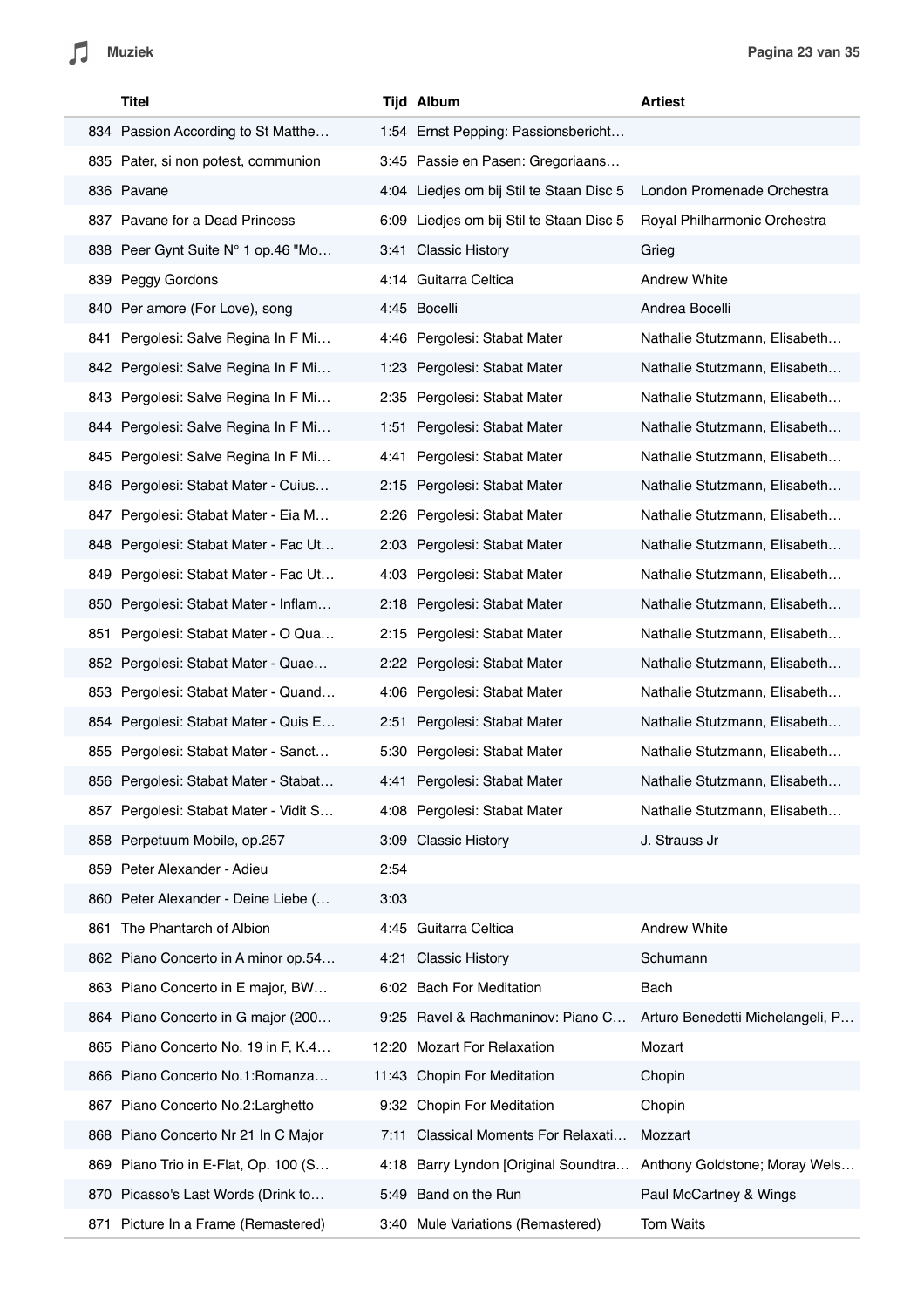| <b>Titel</b>                          |      | <b>Tijd Album</b>                                 | <b>Artiest</b>                 |
|---------------------------------------|------|---------------------------------------------------|--------------------------------|
| 872 Pie Jesu (Arr. Barnaby Smith fro  |      | 3:40 Equinox (Deluxe Edition)                     | VOCES8                         |
| 873 Poco Allegretto From Symphony     |      | 5:18 Classical Moments For Relaxati               | <b>Various Artists</b>         |
| 874 Police Dog Blues                  |      | 3:33 Let Them Talk                                | Hugh Laurie                    |
| 875 Polonaise A flat major            |      | 7:03 chopin                                       | Fryderyk Chopin                |
| 876 Pour que tu m'aimes encore        |      | 4:14 D'eux                                        | Céline Dion                    |
| 877 Pour Que Tu M'aimes Encore        |      | 3:55 The Greatest Hits [Bonus Track               | Il Divo                        |
| 878 The Power of Love                 |      | 5:07 Bocelli                                      | Andrea Bocelli                 |
| 879 The Power of Love                 |      | 4:47 Céline Dion - My Love - Ultimat              | Céline Dion                    |
| 880 The Power of Love [La Fuerza      |      | 5:00 The Greatest Hits [Bonus Track               | Il Divo                        |
| 881 Prairie Glory                     |      | 5:41 Songbirds at Sunrise                         | Dan Gibson's Solitudes         |
| 882 The Prayer (Duet with Andrea B    |      | 4:27 Céline Dion - My Love - Ultimat              | Céline Dion                    |
| 883 Prelude From Lohengrin, Act1      |      | 9:09 Classical Moments For Relaxati               | <b>Various Artists</b>         |
| 884 Prelude in D flat majoe, Op. 28   |      | 5:55 Chopin For Meditation                        | Chopin                         |
| 885 Prelude Nr.1 In C Major, BWV 8    |      | 1:54 Classical Moments For Relaxati               | <b>Various Artists</b>         |
| 886 Prelude op.28 N° 2 in A minor     |      | 2:37 Classic History                              | Chopin                         |
| 887 Preludium deszczowe               |      | 5:15 chopin                                       | Fryderyk Chopin                |
| 888 Quand Les Roses                   |      | 2:31 Comme Toujours                               | Adamo                          |
| 889 Que Sera, Sera                    |      | 2:05 16 Most Requested Songs: Dori                | Doris Day                      |
| 890 Queen for Tonight                 |      | 2:11 The Very Best of Helen Shapiro               | Helen Shapiro                  |
| 891 Questa Volta                      |      | 4:36 Ludovico Einaudi: Una Mattina                | Ludovico Einaudi               |
| 892 Quiereme Mucho                    |      | 4:06 Julio Iglesias: The 24 Greatest              | Julio Iglesias                 |
| 893 Rachmaninov-Klavierkonzert No     |      | 5:50 No. 1 Classics                               | Martha Argerich                |
| 894 Radetsky March                    |      | 3:02 RPO Waltzes and Marches                      | Frank Shipway & Royal Philhar. |
| 895 RAFTING ON THE ZAMBEZI            |      | 4:11 Rivers Of My Heart                           | Janu                           |
| 896 Raindrops On a Leaf (Live Uit Li  |      | 2:42 Raindrops On a Leaf (Live Uit Li Lady Linn   |                                |
| 897 Ramblin' Rose                     |      | 2:50 De Pre Historie: 1962, Vol. 2                | Nat King Cole                  |
| 898 Recuerdos De La Alhambra          |      | 5:04 Classical Moments For Relaxati               | Tarrega                        |
| 899 Reilly: Ace of Spies (Original So |      | 3:20 Secret Agent File                            | The Olympic Orchestra          |
| 900 Requiem                           |      | 4:53 Live At The Confucius Restaura               | Lennie Tristano                |
| 901 Requiem, K.626 Benedictus         |      | 5:43 Mozart For Relaxation                        | Mozart                         |
| 902 Requiem: Kyrie Eleison            |      | 2:46 Liedjes om bij Stil te Staan Disc 5          | Magdalena Hajossyova/Slowaa    |
| 903 Respect                           |      | 2:27 Soul Queen                                   | Aretha Franklin                |
| 904 Resta Con Me                      |      | 4:59 Ludovico Einaudi: Una Mattina                | Ludovico Einaudi               |
| 905 Rhapsody in blue                  |      | 6:36 No. 1 Classics                               | Leonard Bernstein              |
| 906 Riot Van                          |      | 2:15 Whatever People Say I Am, Tha Arctic Monkeys |                                |
| 907 The Road Ahead                    |      | 4:06 Afscheid (cd 1)                              | City To City                   |
| 908 Robert Long Liedje voor als ik e  | 3:34 |                                                   |                                |
| 909 Rock Around the Clock             |      | 2:09 Ultratop 1001 Hits                           | Bill Haley & His Comets        |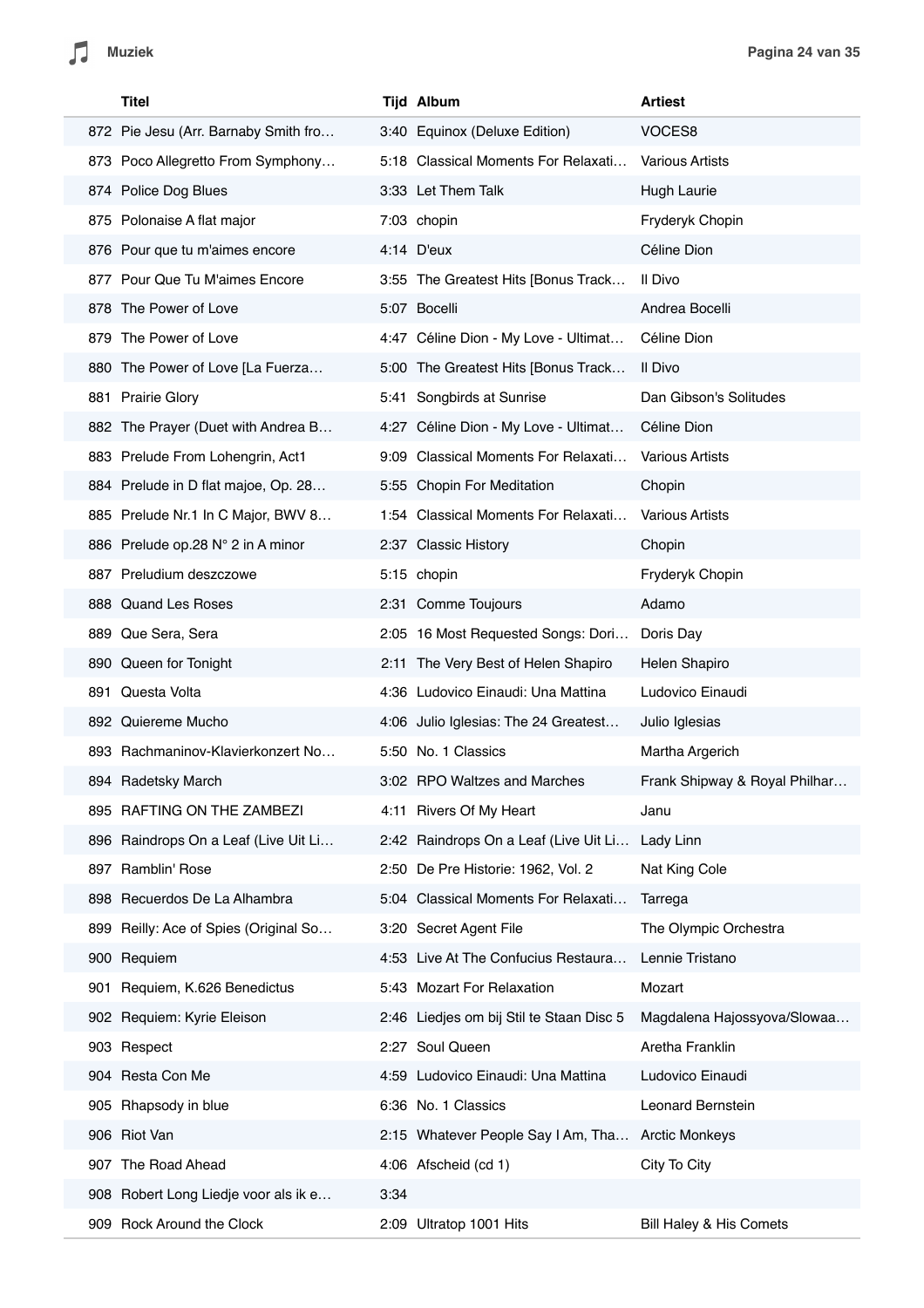| Titel                                   |         | <b>Tijd Album</b>                               | <b>Artiest</b>                   |
|-----------------------------------------|---------|-------------------------------------------------|----------------------------------|
| 910 Roller Coaster                      |         | 4:30 Roller Coaster - Single                    | Danny Vera                       |
| 911 Rolling In The Deep                 | 3:49 21 |                                                 | Adele                            |
| 912 Romance / Theme From Elvira         |         | 5:31 James Last And Friends                     | James Last                       |
| 913 Romance From Jeux Interdits         |         | 2:29 Classical Moments For Relaxati             | <b>Diverse</b>                   |
| 914 Romanza (Romance), song             |         | 3:45 Bocelli                                    | Andrea Bocelli                   |
| 915 Romeo & julliette                   |         | 3:50 Romantic Moments                           | André Rieu                       |
| 916 Ronny Temmer - De ranke roos        | 2:50    |                                                 |                                  |
| 917 The Rose                            |         | 3:41 The Rose (The Original Soundtr             | <b>Bette Midler</b>              |
| 918 The Rose, ARV 10                    |         | 3:35 Les roses de la vie                        | André Rieu                       |
| 919 Roy Orbison - In Dreams             | 2:51    |                                                 |                                  |
| 920 Runrig - The Old Boys               | 5:14    |                                                 | <b>Grey Wolf</b>                 |
| 921 Ry Cooder Paris, Texas              | 5:02    |                                                 |                                  |
| 922 Sacrifice (Remastered)              |         | 5:06 Diamonds                                   | Elton John                       |
| 923 Sadness                             |         | 3:37 A Soul Symphony                            | <b>Rudi Reyners</b>              |
| 924 Sadness                             |         | 4:04 Rock 'n Roll Show (International           | Stash                            |
| 925 Sailing                             |         | 4:39 Some Guys Have All the Luck                | <b>Rod Stewart</b>               |
| 926 Saint-Saëns: Carnival Of The A      |         | 2:59 In Classical Mood - Reflections            | Julian Lloyd Webber, Yitkin Seow |
| 927 Samen Voor Altijd (Radioversie)     |         | 2:52 Samen Voor Altijd (Radioversie)            | Marco Borsato                    |
| 928 Sarabande: Andante from Holbe       |         | 3:53 Grieg For Meditation                       | Grieg                            |
| 929 Sarmis & Trefla                     |         | 9:02 Flute de Pan et Orgue - Les plu            | Gheorghe Zamfir/Nicolaf Licaret  |
| 930 Satie: Gymnopédie #3                |         | 3:20 In Classical Mood - Reflections            | Maurice Abravanel: Utah Symph    |
| 931 Satie: Pièces Froides #2 (Danse     |         | 1:43 Satie: Piano Music                         | Roland Pöntinen                  |
| 932 Schemering                          |         | 3:25 Achter Glas                                | Boudewijn de Groot               |
| 933 Scherzo no2 B flat minor            |         | 9:51 chopin                                     | Fryderyk Chopin                  |
| 934 Schindler's List: Theme from Sc     |         | 4:12 Music from Steven Spielberg M              | Soundtrack & Theme Orchestra     |
| 935 Schubert - Ständchen D957           | 3:53    |                                                 |                                  |
| 936 Schubert - Maria Callas - Ave M     | 6:16    |                                                 |                                  |
| 937 Schubert / Gott ist mein Hirt D 706 |         | 4:59 Choral Works                               | <b>Scaldis Cantat</b>            |
| 938 Schubert / Ständchen D 921          |         | 5:12 Choral Works                               | Scaldis Cantat                   |
| 939 Schubert: Piano Quintet In A, "T    |         | 7:09 In Classical Mood - Reflections            | The Nash Ensemble                |
| 940 Schumann / Zigeunerleben            |         | 3:34 Choral Works                               | Scaldis Cantat                   |
| 941 Schumann: Scenes From Child         |         | 2:24 In Classical Mood - Reflections            | Maurizio Zanini                  |
| 942 The Scientist                       |         | 5:11 Afscheid CD2/2                             | Coldplay                         |
| 943 Sealed with a Kiss                  |         | 2:42 De Pre Historie: 1962, Vol. 2              | <b>Brian Hyland</b>              |
| 944 See You Again (feat. Charlie Puth)  |         | 3:50 Furious 7 (Original Motion Pictur          | Wiz Khalifa                      |
| 945 Sempre Sempre, for voice & orc      |         | 4:22 Bocelli                                    | Andrea Bocelli                   |
| 946 Sephardic Songs: A la nana          |         | 3:13 Early Music For Meditation                 | <b>VA</b>                        |
| 947 September Song                      |         | 3:11 Comme un manouche sans guit Thomas Dutronc |                                  |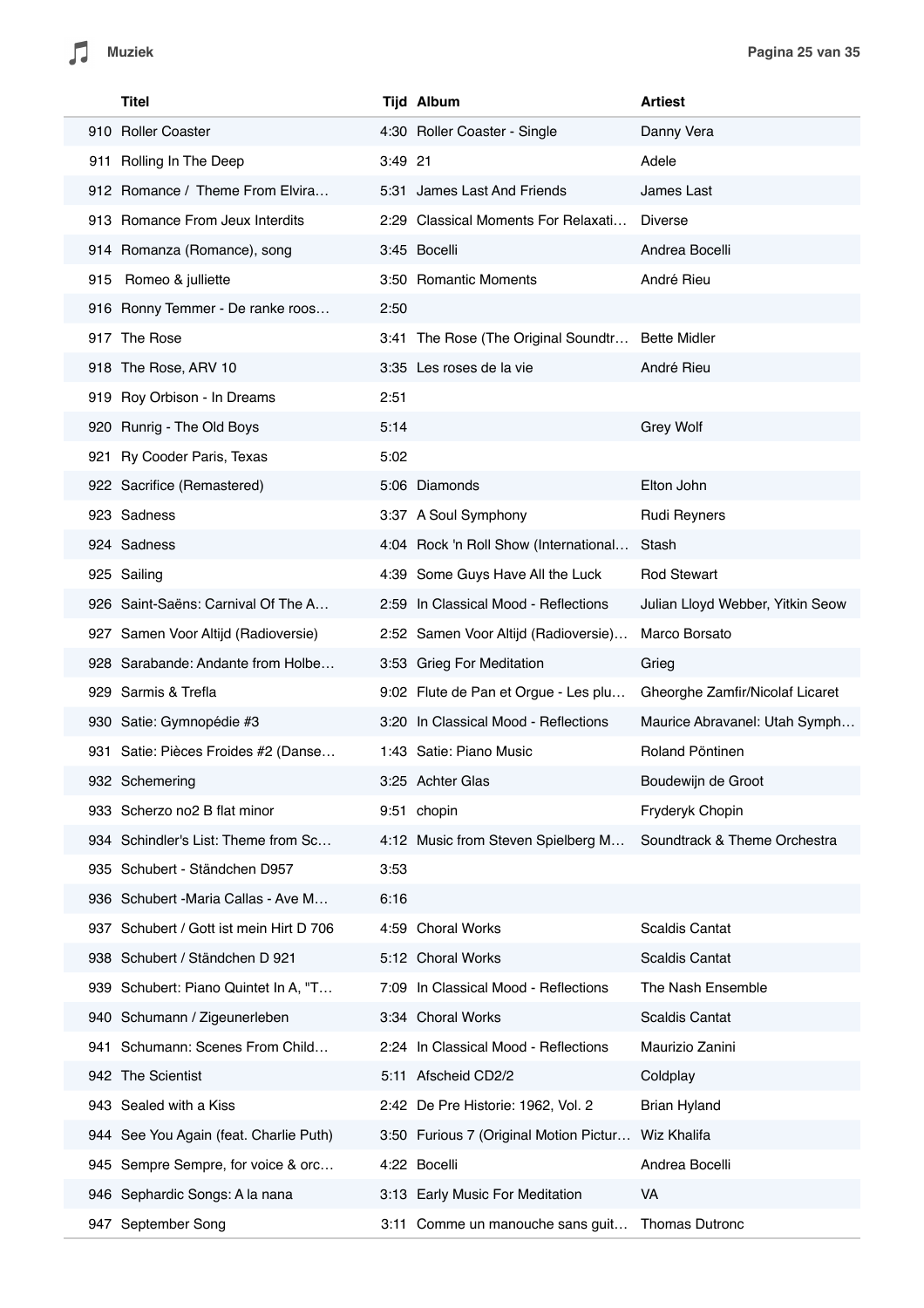| <b>Titel</b>                          |           | <b>Tijd Album</b>                      | <b>Artiest</b>                |
|---------------------------------------|-----------|----------------------------------------|-------------------------------|
| 948 Serenade (Transcription by Liszt) |           | 3:26 Classic History                   | Schubert                      |
| 949 Serenade From Swan Song           |           | 4:38 Classical Moments For Relaxati    | <b>Various Artists</b>        |
| 950 Serenade No. 4 in D, K.203 And    |           | 5:31 Mozart For Relaxation             | Mozart                        |
| 951 Serenade Nr 13, K 525             |           | 5:30 Classical Moments For Relaxati    | <b>Diverse</b>                |
| 952 Serenande No. 10 in B flat "Gra   |           | 6:01 Mozart For Relaxation             | Mozart                        |
| 953 Serenata Notturna in D, K.239 "   |           | 3:06 Classic History                   | Mozart                        |
| 954 Seventeen Seconds                 |           | 4:00 Seventeen Seconds                 | The Cure                      |
| 955 Shadow of the Day (Fade Out)      |           | 4:20 Minutes To Midnight               | Linkin Park                   |
| 956 The Shadow of Your Smile (Lov     |           | 3:49 The Very Best of Perry Como       | Perry Como                    |
| 957 The Shadows: Atlantis (1963)      | 2:49      |                                        |                               |
| 958 She                               |           | 2:33 Greatest Hits And More            | <b>Charles Aznavour</b>       |
| 959 She                               |           | 3:10 Notting Hill                      | <b>Elvis Costello</b>         |
| 960 She                               |           | 2:50 The Greatest Hits [Bonus Track    | Il Divo                       |
| 961 Sheep May Safely Graze            |           | 5:19 Bach For Meditation               | Bach                          |
| 962 Shining Star                      |           | 4:08 Soul Is Heavy                     | Nneka                         |
| 963 Si t'étais là                     | 2:38      |                                        | Nolwenn Leroy                 |
| 964 Si, Mi Chiamano Mimi              |           | 4:47 No. 1 Classics                    | Angela Gheorghiu/John Mauceri |
| 965 Silvy De Bie - You Raise Me Up    | 3:14      |                                        |                               |
| 966 Sinfonia Concertante in E flat, K |           | 9:00 Mozart For Relaxation             | Mozart                        |
| 967 (Sittin' On) The Dock of the Bay  |           | 2:47 The Very Best of Otis Redding     | <b>Otis Redding</b>           |
| 968 Sixteen Tons                      | 2:47 80   |                                        | Louis Neefs                   |
| 969 The Skye Boat Song - Outlande     | 2:24      |                                        |                               |
| 970 Slaap M'n Kind                    |           | 3:48 Vlinders, Passie, Stille tranen   | Bart Herman                   |
| 971 Slaapliedje                       | 5:47 Plop |                                        | Kabouter Plop                 |
| 972 Sleeping Beauty "Walz"            |           | 4:33 Classic History                   | Tchaikovski                   |
| 973 Slipping Through My Fingers       |           | 3:52 The Visitors                      | ABBA                          |
| 974 Smile                             |           | 2:52 The Very Best of Nat King Cole    | Nat "King" Cole               |
| 975 Smile                             |           | 2:56 Album onbekend (14/05/2013 1      | <b>Tony Bennett</b>           |
| 976 Smoke Gets in Your Eyes           |           | 2:26 The Platters [Object Enterprises] | The Platters                  |
| 977 Snurt                             |           | 4:54 Hello Troll                       | Helge Lien Trio               |
| 978 Society                           |           | 3:56 Into the Wild (Music For the Mot  | Eddie Vedder                  |
| 979 Soldier's Prayer                  |           | 3:55 Good for Gold                     | Oscar Harris                  |
| 980 Solveig's song from Peer Gynt     |           | 3:44 Grieg For Meditation              | Grieg                         |
| 981 Solveig's Song From Peer Gynt     |           | 4:07 Classical Moments For Relaxati    | <b>Various Artists</b>        |
| 982 Someone Somewhere (In Sum         |           | 4:35 The Best of Simple Minds Disc 1   | Simple Minds                  |
| 983 Somewhere                         | 3:31      | The Greatest Hits                      | Il Divo                       |
| 984 Somewhere Between                 |           | 3:32 Somewhere Between                 | Suzy Bogguss                  |
| 985 Somewhere Over the Rainbow        |           | 4:25 André Rieu In Wonderland          | André Rieu                    |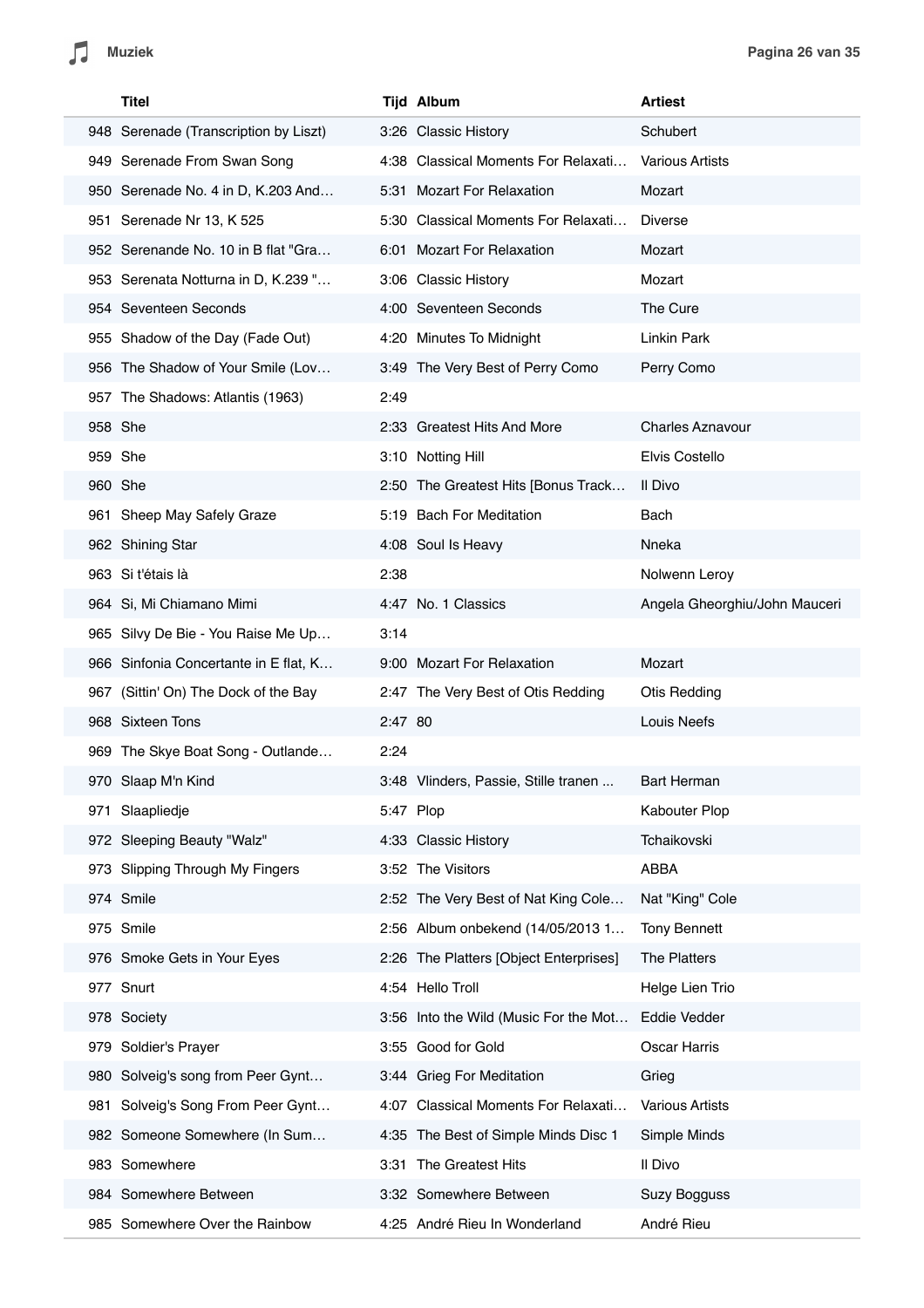|           | Titel                                                                            |      | <b>Tijd Album</b>                     | <b>Artiest</b>                   |
|-----------|----------------------------------------------------------------------------------|------|---------------------------------------|----------------------------------|
|           | 986 Somewhere Over the Rainbow                                                   |      | 3:37 Somewhere Over the Rainbow -     | Somewhere Over The Rainbow       |
|           | 987 Somewhere Over The Rainbow                                                   |      | 3:35 Chilled Piano Soundtrack         | Hollywood Studio Orchestra       |
|           | 988 Sonata for Cello and Piano in G                                              |      | 3:32 Chopin For Meditation            | Chopin                           |
|           | 989 Sonata No. 3 in E major, BWV 1                                               |      | 5:03 Bach For Meditation              | Bach                             |
|           | 990 Sonata Nr 14 Op.27 Nr.2 In C S                                               |      | 5:51 Classical Moments For Relaxati   | Ludwig Van Beethoven             |
|           | 991 Sonate Nr 8, Op 13 In C Minor "                                              |      | 5:15 Classical Moments For Relaxati   | <b>Various Artists</b>           |
|           | 992 Sonate Nr 9, Op.14, Nr 1 In E M                                              |      | 6:22 Classical Moments For Relaxati   | <b>Diverse</b>                   |
|           | 993 Song of the Birds (Cant del Ocel                                             |      | 3:14 Pablo Casals: Song of the Birds  | Pablo Casals & Prades Festival   |
|           | 994 Song Sung Blue                                                               |      | 3:06 All-Time Greatest Hits           | Neil Diamond                     |
|           | 995 Soul in a Picture                                                            |      | 8:26 Soul in a Picture                | Jef Neve Trio                    |
|           | 996 A Soul Symphony                                                              |      | 6:44 A Soul Symphony                  | <b>Rudi Reyners</b>              |
|           | 997 The sound of silence                                                         |      | 3:03 Afscheid CD2/2                   | Simon & Garfunkel                |
|           | 998 The Sound of Silence                                                         |      | 3:05 The Best of Simon & Garfunkel    | Simon & Garfunkel                |
|           | 999 Sous le vent                                                                 |      | 3:31 On ne change pas                 | Céline Dion & Garou              |
|           | 1000 Southern Symphony                                                           |      | 6:53 Songbirds at Sunrise             | Dan Gibson's Solitudes           |
|           | 1001 Souvenir de Paganini                                                        |      | 4:18 chopin                           | Fryderyk Chopin                  |
|           | 1002 Spiegel im spiegel (Pärt)                                                   | 9:13 |                                       | Arvo Pärt                        |
|           | 1003 Springville                                                                 |      | 7:45 Away for a While                 | Triosence                        |
|           | 1004 St James Infirmary                                                          |      | 6:25 Let Them Talk                    | Hugh Laurie                      |
|           | 1005 St. Matthew Passion, BWV 244                                                |      | 7:15 Bach For Meditation              | Bach                             |
|           | 1006 Stabat Mater for soprano & strin                                            | 5:18 |                                       |                                  |
|           | 1007 Stairway to Heaven                                                          |      | 8:02 Mothership (Remastered)          | Led Zeppelin                     |
|           | 1008 Stan Van Samang - Hemel voor                                                | 3:12 |                                       |                                  |
|           | 1009 Stardust                                                                    |      | 3:16 The World of Nat King Cole       | Nat "King" Cole                  |
|           | 1010 Starman (2012 Remastered Ver                                                |      | 4:14 The Rise and Fall of Ziggy Stard | David Bowie                      |
| 1011 Stay |                                                                                  |      | 3:47 Hormonally Yours                 | <b>Shakespears Sister</b>        |
|           | 1012 Stay with me till morning                                                   |      | 3:48 Afscheid CD2/2                   | Vicki Brown                      |
|           | 1013 Stefan Valdar, Capella Istropolit                                           |      | 8:10 Beethoven For Meditation         | Beethoven                        |
|           | 1014 Stille Nacht, heilige Nacht                                                 |      | 3:06 Sacred Arias                     | Andrea Bocelli, Orchestra dell'A |
|           | 1015 Stop Crying Your Heart Out                                                  |      | 5:03 Time Flies 1994-2009 (Deluxe     | Oasis                            |
|           | 1016 Strange Entity                                                              |      | 3:28 De Afrekening 57                 | Oscar and the Wolf               |
|           | 1017 Strange Entity                                                              |      | 4:36 Entity                           | Oscar and the Wolf               |
|           | 1018 Stranger In Paradise                                                        |      | 3:07 The Very Best Crooners           | <b>Tony Bennett</b>              |
|           | 1019 Strangers In the Night                                                      |      | 2:45 Nothing But the Best (Remaster   | Frank Sinatra                    |
|           | 1020 Strato vani - Hemelsblauw '05 (                                             |      | 3:29 Strato-Vani 3                    | Strato-Vani                      |
| 1021      | Strato vani - Lara's Theme '04 (                                                 |      | 3:23 Strato-Vani 2                    | Stratovani                       |
|           | 1022 String Quintet in D, K.593 Largh                                            |      | 9:47 Mozart For Relaxation            | Mozart                           |
|           | 1023 Suite for orchestra No 3 in D major, BWV 60668: Bach: Brandenburg Concertos |      |                                       |                                  |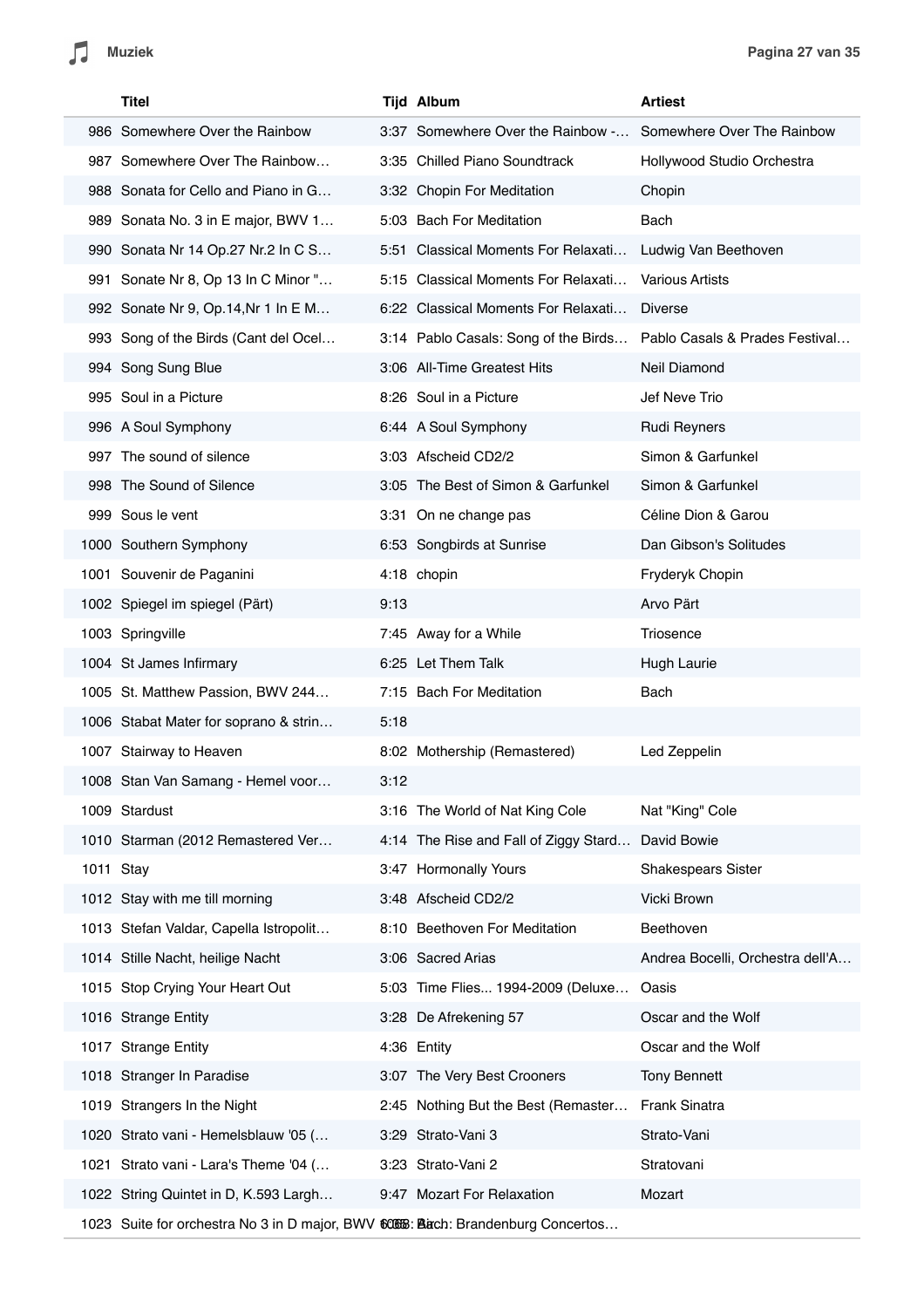|      | <b>Titel</b>                                |         | <b>Tijd Album</b>                            | <b>Artiest</b>                  |
|------|---------------------------------------------|---------|----------------------------------------------|---------------------------------|
|      | 1024 Suite for solo cello No. 2 in D mi     |         | 2:49 Bach: Cello Suites Nos. 1-6 Disc 2 Bach |                                 |
|      | 1025 Suite for solo cello No. 2 in D mi     |         | 2:10 Bach: Cello Suites Nos. 1-6 Disc 2 Bach |                                 |
|      | 1026 Suite for solo cello No. 2 in D mi     |         | 2:53 Bach: Cello Suites Nos. 1-6 Disc 2 Bach |                                 |
|      | 1027 Suite for solo cello No. 2 in D mi     |         | 1:20 Bach: Cello Suites Nos. 1-6 Disc 2 Bach |                                 |
|      | 1028 Suite for solo cello No. 2 in D mi     |         | 1:58 Bach: Cello Suites Nos. 1-6 Disc 2 Bach |                                 |
|      | 1029 Suite for solo cello No. 2 in D mi     |         | 4:09 Bach: Cello Suites Nos. 1-6 Disc 2 Bach |                                 |
|      | 1030 Suite for solo cello No. 2 in D mi     |         | 6:07 Bach: Cello Suites Nos. 1-6 Disc 2 Bach |                                 |
|      | 1031 Suite No. 2 in B minor, BWV 10         |         | 3:00 Bach For Meditation                     | Bach                            |
|      | 1032 Suite No. 3 in D major, BWV 10         |         | 5:06 Bach For Meditation                     | Bach                            |
|      | 1033 Suite No. 3 in D, BWV 1068: 2. Air     |         | 4:41 50 Classical Masterworks                | Orpheus Chamber Orchestra       |
|      | 1034 Suite Nr 3 In D Major, BWV 106         |         | 4:43 Classical Moments For Relaxati          | <b>Diverse</b>                  |
|      | 1035 Summer Evening Op71 No2                |         | 2:46 Grieg For Meditation                    | Grieg                           |
|      | 1036 Summertime                             |         | 3:05 Various Artists: Voices                 | Charlotte Church                |
|      | 1037 Susa-Nina                              | 3:35 80 |                                              | Louis Neefs                     |
|      | 1038 Susa-Nina                              | 3:35 80 |                                              | Louis Neefs                     |
|      | 1039 Svefn-g-englar                         |         | 10:04 Ágætis Byrjun                          | Sigur Rós                       |
|      | 1040 The Swan                               |         | 3:36 Liedjes om bij Stil te Staan Disc 5     | National Philharmonic Orchestra |
|      | 1041 Swanee River                           |         | 2:43 Let Them Talk                           | <b>Hugh Laurie</b>              |
|      | 1042 Symphonie Fantastique Op. 14           |         | 14:38 Classical Moments For Relaxati         | <b>Diverse</b>                  |
|      | 1043 Symphony N° 6 in F (Pastoral) "        |         | 2:36 Classic History                         | Beethoven                       |
|      | 1044 Symphony $N^{\circ}$ 9 in E minor (Fro |         | 2:54 Classic History                         | Dvorak                          |
|      | 1045 Symphony No. 5 in C Minor, Op          |         | 8:10 Beethoven for All: Symphonies           | West Eastern Divan Orchestra    |
|      | 1046 't Heukske                             | 2:37 80 |                                              | Louis Neefs                     |
|      | 1047 't Is Weer Voorbij Die Mooie Zo        |         | 3:14 Komplete Kleinkunstkollektie Vo         | Gerard Cox                      |
|      | 1048 't Smidje                              |         | 2:57 Essential: Vlaamse Klassiekers          | Laïs                            |
|      | 1049 't Winkeltje                           | 3:45 80 |                                              | Louis Neefs                     |
|      | 1050 T'chemo                                |         | 2:35 Adasgiu                                 | Barbara Furtuna                 |
|      | 1051 Tabourot: Belle qui teins ma vie       |         | 2:02 Early Music For Meditation              | VA                              |
|      | 1052 Takako Nishizaki, Jenö Jandó /         |         | 5:49 Beethoven For Meditation                | Beethoven                       |
| 1053 | Takako Nishizaki, Slovak Philha             |         | 9:54 Beethoven For Meditation                | Beethoven                       |
|      | 1054 Take My Breath Away (Love The          |         | 4:16 Top Gun (Original Motion Pictur         | Berlin                          |
| 1055 | Tchaikovsky: Piano Concerto #1              | 7:28    | In Classical Mood - Reflections              | Michele Campella; Donato Renz   |
|      | 1056 Te Lourdes Op De Bergen                |         | 2:56 Wij Groeten U, O Koningin (Mari         | Kinderkoor 'De Madeliefjes'     |
| 1057 | Tears In Heaven                             |         | 4:32 Clapton Chronicles: The Best of         | Eric Clapton                    |
|      | 1058 Tears In Heaven                        |         | 4:32 Complete Clapton                        | Eric Clapton                    |
| 1059 | Tears In Heaven                             |         | 4:32 Complete Clapton                        | Eric Clapton                    |
|      | 1060 Tears in heaven / in the Style of      |         | 4:10 Vol. 2                                  | <b>Best Instrumentals</b>       |
|      | 1061 Tears In The Rain (Ingekort)           |         | 2:04 Blade Runner 2049 (Original Mo          | Diverse Artiesten               |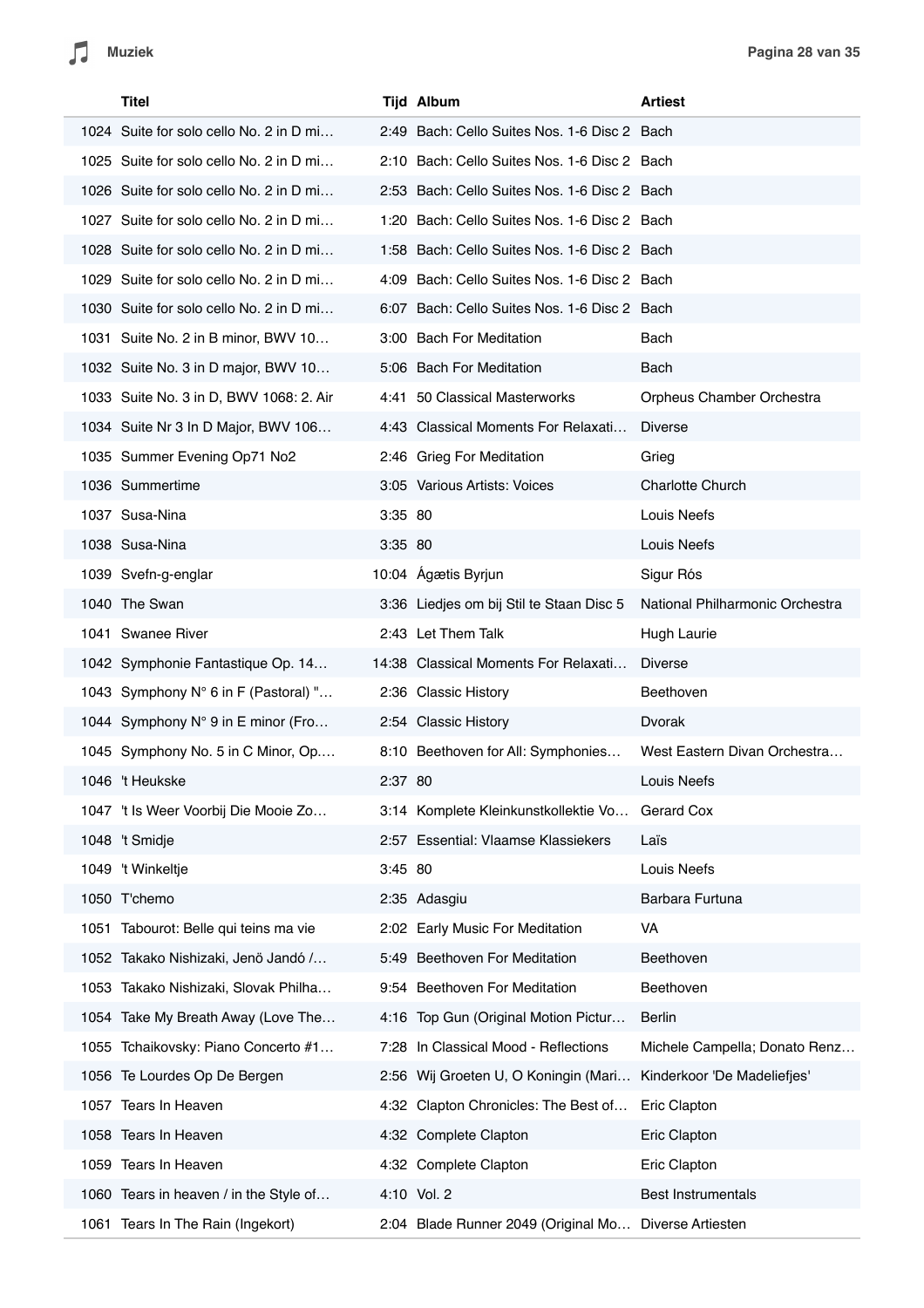| <b>Titel</b>                        |      | <b>Tijd Album</b>                     | <b>Artiest</b>                   |
|-------------------------------------|------|---------------------------------------|----------------------------------|
| 1062 Tell Me (Full Version)         |      | 3:49 The Rolling Stones Singles Coll  | The Rolling Stones               |
| 1063 Testament                      |      | 3:21 De Beste Van: Bram Vermeulen     | <b>Bram Vermeulen</b>            |
| 1064 Thais - Meditation             |      | 5:44 No. 1 Classics                   | Nigel Kennedy                    |
| 1065 That Was Yesterday             | 3:45 |                                       | Foreigner                        |
| 1066 That's Not How Dreams Are Made |      | 3:19 That's Not How Dreams Are Ma     | Jasper Steverlinck               |
| 1067 The Balcony Scene (From "Willi |      | 5:37 Reel Chill                       | Craig Armstrong, Paul Bateman    |
| 1068 The Chain                      |      | 4:30 Rumours                          | Fleetwood Mac                    |
| 1069 The Fairy Ring, Part 1 (Remast |      | 12:26 The Fairy Ring (Remastered)     | Mike Rowland                     |
| 1070 The Fairy Ring, Part 2 (Remast |      | 11:15 The Fairy Ring (Remastered)     | Mike Rowland                     |
| 1071 The Fairy Ring, Part 3 (Remast |      | 8:41 The Fairy Ring (Remastered)      | Mike Rowland                     |
| 1072 The Fairy Ring, Part 4 (Remast |      | 12:23 The Fairy Ring (Remastered)     | Mike Rowland                     |
| 1073 The Funeral                    |      | 2:11 Una Pistola Per Ringo/Il Ritorno | Ennio Morricone                  |
| 1074 The Great Pretender            |      | 3:26 The Platinum Collection          | Freddie Mercury                  |
| 1075 The Last Farewell              |      | 3:56 100 Hits of the '70S             | Roger Whittaker                  |
| 1076 The Last Goodbye               |      | 4:07 The Hobbit: The Battle of the Fi | <b>Billy Boyd</b>                |
| 1077 The Mission (Penence, The Mis  |      | 9:24 Arena Concerto                   | Ennio Morricone                  |
| 1078 The Old-Fashioned Way          |      | 3:11 Het Allerbeste Van               | <b>Charles Aznavour</b>          |
| 1079 The Power of Love              |      | 4:40 The Definitive 80's              | Jennifer Rush                    |
| 1080 The Show Must Go On            |      | 4:24 The Platinum Collection          | Queen                            |
| 1081 The Show Must Go On            |      | 4:24 The Platinum Collection          | Queen                            |
| 1082 There's a Flaw in My Flue [*]  |      | 2:43 Close to You and More            | Frank Sinatra                    |
| 1083 They're Red Hot                |      | 1:12 Let Them Talk                    | Hugh Laurie                      |
| 1084 Thin red line                  | 1:47 |                                       |                                  |
| 1085 Think                          |      | 2:19 Soul Queen                       | Aretha Franklin                  |
| 1086 This Is My Song                |      | 3:16 The Ultimate Petula Clark        | Petula Clark                     |
| 1087 This Is My Song                |      | 3:16 The Ultimate Petula Clark        | Petula Clark                     |
| 1088 This Is the Life               |      | 3:04 This Is the Life                 | Amy Macdonald                    |
| This Melody<br>1089                 | 3:44 |                                       | Julien Clerc                     |
| 1090 This Wheel's on Fire           |      | 4:04 Twice Upon A Time [The Singles]  | Siouxsie And The Banshees        |
| 1091 Through Cumbrian Hills         |      | 5:09 Guitarra Celtica                 | <b>Andrew White</b>              |
| 1092 Ticket to Heaven               |      | 4:26 On Every Street (Remastered)     | <b>Dire Straits</b>              |
| 1093 Time                           |      | 5:05 The Essential Alan Parsons Proj  | The Alan Parsons Project         |
| 1094 Time To Say Goodbye            |      | 4:07 The Feeling of Romance           | Gheorghe Zamfir                  |
| 1095 Time to Say Goodbye (Con te p  |      | 4:06 The Best of Andrea Bocelli - Viv | Andrea Bocelli & Sarah Brightman |
| 1096 Time to Say Goodbye (Con te p  |      | 4:23 Falling In Love                  | André Rieu & Johann Strauss O    |
| 1097 Time to Say Goodbye (Con te p  |      | 4:23 Falling In Love                  | André Rieu & Johann Strauss O    |
| 1098 Time to Say Goodbye (Con te p  |      | 4:12 Bocelli                          | Andrea Bocelli                   |
| 1099 Time to Say Goodbye (Lyrics)   | 4:08 |                                       |                                  |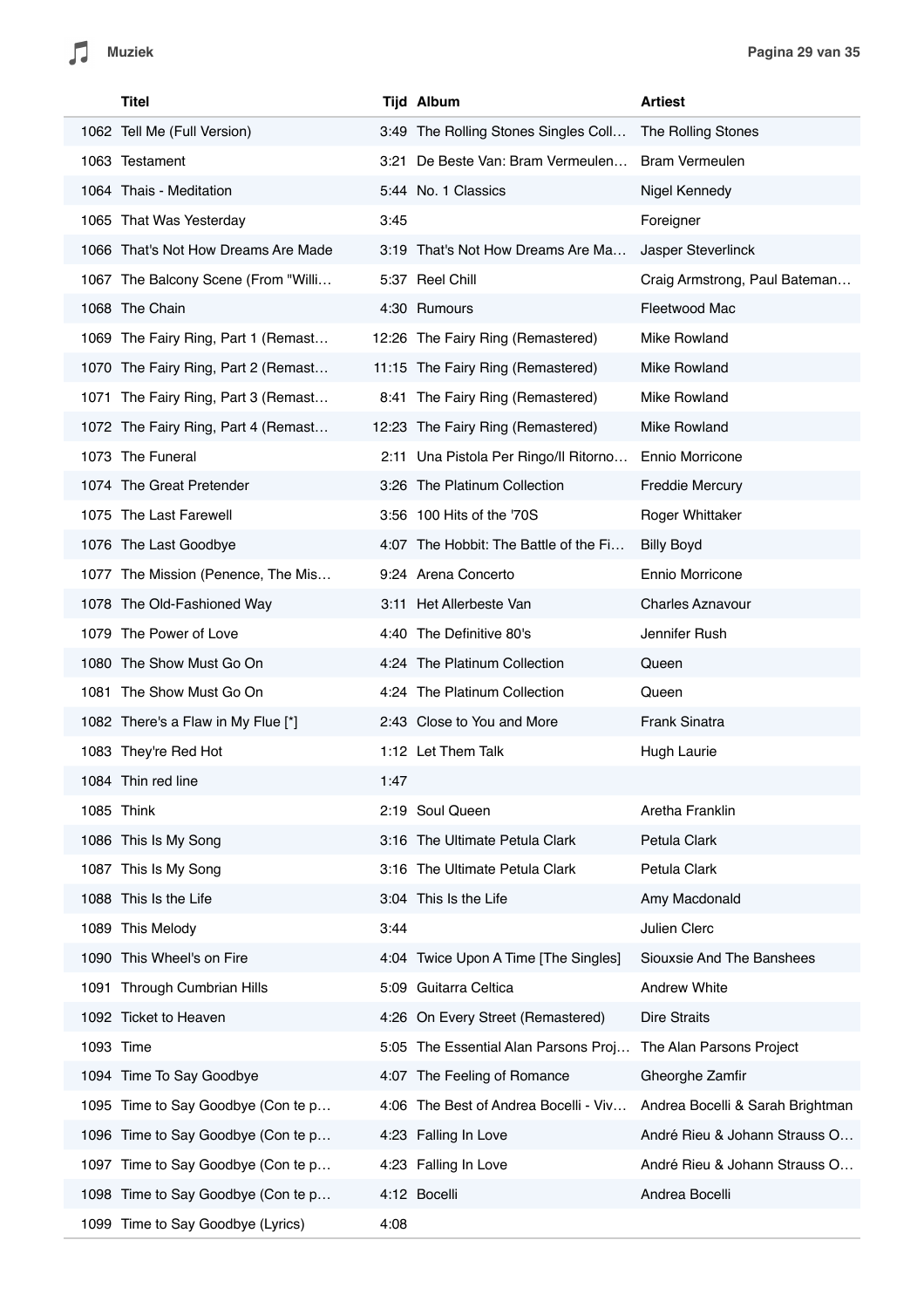| Titel                                  |      | <b>Tijd Album</b>                                                    | <b>Artiest</b>                       |
|----------------------------------------|------|----------------------------------------------------------------------|--------------------------------------|
| 1100 Time to Say Goodbye [Con Te P     |      | 4:08 Very Best of Sarah Brightman: 1 Andrea Bocelli; Sarah Brightman |                                      |
| 1101 Time to Say Goodbye [Con Te P     |      | 4:22 The Greatest Hits                                               | Il Divo                              |
| 1102 Tipitina                          |      | 5:07 Let Them Talk                                                   | Hugh Laurie                          |
| 1103 To Llangranog                     |      | 4:19 Guitarra Celtica                                                | <b>Andrew White</b>                  |
| 1104 Toccata in C major, BWV 564 -     |      | 3:29 Bach For Meditation                                             | Bach                                 |
| 1105 Together                          |      | 6:10 Away for a While                                                | Triosence                            |
| 1106 Toi qui t'en vas                  |      | 3:23 Toi qui t'en vas                                                | Nana Mouskouri                       |
| 1107 Tom Dooley                        |      | 3:04 The Very Best of the Kingston Trio                              | The Kingston Trio                    |
| 1108 Too Young                         |      | 3:13 The World of Nat King Cole                                      | Nat "King" Cole                      |
| 1109 Traces of Silver                  |      | 2:40 Guitarra Celtica                                                | <b>Andrew White</b>                  |
| 1110 Track 01                          | 7:03 |                                                                      |                                      |
| 1111 Track 02                          | 5:43 |                                                                      |                                      |
| 1112 Track 03                          | 8:29 |                                                                      |                                      |
| 1113 Track 04                          | 7:52 |                                                                      |                                      |
| 1114 Track 05                          | 5:57 |                                                                      |                                      |
| 1115 Track 06                          | 6:22 |                                                                      |                                      |
| 1116 Track 07                          | 3:57 |                                                                      |                                      |
| 1117 Tranen in mijn hart - Dana Winner | 4:10 |                                                                      |                                      |
| 1118 Tropopause                        |      | 2:54 Angels In America                                               | <b>Thomas Newman</b>                 |
| 1119 Try to Remember                   |      | 4:04 Harry Belafonte: Greatest Hits                                  | Harry Belafonte                      |
| 1120 Try to Remember                   |      | 3:11 The Romance of Nana Mouskouri                                   | Nana Mouskouri                       |
| 1121 Try To Remember                   |      | 2:56 Ultimate Collection                                             | The Brothers Four                    |
| 1122 Tu es mon autre (Single Version)  |      | 3:42 Les 50 plus belles chansons de                                  | Lara Fabian                          |
| 1123 Turn, Turn, Turn! (To Everything  |      | 3:39 The Very Best of Judy Collins                                   | <b>Judy Collins</b>                  |
| 1124 Twee Meisjes                      |      | 5:34 Essential: Vlaamse Klassiekers                                  | Raymond van het Groenewoud           |
| 1125 Twist In My Sobriety              | 4:51 | <b>Ancient Heart</b>                                                 | Tanita Tikaram                       |
| 1126 Über den Wolken                   |      | 3:53 Die großen Erfolge                                              | <b>Reinhard Mey</b>                  |
| 1127 Umiru Jeleni                      |      | 4:03 Modra Bajka - The Best Of                                       | Nesa Leptir I Poslednja igra leptira |
| 1128 Un Dia de Noviembre               |      | 3:25 Concierto de Lieja                                              | Leo Brouwer                          |
| 1129 Una Mattina                       |      | 3:27 Ludovico Einaudi: Una Mattina                                   | Ludovico Einaudi                     |
| 1130 Unbreak My Heart [Regresa A Mi]   |      | 4:41 The Greatest Hits                                               | Il Divo                              |
| 1131 Unchained Melody                  |      | 3:38 Universal Masters Collection: Cl                                | <b>Righteous Brothers</b>            |
| 1132 Unchained Melody                  |      | 3:37 Gold                                                            | The Righteous Brothers               |
| 1133 Unchained Melody [Senza Cate      |      | 3:50 The Greatest Hits                                               | Il Divo                              |
| 1134 Une Belle Histoire                |      | 3:15 1000 Klassiekers, Vol. 6                                        | Michel Fugain                        |
| 1135 Une Châtelaine En Sa Tour         |      | 6:23 Classical Moments For Relaxati                                  | Gabriel Fauré                        |
| 1136 Unforgettable                     |      | 3:32 The World of Nat King Cole (Bo                                  | Nat "King" Cole & Natalie Cole       |
| 1137 Unforgettable                     |      | 3:29 Unforgettable With Love                                         | Natalie Cole                         |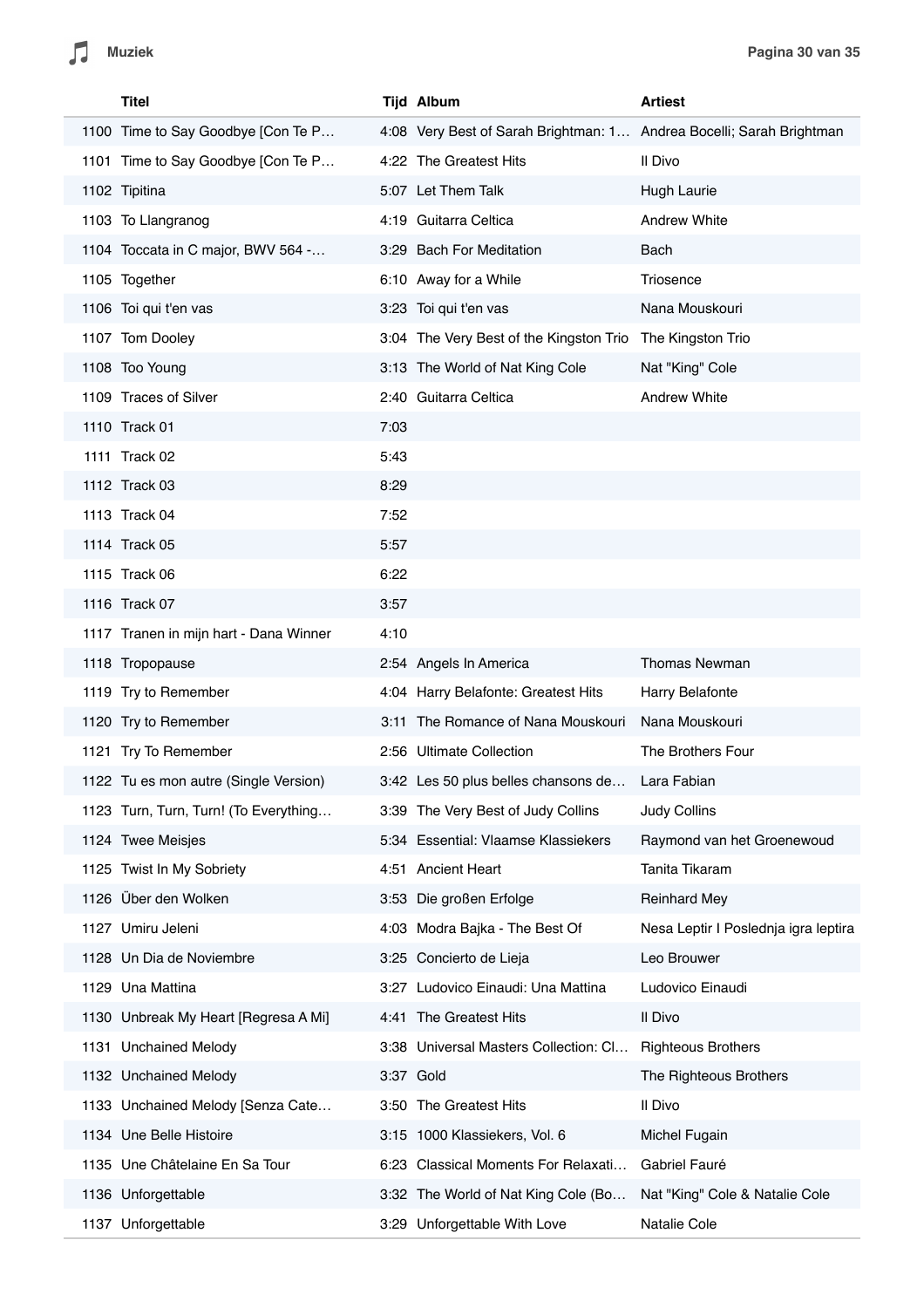$\sqrt{2}$ 

| Titel                                    |         | <b>Tijd Album</b>                        | <b>Artiest</b>                    |
|------------------------------------------|---------|------------------------------------------|-----------------------------------|
| 1138 Up Where We Belong                  |         | 3:54 The Best of Joe Cocker              | Joe Cocker                        |
| 1139 Us and Them                         |         | 7:51 Echoes: The Best of Pink Floyd      | Pink Floyd                        |
| 1140 ust In The Wind                     |         | 3:22 Afscheid (cd 1)                     | Kansas                            |
| 1141 Vaarwel                             | 2:59 80 |                                          | Louis Neefs                       |
| 1142 Vaarwel                             |         | 4:52 Minder Meer                         | Stef Bos                          |
| 1143 Vaarwel Vader                       |         | 3:18 Licht En Liefde                     | Dana Winner                       |
| 1144 Vache Hovsepyan -[1977]- Dud        | 3:45    |                                          |                                   |
| 1145 Vache Hovsepyan -[1977]- Dud        | 4:29    |                                          |                                   |
| 1146 Vaders' Handen                      |         | 3:25 Onder Vaders' Vleugels              | Gebak                             |
| 1147 Vanaf Vandaag                       |         | 4:05 Rob 100                             | Rob de Nijs                       |
| 1148 Vaya con Dios                       |         | 4:02 Bing Crosby: The Radio Years,       | <b>Bing Crosby</b>                |
| 1149 Verdi: Nabucco - Va, Pensiero {     |         | 5:17 In Classical Mood - Reflections     | Georgi Robev: Sofia Philharmon    |
| 1150 Verdronken Vlinder                  |         | 2:28 Afscheid (cd 1)                     | Boudewijn De Groot                |
| 1151 Verdronken Vlinder                  |         | 2:27 Vijf Jaar Hits                      | Boudewijn de Groot                |
| 1152 Vergeet-Mij-Nietje                  |         | 3:03 Essential: Vlaamse Klassiekers      | Leopold 3                         |
| 1153 Versus Alleluiatici- Adorabo        |         | 2:21 Gregorian Chant For Meditation      | VA                                |
| 1154 Versus Alleluiatici- De Profundis   |         | 3:20 Gregorian Chant For Meditation      | VA                                |
| 1155 Versus Alleluiatici- Deus, ludex I  |         | 2:54 Gregorian Chant For Meditation      | VA                                |
| 1156 Versus Alleluiatici- Laudate Deum   |         | 1:53 Gregorian Chant For Meditation      | VA                                |
| 1157 Vesperae solennes de confesso       |         | 5:00 Mozart For Relaxation               | Mozart                            |
| 1158 Victory Road                        |         | 3:00 Guitarra Celtica                    | <b>Andrew White</b>               |
| 1159 Vincent                             |         | 3:59 Afscheid CD2/2                      | Don McLean                        |
| 1160 Violin Concerto op.8 N° 12 in C     |         | 3:01 Classic History                     | Vivaldi                           |
| 1161 Visit Home                          |         | 4:19 Away for a While                    | Triosence                         |
| 1162 Vivaldi: Concerto Grosso In D M     |         | 3:32 The Best Of Vivaldi [Disc 1]        | Alberto Lizzio: I Musici Di San M |
| 1163 Vivaldi: Violin Concerto In E, Op   |         | 2:54 The Best Of Vivaldi [Disc 1]        | Alberto Lizzio: I Musici Di San M |
| 1164 Vivaldi: Violin Concerto In E, Op   |         | 4:32 The Best Of Vivaldi [Disc 1]        | Alberto Lizzio: I Musici Di San M |
| 1165 Vivaldi: Violin Concerto In F, Op   |         | 2:22 The Best Of Vivaldi [Disc 1]        | Alberto Lizzio: I Musici Di San M |
| 1166 Vivaldi: Violin Concerto In F, Op   |         | 4:01 The Best Of Vivaldi [Disc 1]        | Alberto Lizzio: I Musici Di San M |
| 1167 Vivo per lei                        |         | 4:25 The Best of Andrea Bocelli - Viv    | Andrea Bocelli                    |
| 1168 Vivo per lei (I Live For Her), song |         | 4:26 Bocelli                             | Andrea Bocelli; Judy Weiss        |
| 1169 Vocalise                            |         | 4:26 Liedjes om bij Stil te Staan Disc 5 | London Promenade Orchestra        |
| 1170 Voglio restare così (I Want to St   |         | 3:51 Bocelli                             | Andrea Bocelli                    |
| 1171 Voi Che Sapete                      |         | 2:50 No. 1 Classics                      | Cecilia Bartoli                   |
| 1172 Vole                                |         | 8:41 D'Eux                               | Celine Dion                       |
| 1173 VOLGA                               |         | 3:15 Rivers Of My Heart                  | Janu                              |
| 1174 Voor Haar                           |         | 2:54 Frans Halsema: Voor haar - Zijn     | Frans Halsema                     |
| 1175 Voyage voyage                       |         | 4:25 François                            | Desireless                        |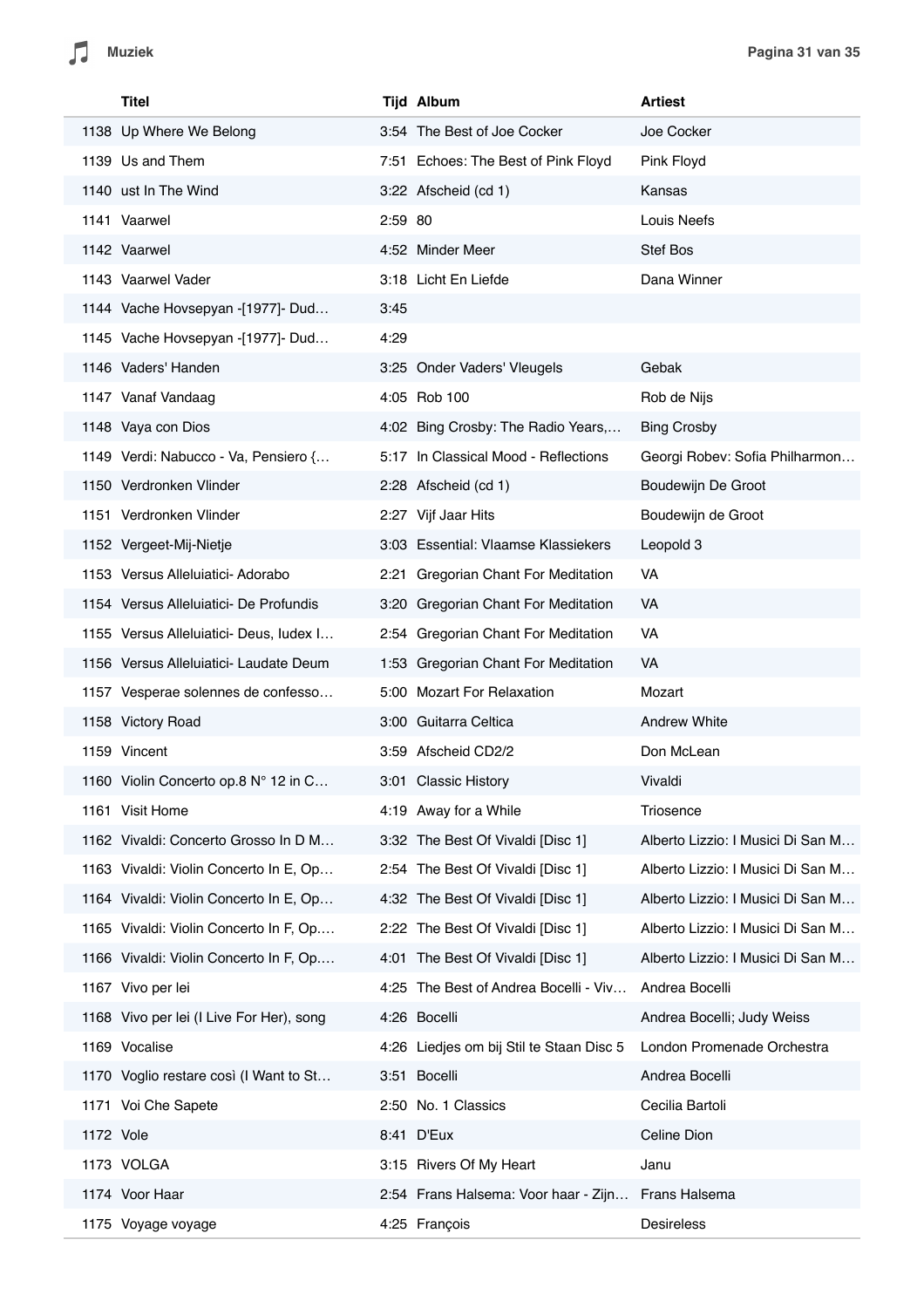| <b>Titel</b>                            |         | <b>Tijd Album</b>                                                    | <b>Artiest</b>                  |
|-----------------------------------------|---------|----------------------------------------------------------------------|---------------------------------|
| 1176 Vrolijke Vrienden                  |         | 2:25 Essential: Vlaamse Klassiekers                                  | Nonkel Bob                      |
| 1177 Wait Till You See Her [*]          |         | 3:09 Close to You and More                                           | Frank Sinatra; Hollywood String |
| 1178 Waiting On a Friend                |         | 4:34 Jump Back - The Best of the Ro                                  | The Rolling Stones              |
| 1179 Waltz C sharp minor                |         | 3:41 chopin                                                          | Fryderyk Chopin                 |
| 1180 Waltz D flat major                 |         | 1:46 chopin                                                          | Fryderyk Chopin                 |
| 1181 Wand'rin' Star (Paint Your Wago    |         | 4:28 Paint Your Wagon (Soundtrack f                                  | Lee Marvin                      |
| 1182 Wanneer Zie Ik Jou Terug           |         | 3:21 MaMaSé!                                                         | K <sub>3</sub>                  |
| 1183 Wat Een Leven                      | 2:51 80 |                                                                      | Louis Neefs                     |
| 1184 Wat nog komen zou                  |         | 4:00 Op De Groei                                                     | <b>Bart Peeters</b>             |
| 1185 Wayfaring Stranger                 |         | 3:20 American III: Solitary Man                                      | Johnny Cash                     |
| 1186 We Begrijpen Mekaar                |         | 3:28 We Begrijpen Mekaar                                             | <b>Tourist LeMC</b>             |
| 1187 We Zullen Wel Zien                 | 3:09 80 |                                                                      | Louis Neefs                     |
| 1188 We'll meet again                   |         | 3:01 Afscheid CD2/2                                                  | Vera Lynn                       |
| 1189 We'll Meet Again                   |         | 3:00 We'll Meet Again: The Best Of V                                 | Vera Lynn                       |
| 1190 Welkom Thuis                       | 3:57 80 |                                                                      | Louis Neefs                     |
| 1191 The Well-Tempered Clavier Boo      |         | 4:31 Bach For Meditation                                             | Bach                            |
| 1192 Westenwind                         |         | 3:47 Essential: Vlaamse Klassiekers                                  | Dana Winner                     |
| 1193 The Whale Has Swallowed Me         |         | 3:37 Let Them Talk                                                   | <b>Hugh Laurie</b>              |
| 1194 what a wonderful day               |         | 2:37 duivels in de hel                                               | bobbejaan schoepen              |
| 1195 What a wonderful world             |         | 2:18 Afscheid CD2/2                                                  | Louis Armstrong                 |
| 1196 What a Wonderful World             |         | 3:20 Louis Armstrong: Greatest Hits                                  | Louis Armstrong                 |
| 1197 When I Fall in Love                |         | 3:11 De Pre Historie: 1957, Vol. 1                                   | Nat King Cole                   |
| 1198 When I Need You                    |         | 4:10 The Show Must Go On: The Ver                                    | Leo Sayer                       |
| 1199 When Time Stands Still             |         | 4:05 Away for a While                                                | Triosence                       |
| 1200 Where the wild roses grow (Nick    | 3:47    |                                                                      | Daan & Isolde Lasoen            |
| 1201 White Cliffs Of Dover              |         | 3:03 We'll Meet Again: The Best Of V                                 | Vera Lynn                       |
| 1202 Who Wants to Live Forever          |         | 4:55 Absolute Greatest                                               | Queen                           |
| 1203 Who Wants To Live Forever          |         | 4:56 Afscheid (cd 1)                                                 | Queen                           |
| 1204 Who'll Come With Me                |         | 3:07 Die schönsten Songs der Kelly                                   | The Kelly Family                |
| 1205 WHTIE FELUCCA ON THE NILE          |         | 4:20 Rivers Of My Heart                                              | Janu                            |
| 1206 Why Does My Heart Feel So Ba       |         | 3:45 Go - The Very Best of Moby (De                                  | Moby                            |
| 1207 Wim Brioen Prelude BWV 998         | 2:40    |                                                                      |                                 |
| 1208 Winin' Boy Blues                   |         | 3:00 Let Them Talk                                                   | <b>Hugh Laurie</b>              |
| 1209 Winter Memories                    |         | 3:02 Winter Memories - Single                                        | Yvan Guilini                    |
| 1210 Winter uit De vier jaargetijden    |         | 9:21 Liedjes om bij Stil te Staan Disc 5                             | English Chamer Orchestra        |
| 1211 Wintermemories                     |         | 3:02 Yvan Guilini & His Music                                        | Yvan Guilini                    |
| 1212 Winterreise, D. 911: I. Gute Nacht |         | 5:22 Schubert: Lieder - Die schone M Dietrich Fischer-Dieskau & Gera |                                 |
| 1213 Winterreise, D. 911: V. Der Lind   |         | 4:37 Schubert: Lieder - Die schone M Dietrich Fischer-Dieskau & Gera |                                 |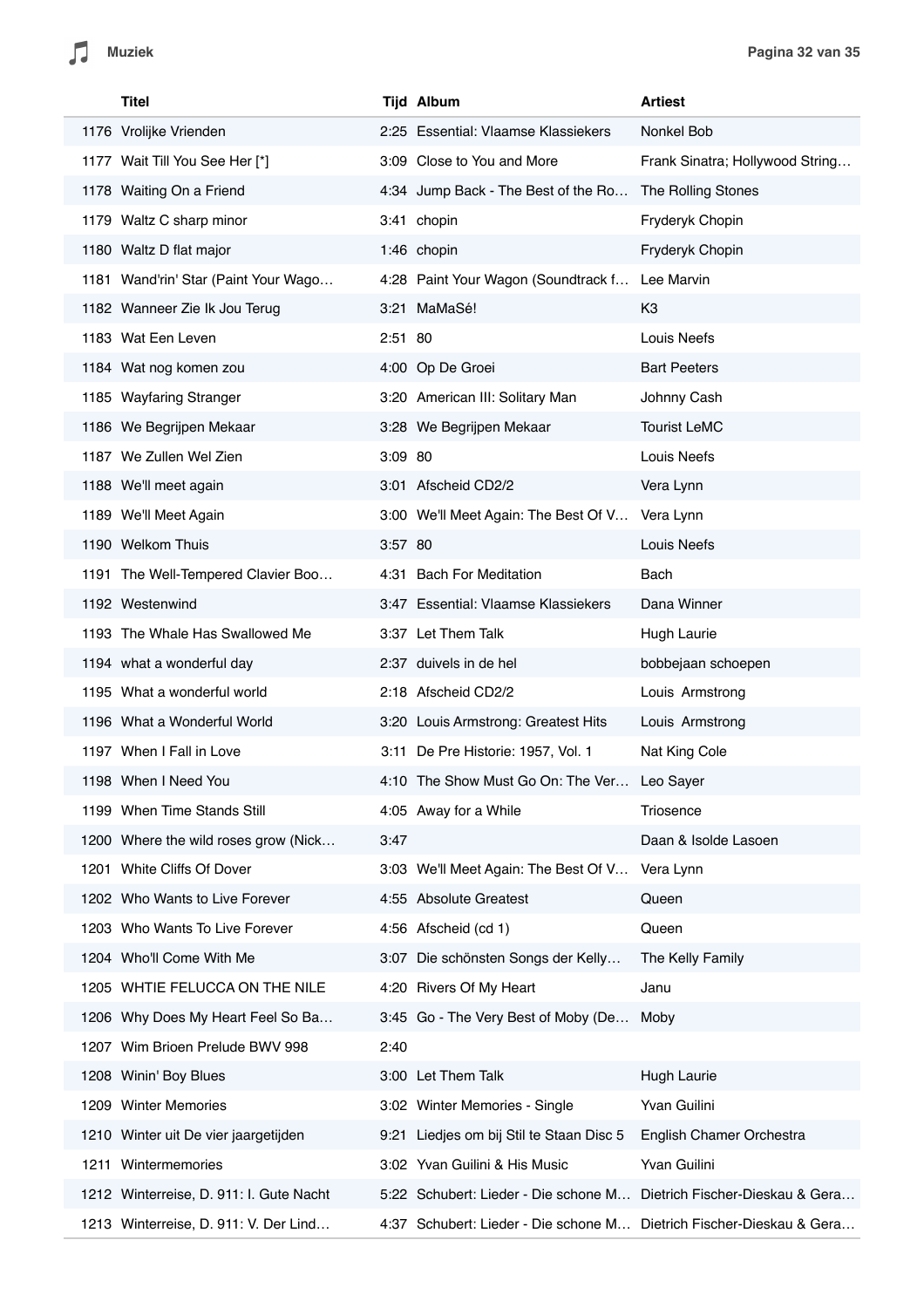| Titel                                  |      | <b>Tijd Album</b>                                                    | <b>Artiest</b>                  |
|----------------------------------------|------|----------------------------------------------------------------------|---------------------------------|
| 1214 Winterreise, D. 911: VIII. Ruckbl |      | 2:19 Schubert: Lieder - Die schone M Dietrich Fischer-Dieskau & Gera |                                 |
| 1215 Wir setzen uns mit Tränen nieder  |      | 6:53 Ernst Pepping: Passionsbericht                                  |                                 |
| 1216 Wish You Were Here                |      | 5:06 A Foot In the Door: The Best of                                 | Pink Floyd                      |
| 1217 Wish You Were Here                |      | 5:35 Wish You Were Here                                              | Pink Floyd                      |
| 1218 With Every Breath I Take          |      | 3:42 Close to You and More                                           | <b>Frank Sinatra</b>            |
| 1219 With or Without You               |      | 4:37 Dream On                                                        | Scala & Kolacny Brothers        |
| 1220 With or Without You               |      | 5:47 Et si on était des anges                                        | Scala & Kolacny Brothers        |
| 1221 With or Without You               |      | 4:56 U218 Singles                                                    | U <sub>2</sub>                  |
| 1222 Without You [Desde el Dia Que     |      | 3:54 The Greatest Hits                                               | Il Divo                         |
| 1223 Without Your Love                 |      | 3:18 Mcvicar (Original Sound Track)                                  | <b>Roger Daltrey</b>            |
| 1224 Wonderlijke Liefde                |      | 4:07 Triple Best Of                                                  | Dana Winner                     |
| 1225 Wonderlijke Liefde                |      | 3:37 Onder Vaders' Vleugels                                          | Gebak                           |
| 1226 Xerxes, HWV 40: Ombra mai fù      |      | 3:07 Handel - 100 Supreme Classical Andreas Scholl, Orchestra of th  |                                 |
| 1227 YANGTZE'S SONG                    |      | 3:27 Rivers Of My Heart                                              | Janu                            |
| 1228 Year of the Cat                   |      | 4:12 Stand By Me: Easy Listening Pi                                  | Alden David                     |
| 1229 YELLOW BIRDS OF ORINOCO           |      | 3:36 Rivers Of My Heart                                              | Janu                            |
| 1230 Yesterday When I Was Young        |      | 3:35 Greatest Golden Hits                                            | <b>Charles Aznavour</b>         |
| 1231 You & I (Live)                    |      | 5:19 Acoustica (Live)                                                | Scorpions                       |
| 1232 You and I                         | 6:12 |                                                                      | Scorpions                       |
| 1233 You Are the Reason (Duet Versi    |      | 3:10 You Are the Reason (Duet Versi                                  | Calum Scott & Leona Lewis       |
| 1234 You Don't Know My Mind            |      | 3:39 Let Them Talk                                                   | Hugh Laurie                     |
| 1235 You Raise Me Up                   |      | 4:13 Les roses de la vie                                             | André Rieu                      |
| 1236 You Raise Me Up                   |      | 4:31 Celtic Woman                                                    | Celtic Woman                    |
| 1237 You Raise Me Up (Live in Bokrijk) |      | 4:34 Kerst Met Dana Winner                                           | Dana Winner                     |
| 1238 You Raise Me Up [Por Ti Seré]     |      | 4:02 The Greatest Hits [Bonus Track                                  | Il Divo                         |
| 1239 You Say                           |      | 4:35 Look Up Child                                                   | Lauren Daigle                   |
| 1240 You'll Never Walk Alone           |      | 2:41 You'll Never Walk Alone                                         | Gerry & The Pacemakers          |
| 1241 You'll Never Walk Alone           |      | 3:30 You'll Never Walk Alone - Single                                | Lee Towers                      |
| 1242 You'll Never Walk Alone           |      | 2:56 100 Hits Legends - Mario Lanza                                  | Mario Lanza                     |
| 1243 You're My Spring                  |      | 5:26 Away for a While                                                | Triosence                       |
| 1244 You're the First, The Last, My E  |      | 3:25 The Ultimate Collection                                         | <b>Barry White</b>              |
| 1245 You're the One That I Want        |      | 2:49 Grease (The Original Soundtrac                                  | John Travolta & Olivia Newton-J |
| 1246 You've Got a Friend               |      | 5:10 Tapestry                                                        | Carole King                     |
| 1247 You'll Never Walk Alone (Remas    |      | 2:07 One of the Lonely Ones (Remas                                   | Roy Orbison                     |
| 1248 Your Song                         |      | 6:32 360 Degrees of Billy Paul                                       | <b>Billy Paul</b>               |
| 1249 Zeven Anjers, Zeven Rozen (19     |      | 2:58 Essential: Vlaamse Klassiekers                                  | <b>Willy Sommers</b>            |
| 1250 Zij                               |      | 4:05 Onderweg                                                        | Marco Borsato                   |
| 1251 Zij Gelooft In Mij                |      | 4:04 Zij Gelooft In Mij - Single                                     | André Hazes                     |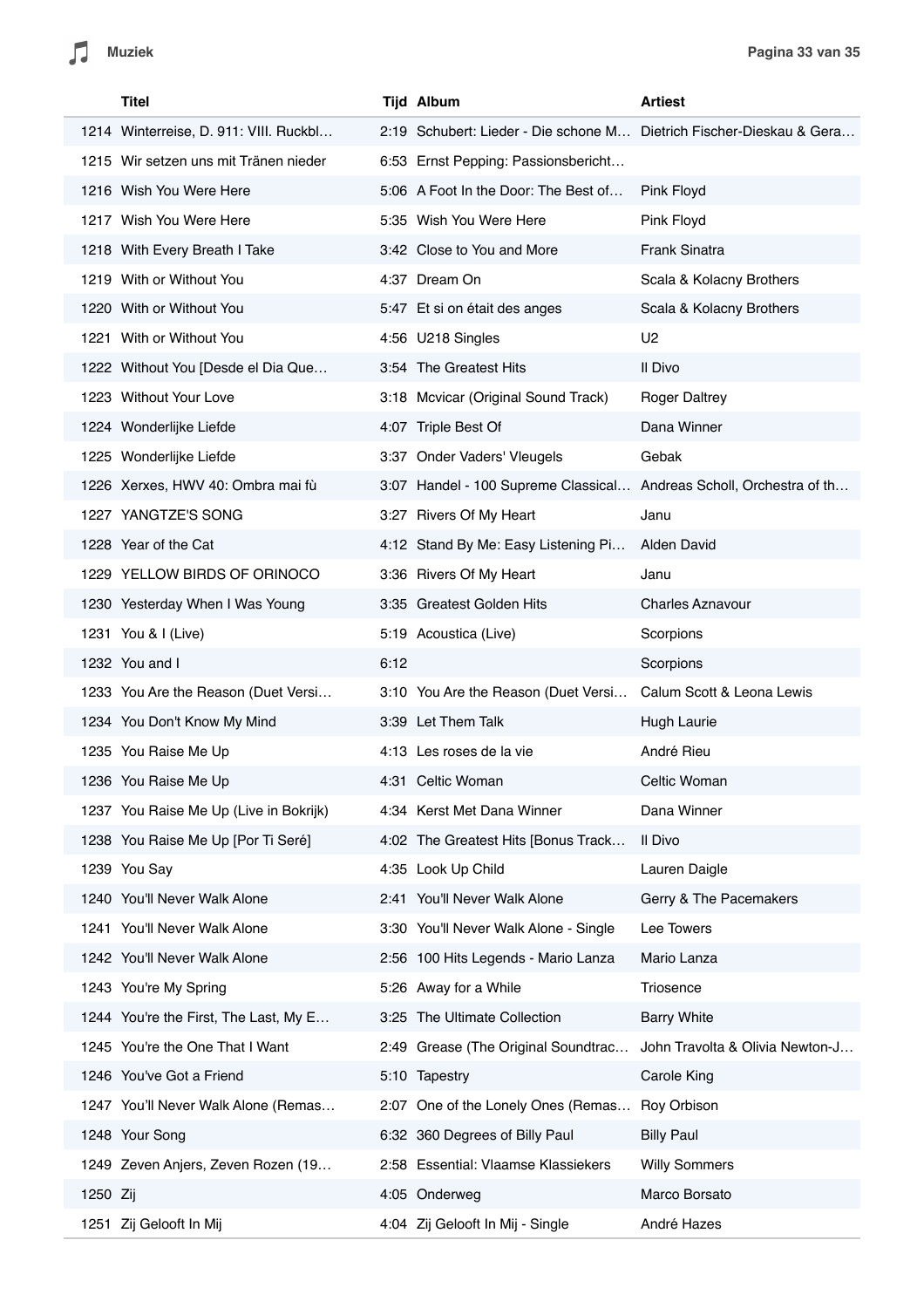| Titel                                    |         | <b>Tijd Album</b>                    | <b>Artiest</b>     |
|------------------------------------------|---------|--------------------------------------|--------------------|
| 1252 ZITHER MUSIC ON THE DANU            |         | 5:32 Rivers Of My Heart              | Janu               |
| 1253 Zo bijzonder (ENKEL REFREIN)        | 0:47    |                                      | Gers Pardoel       |
| 1254 Zo Stil                             |         | 3:57 Hier - Het Beste Van 20 Jaar BL | <b>BLØF</b>        |
| 1255 Zo Ver Weg                          |         | 3:28 Essential: Vlaamse Klassiekers  | Mama's Jasje       |
| 1256 Zo zal het zijn                     |         | 4:04 Rob 100                         | Rob de Nijs        |
| 1257 Zomerzon En Zee                     | 2:55 80 |                                      | Louis Neefs        |
| 1258 Zondagmiddag Lilian                 | 4:54 80 |                                      | <b>Louis Neefs</b> |
| 1259 00 - onthaal - Yiruma - River Flo   | 33:04   |                                      |                    |
| 1260 1 ravel                             | 9:01    |                                      |                    |
| 1261 01 Allegro                          | 3:27    |                                      |                    |
| 1262 01 Begin_Track JohnnyMathis_        | 2:57    |                                      |                    |
| 1263 1-800-273-8255 (feat. Alessia C     |         | 4:10 Everybody (Deluxe)              | Logic              |
| 1264 01-AudioTrack 01                    | 6:55    |                                      |                    |
| 1265 01. Yiruma - River Flows In You     | 3:48    |                                      |                    |
| 1266 2 beethoven                         | 6:35    |                                      |                    |
| 1267 002 Soundtracks - Top Gun The       | 4:11    |                                      | Soundtracks        |
| 1268 002 Soundtracks - Top Gun The       | 4:11    |                                      | Soundtracks        |
| 1269 02 Spring Op. 8, No. 1 - Largo e    | 2:15    |                                      |                    |
| 1270 002 Top gun bewerkte versie         | 2:16    |                                      |                    |
| 1271 02 Track Platters_Remember          | 2:51    |                                      |                    |
| 1272 02-AudioTrack 02                    | 2:29    |                                      |                    |
| 1273 02. Tarrega - Recuerdos De La       | 4:06    |                                      |                    |
| 1274 The 2nd Waltz                       |         | 3:44 No. 1 Classics                  | André Rieu         |
| 1275 03 Allegro                          | 4:02    |                                      |                    |
| 1276 3 haydn                             | 4:21    |                                      |                    |
| 1277 03 Track PerryComo_EndOfTime        | 3:10    |                                      |                    |
| 1278 3-Walking In the Air - The Snow     | 2:21    |                                      |                    |
| 1279 03. Mozart - Clarinet Concerto in A | 6:45    |                                      |                    |
| 1280 4 chopin                            | 3:48    |                                      |                    |
| 1281 04 Summer Op. 8, No. 2 - Allegr     | 5:16    |                                      |                    |
| 1282 04 Track Stef Bos_Papa              | 3:13    |                                      |                    |
| 1283 04. Willem Vermandere - Vladslo     | 4:55    |                                      |                    |
| 1284 05 Adagio                           | 2:09    |                                      |                    |
| 1285 05 Afsluiter_Track VeraLynn_W       | 3:01    |                                      |                    |
| 1286 5 mozart                            | 6:25    |                                      |                    |
| 1287 05. Bart Peeters - Er is er geen    | 3:08    |                                      |                    |
| 1288 6 - merel                           | 0:18    |                                      |                    |
| 1289 06 extra_afsluiter_Track Platters   | 2:55    |                                      |                    |